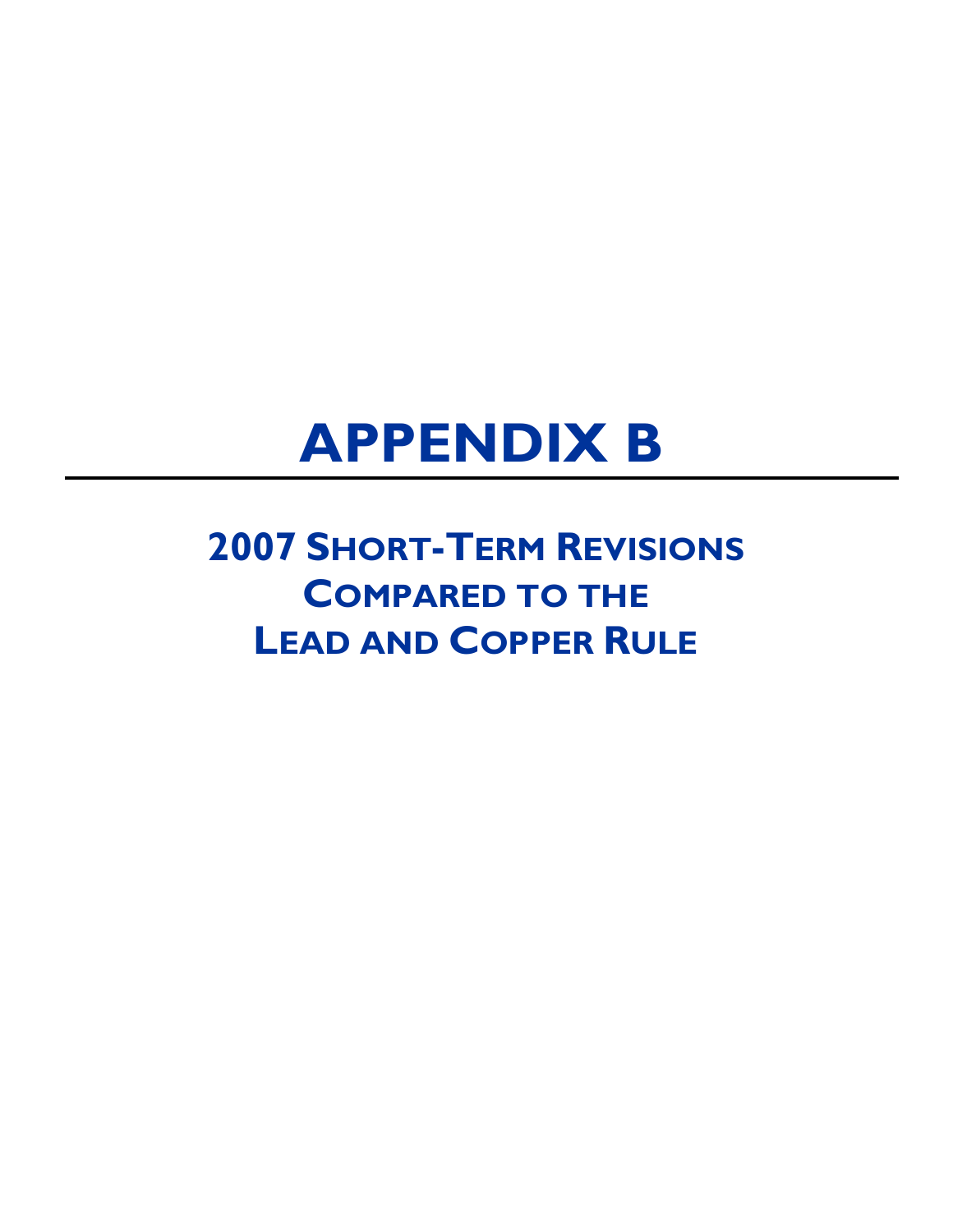# **Appendix B: 2007 Short-Term Revisions Compared to the Lead and Copper Rule**

# **PART 141 — NATIONAL PRIMARY DRINKING WATER REGULATIONS**

# **Subpart I — Control of Lead and Copper**

#### **§141.80 General requirements.**

(a) *Applicability and effective dates*. (1) The requirements of this subpart I constitute the national primary drinking water regulations for lead and copper. Unless otherwise indicated, each of the provisions of this subpart applies to community water systems and non-transient, non-community water systems (hereinafter referred to as "water systems" or "systems").

(2) The requirements set forth in §§141.86 to 141.91 shall take effect on July 7, 1991. The requirements set forth in §§141.80 to 141.85 shall take effect on December 7, 1992. [Reserved]

(b) *Scope*. These regulations establish a treatment technique that includes requirements for corrosion control treatment, source water treatment, lead service line replacement, and public education. These requirements are triggered, in some cases, by lead and copper action levels measured in samples collected at consumers' taps.

(c) *Lead and copper action levels*. (1) The lead action level is exceeded if the concentration of lead in more than 10 percent of tap water samples collected during any monitoring period conducted in accordance with  $$141.86$  is greater than 0.015 mg/L (i.e., if the "90th percentile" lead level is greater than 0.015 mg/L).

(2) The copper action level is exceeded if the concentration of copper in more than 10 percent of tap water samples collected during any monitoring period conducted in accordance with §141.86 is greater than 1.3 mg/L (i.e., if the "90th percentile" copper level is greater than  $1.3 \text{ mg/L}$ ).

(3) The 90th percentile lead and copper levels shall be computed as follows:

(i) The results of all lead or copper samples taken during a monitoring period shall be placed in ascending order from the sample with the lowest concentration to the sample with the highest concentration. Each sampling result shall be assigned a number, ascending by single integers beginning with the number 1 for the sample with the lowest contaminant level. The number assigned to the sample with the highest contaminant level shall be equal to the total number of samples taken.

(ii) The number of samples taken during the monitoring period shall be multiplied by 0.9.

(iii) The contaminant concentration in the numbered sample yielded by the calculation in paragraph  $(c)(3)(ii)$ is the 90th percentile contaminant level.

(iv) For water systems serving fewer than 100 people that collect 5 samples per monitoring period, the 90th percentile is computed by taking the average of the highest and second highest concentrations.

(v) For a public water system that has been allowed by the State to collect fewer than five samples in accordance with §141.86(c), the sample result with the highest concentration is considered the 90th percentile value.

(d) *Corrosion control treatment requirements*. (1) All water systems shall install and operate optimal corrosion control treatment as defined in §141.2.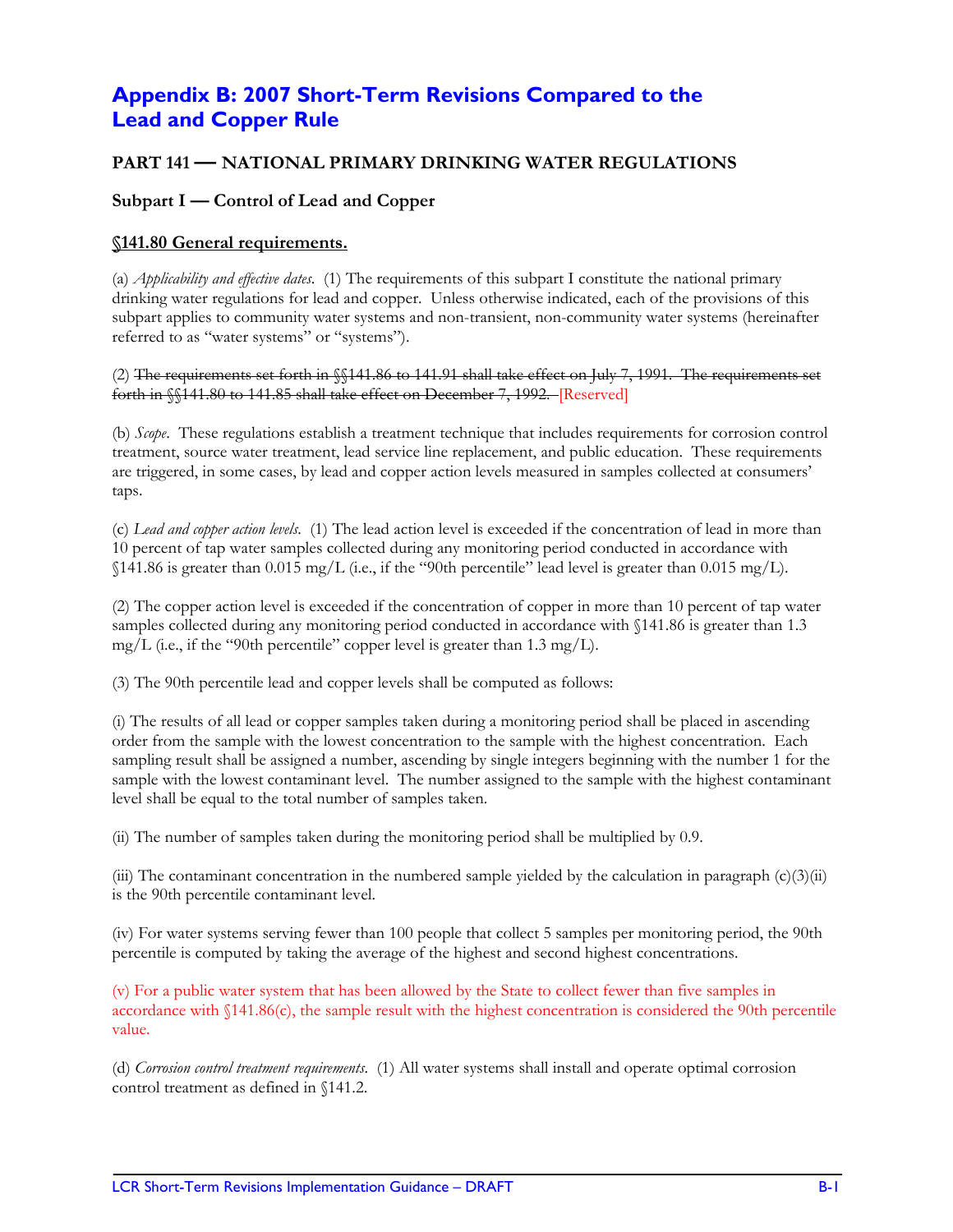(2) Any water system that complies with the applicable corrosion control treatment requirements specified by the State under §§141.81 and 141.82 shall be deemed in compliance with the treatment requirement contained in paragraph  $(d)(1)$  of this section.

(e) *Source water treatment requirements*. Any system exceeding the lead or copper action level shall implement all applicable source water treatment requirements specified by the State under §141.83.

(f) *Lead service line replacement requirements*. Any system exceeding the lead action level after implementation of applicable corrosion control and source water treatment requirements shall complete the lead service line replacement requirements contained in §141.84.

(g) *Public education requirements*. Pursuant to §141.85, all water systems must provide a consumer notice of lead tap water monitoring results to persons served at the sites (taps) that are tested. Any system exceeding the lead action level shall implement the public education requirements contained in §141.85.

(h) *Monitoring and analytical requirements*. Tap water monitoring for lead and copper, monitoring for water quality parameters, source water monitoring for lead and copper, and analyses of the monitoring results under this subpart shall be completed in compliance with §§141.86, 141.87, 141.88, and 141.89.

(i) *Reporting requirements*. Systems shall report to the State any information required by the treatment provisions of this subpart and §141.90.

(j) *Recordkeeping requirements*. Systems shall maintain records in accordance with §141.91.

(k) *Violation of national primary drinking water regulations*. Failure to comply with the applicable requirements of §§141.80-141.91, including requirements established by the State pursuant to these provisions, shall constitute a violation of the national primary drinking water regulations for lead and/or copper.

# **§141.81 Applicability of corrosion control treatment steps to small, medium-size and large water systems.**

(a) Systems shall complete the applicable corrosion control treatment requirements described in §141.82 by the deadlines established in this section.

(1) A large system (serving >50,000 persons) shall complete the corrosion control treatment steps specified in paragraph (d) of this section, unless it is deemed to have optimized corrosion control under paragraph (b)(2) or  $(b)(3)$  of this section.

(2) A small system (serving  $\leq$ 3300 persons) and a medium-size system (serving >3,300 and  $\leq$ 50,000 persons) shall complete the corrosion control treatment steps specified in paragraph (e) of this section, unless it is deemed to have optimized corrosion control under paragraph  $(b)(1)$ ,  $(b)(2)$ , or  $(b)(3)$  of this section.

(b) A system is deemed to have optimized corrosion control and is not required to complete the applicable corrosion control treatment steps identified in this section if the system satisfies one of the criteria: specified in paragraphs (b)(1) through (b)(3) of this section. Any such system deemed to have optimized corrosion control under this paragraph, and which has treatment in place, shall continue to operate and maintain optimal corrosion control treatment and meet any requirements that the State determines appropriate to ensure optimal corrosion control treatment is maintained.

(1) A small or medium-size water system is deemed to have optimized corrosion control if the system meets the lead and copper action levels during each of two consecutive six-month monitoring periods conducted in accordance with §141.86.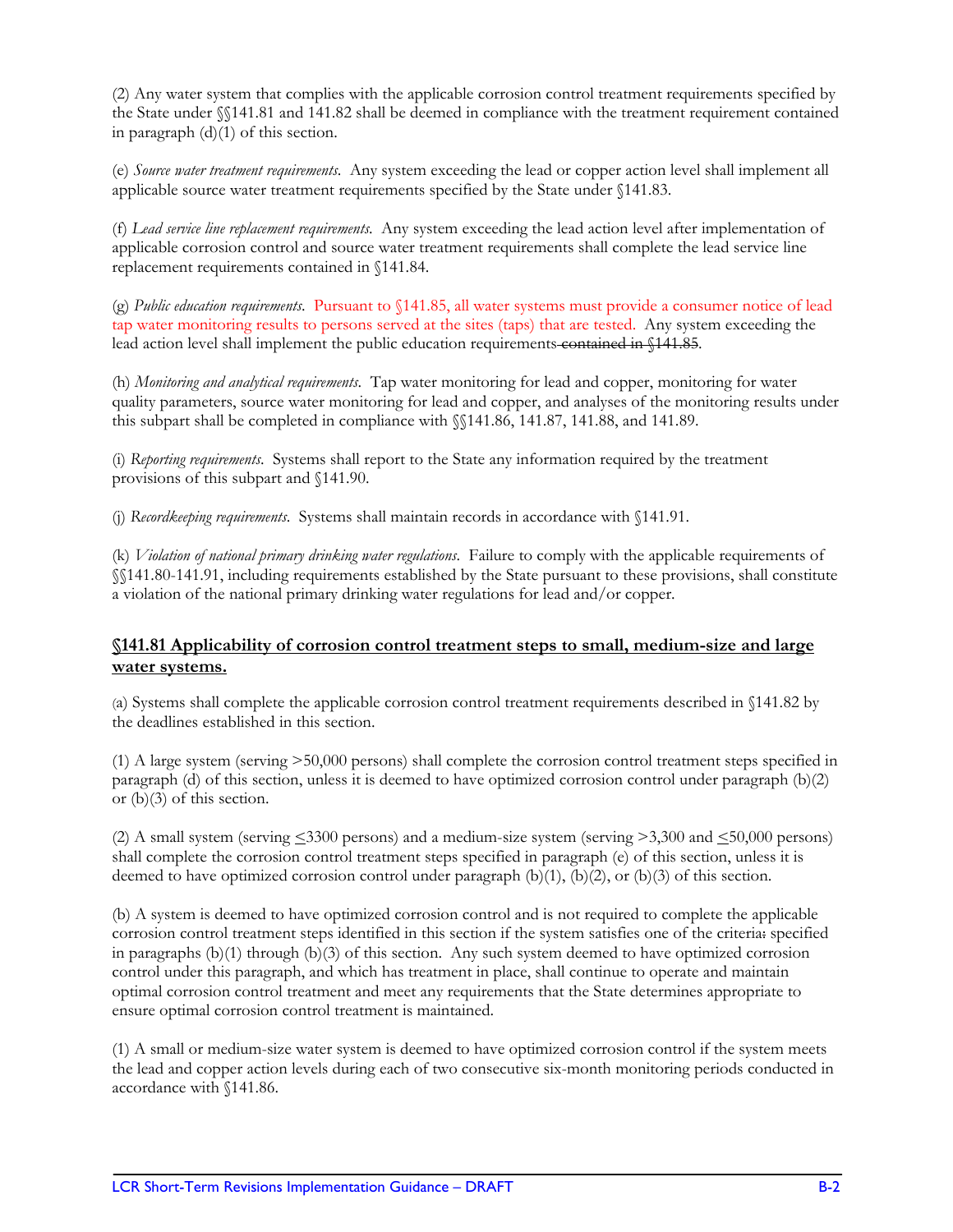(2) Any water system may be deemed by the State to have optimized corrosion control treatment if the system demonstrates to the satisfaction of the State that it has conducted activities equivalent to the corrosion control steps applicable to such system under this section. If the State makes this determination, it shall provide the system with written notice explaining the basis for its decision and shall specify the water quality control parameters representing optimal corrosion control in accordance with §141.82(f). Water systems deemed to have optimized corrosion control under this paragraph shall operate in compliance with the Statedesignated optimal water quality control parameters in accordance with §141.82(g) and continue to conduct lead and copper tap and water quality parameter sampling in accordance with §141.86(d)(3) and §141.87(d), respectively. A system shall provide the State with the following information in order to support a determination under this paragraph:

(i) The results of all test samples collected for each of the water quality parameters in  $\{141.82(c)(3)\}$ .

(ii) A report explaining the test methods used by the water system to evaluate the corrosion control treatments listed in  $\{141.82(c)(1)$ , the results of all tests conducted, and the basis for the system's selection of optimal corrosion control treatment;

(iii) A report explaining how corrosion control has been installed and how it is being maintained to insure minimal lead and copper concentrations at consumers' taps; and

(iv) The results of tap water samples collected in accordance with §141.86 at least once every six months for one year after corrosion control has been installed.

(3) Any water system is deemed to have optimized corrosion control if it submits results of tap water monitoring conducted in accordance with §141.86 and source water monitoring conducted in accordance with  $$141.88$  that demonstrates for two consecutive 6-month monitoring periods that the difference between the 90th percentile tap water lead level computed under  $(141.80(c)(3))$ , and the highest source water lead concentration is less than the Practical Quantitation Level for lead specified in  $\{141.89(a)(1)(ii)\}$ .

(i) Those systems whose highest source water lead level is below the Method Detection Limit may also be deemed to have optimized corrosion control under this paragraph if the 90th percentile tap water lead level is less than or equal to the Practical Quantitation Level for lead for two consecutive 6-month monitoring periods.

(ii) Any water system deemed to have optimized corrosion control in accordance with this paragraph shall continue monitoring for lead and copper at the tap no less frequently than once every three calendar years using the reduced number of sites specified in §141.86(c) and collecting the samples at times and locations specified in  $\{141.86(d)(4)(iv)$ . Any such system that has not conducted a round of monitoring pursuant to §141.86(d) since September 30, 1997, shall complete a round of monitoring pursuant to this paragraph no later than September 30, 2000.

(iii) Any water system deemed to have optimized corrosion control pursuant to this paragraph shall notify the State in writing pursuant to  $(141.90(a)(3))$  of any upcoming long-term change in treatment or the addition of a new source as described in that section. The State must review and approve the addition of a new source or long-term change in water treatment before it is implemented by the water systems. The State may require any such system to conduct additional monitoring or to take other action the State deems appropriate to ensure that such systems maintain minimal levels of corrosion in the distribution system.

(iv) As of July 12, 2001, a system is not deemed to have optimized corrosion control under this paragraph, and shall implement corrosion control treatment pursuant to paragraph  $(b)(3)(v)$  of this section unless it meets the copper action level.

(v) Any system triggered into corrosion control because it is no longer deemed to have optimized corrosion control under this paragraph shall implement corrosion control treatment in accordance with the deadlines in paragraph (e) of this section. Any such large system shall adhere to the schedule specified in that paragraph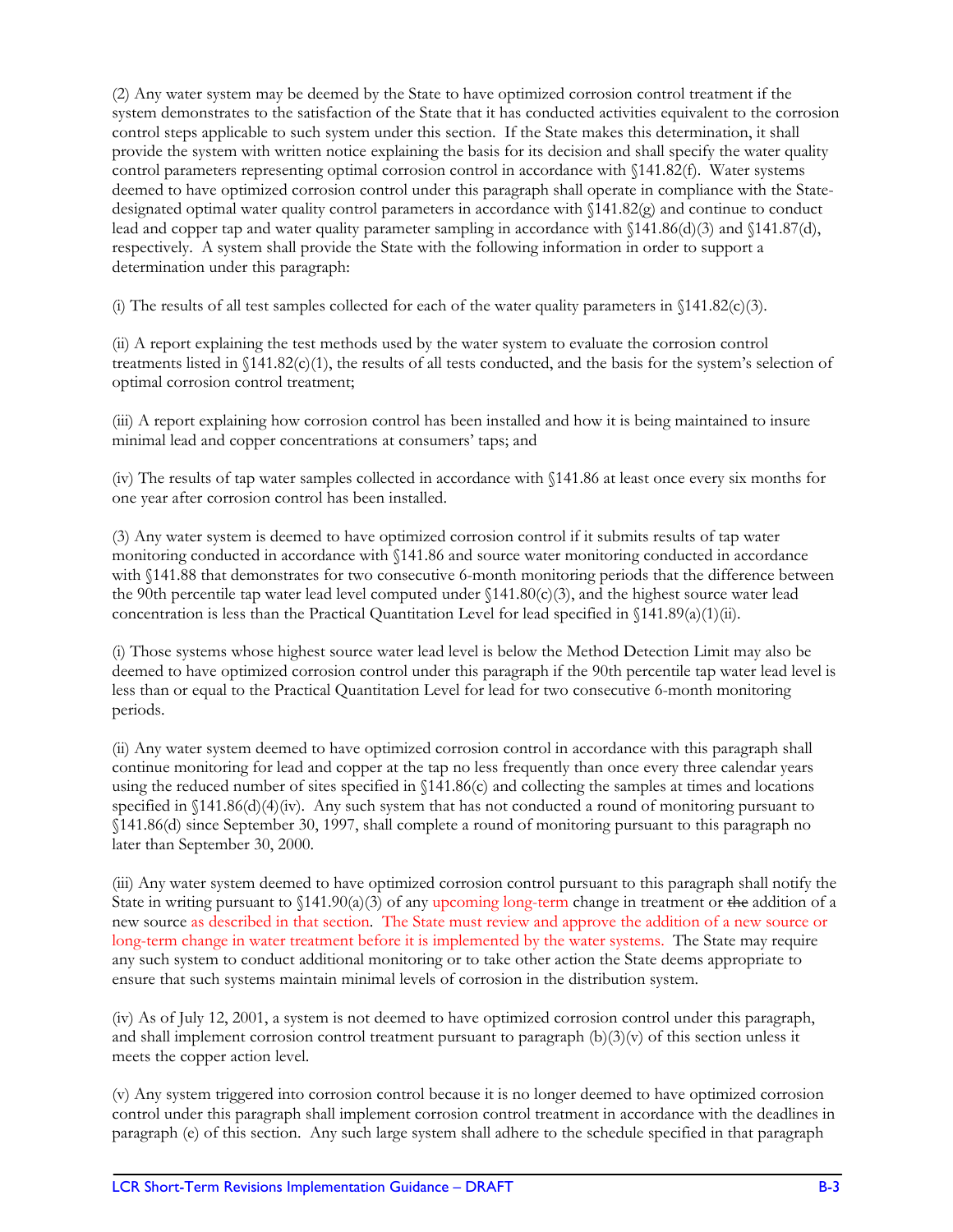for medium-size systems, with the time periods for completing each step being triggered by the date the system is no longer deemed to have optimized corrosion control under this paragraph.

(c) Any small or medium-size water system that is required to complete the corrosion control steps due to its exceedance of the lead or copper action level may cease completing the treatment steps whenever the system meets both action levels during each of two consecutive monitoring periods conducted pursuant to §141.86 and submits the results to the State. If any such water system thereafter exceeds the lead or copper action level during any monitoring period, the system (or the State, as the case may be) shall recommence completion of the applicable treatment steps, beginning with the first treatment step which was not previously completed in its entirety. The State may require a system to repeat treatment steps previously completed by the system where the State determines that this is necessary to implement properly the treatment requirements of this section. The State shall notify the system in writing of such a determination and explain the basis for its decision. The requirement for any small- or medium-size system to implement corrosion control treatment steps in accordance with paragraph (e) of this section (including systems deemed to have optimized corrosion control under paragraph (b)(1) of this section) is triggered whenever any smallor medium-size system exceeds the lead or copper action level.

(d) *Treatment steps and deadlines for large systems*. Except as provided in paragraph (b)(2) and (3) of this section, large systems shall complete the following corrosion control treatment steps (described in the referenced portions of §§141.82, 141.86, and 141.87) by the indicated dates.

(1) *Step 1:* The system shall conduct initial monitoring (§141.86(d)(1) and §141.87(b)) during two consecutive six-month monitoring periods by January 1, 1993.

(2) *Step 2:* The system shall complete corrosion control studies (§141.82(c)) by July 1, 1994.

(3) *Step 3:* The State shall designate optimal corrosion control treatment (§141.82(d)) by January 1, 1995.

(4) *Step 4:* The system shall install optimal corrosion control treatment (§141.82(e)) by January 1, 1997.

(5) *Step 5:* The system shall complete follow-up sampling  $(\frac{141.86(d)}{2})$  and  $\frac{141.87(c)}{b}$  by January 1, 1998.

(6) *Step 6:* The State shall review installation of treatment and designate optimal water quality control parameters (§141.82(f)) by July 1, 1998.

(7) *Step 7:* The system shall operate in compliance with the State-specified optimal water quality control parameters ( $\langle 141.82(g) \rangle$  and continue to conduct tap sampling ( $\langle 141.86(d)(3) \rangle$  and  $\langle 141.87(d) \rangle$ .

(e) *Treatment Steps and deadlines for small and medium-size systems*. Except as provided in paragraph (b) of this section, small and medium-size systems shall complete the following corrosion control treatment steps (described in the referenced portions of §§141.82, 141.86 and 141.87) by the indicated time periods.

(1) *Step 1*: The system shall conduct initial tap sampling  $(\frac{141.86(d)}{1})$  and  $\frac{141.87(b)}{141.87(b)}$  until the system either exceeds the lead or copper action level or becomes eligible for reduced monitoring under §141.86(d)(4). A system exceeding the lead or copper action level shall recommend optimal corrosion control treatment (§141.82(a)) within six months after the end of the monitoring period during which it exceeds one of the action levels.

(2) *Step 2:* Within 12 months after the end of the monitoring period during which a system exceeds the lead or copper action level, the State may require the system to perform corrosion control studies (§141.82(b)). If the State does not require the system to perform such studies, the State shall specify optimal corrosion control treatment (§141.82(d)) within the following timeframes:

(i) For medium-size systems, within 18 months after the end of the monitoring period during which such system exceeds the lead or copper action level,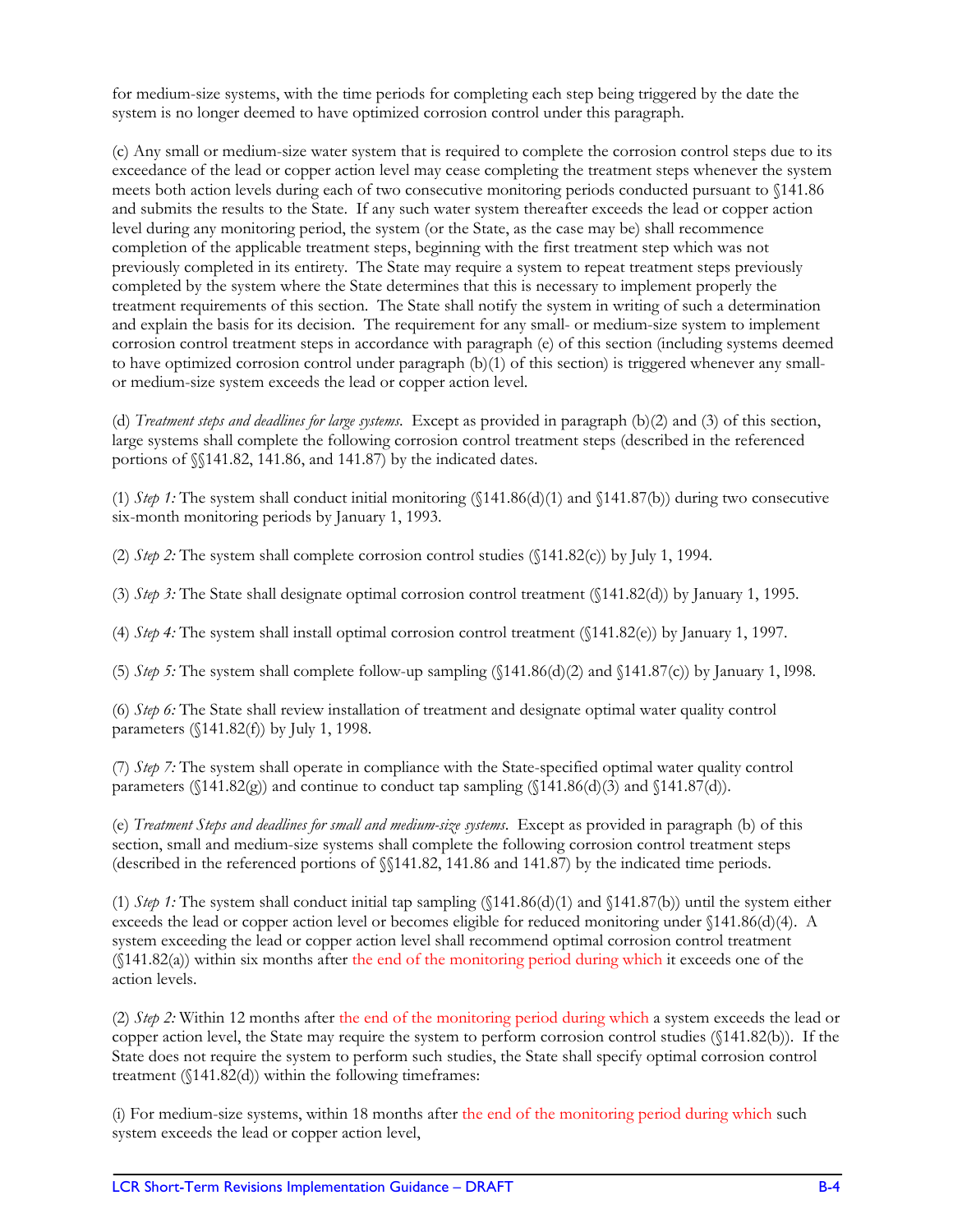(ii) For small systems, within 24 months after the end of the monitoring period during which such system exceeds the lead or copper action level.

(3) *Step 3:* If the State requires a system to perform corrosion control studies under step 2, the system shall complete the studies (§141.82(c)) within 18 months after the State requires that such studies be conducted.

(4) *Step 4:* If the system has performed corrosion control studies under step 2, the State shall designate optimal corrosion control treatment (§141.82(d)) within 6 months after completion of step 3.

(5) *Step 5:* The system shall install optimal corrosion control treatment (§141.82(e)) within 24 months after the State designates such treatment.

(6) *Step 6:* The system shall complete follow-up sampling (§141.86(d)(2) and §141.87(c)) within 36 months after the State designates optimal corrosion control treatment.

(7) *Step 7:* The State shall review the system's installation of treatment and designate optimal water quality control parameters (§141.82(f)) within 6 months after completion of step 6.

(8) *Step 8:* The system shall operate in compliance with the State-designated optimal water quality control parameters ( $\langle 141.82(g) \rangle$  and continue to conduct tap sampling ( $\langle 141.86(d)(3) \rangle$  and  $\langle 141.87(d) \rangle$ .

#### **§141.82 Description of corrosion control treatment requirements.**

Each system shall complete the corrosion control treatment requirements described below which are applicable to such system under §141.81.

(a) *System recommendation regarding corrosion control treatment*. Based upon the results of lead and copper tap monitoring and water quality parameter monitoring, small and medium-size water systems exceeding the lead or copper action level shall recommend installation of one or more of the corrosion control treatments listed in paragraph  $(c)(1)$  of this section which the system believes constitutes optimal corrosion control for that system. The State may require the system to conduct additional water quality parameter monitoring in accordance with §141.87(b) to assist the State in reviewing the system's recommendation.

(b) *State decision to require studies of corrosion control treatment (applicable to small and medium-size systems)*. The State may require any small or medium-size system that exceeds the lead or copper action level to perform corrosion control studies under paragraph (c) of this section to identify optimal corrosion control treatment for the system.

(c) *Performance of corrosion control studies*. (1) Any public water system performing corrosion control studies shall evaluate the effectiveness of each of the following treatments, and, if appropriate, combinations of the following treatments to identify the optimal corrosion control treatment for that system:

(i) Alkalinity and pH adjustment;

(ii) Calcium hardness adjustment; and

(iii) The addition of a phosphate or silicate based corrosion inhibitor at a concentration sufficient to maintain an effective residual concentration in all test tap samples.

(2) The water system shall evaluate each of the corrosion control treatments using either pipe rig/loop tests, metal coupon tests, partial-system tests, or analyses based on documented analogous treatments with other systems of similar size, water chemistry and distribution system configuration.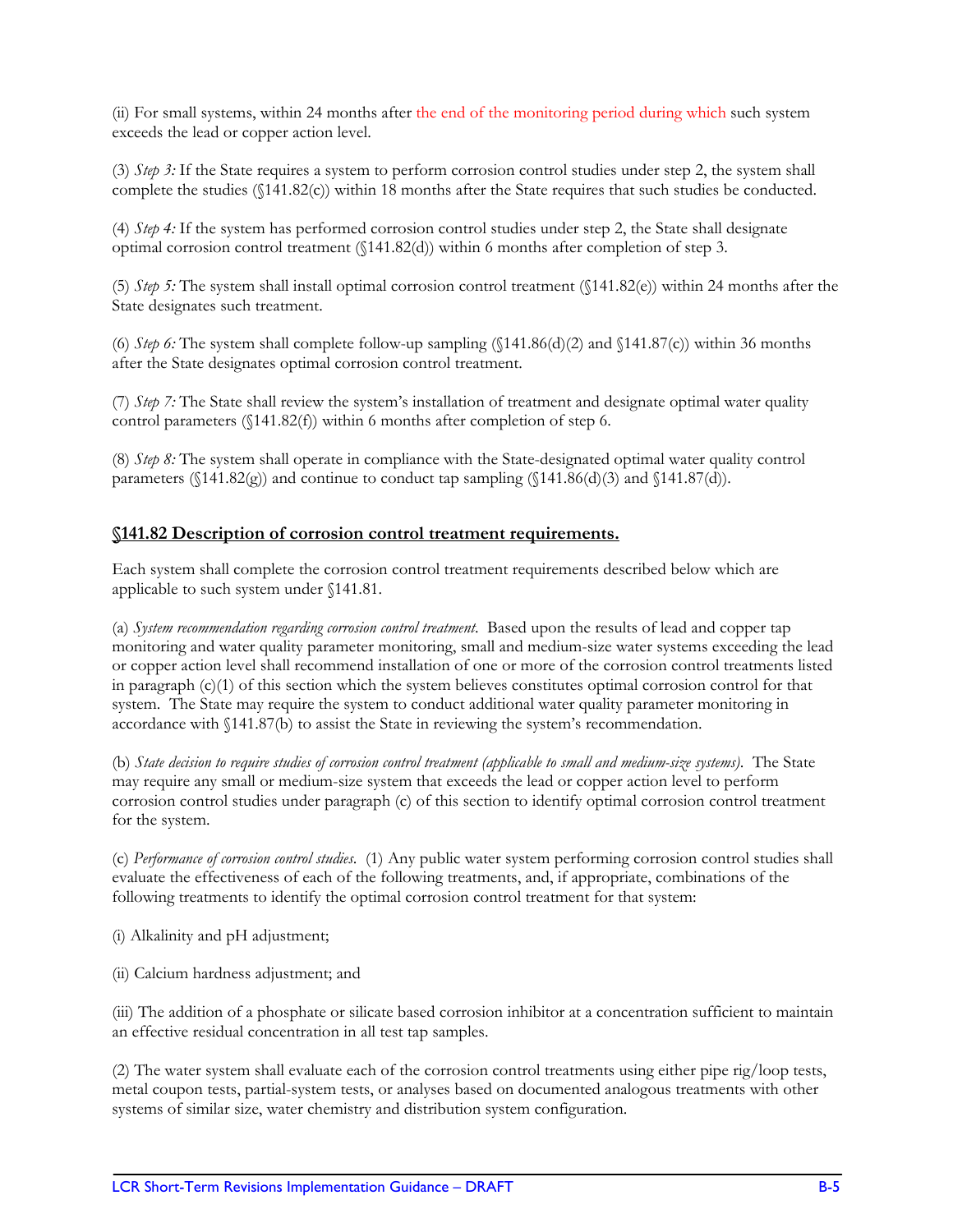(3) The water system shall measure the following water quality parameters in any tests conducted under this paragraph before and after evaluating the corrosion control treatments listed above:

(i) Lead;

(ii) Copper;

 $(iii)$  pH;

(iv) Alkalinity;

(v) Calcium;

(vi) Conductivity;

(vii) Orthophosphate (when an inhibitor containing a phosphate compound is used);

(viii) Silicate (when an inhibitor containing a silicate compound is used);

(ix) Water temperature.

(4) The water system shall identify all chemical or physical constraints that limit or prohibit the use of a particular corrosion control treatment and document such constraints with at least one of the following:

(i) Data and documentation showing that a particular corrosion control treatment has adversely affected other water treatment processes when used by another water system with comparable water quality characteristics; and/or

(ii) Data and documentation demonstrating that the water system has previously attempted to evaluate a particular corrosion control treatment and has found that the treatment is ineffective or adversely affects other water quality treatment processes.

(5) The water system shall evaluate the effect of the chemicals used for corrosion control treatment on other water quality treatment processes.

(6) On the basis of an analysis of the data generated during each evaluation, the water system shall recommend to the State in writing the treatment option that the corrosion control studies indicate constitutes optimal corrosion control treatment for that system. The water system shall provide a rationale for its recommendation along with all supporting documentation specified in paragraphs (c)(1) through (5) of this section.

(d) *State designation of optimal corrosion control treatment*. (1) Based upon consideration of available information including, where applicable, studies performed under paragraph (c) of this section and a system's recommended treatment alternative, the State shall either approve the corrosion control treatment option recommended by the system, or designate alternative corrosion control treatment(s) from among those listed in paragraph  $(c)(1)$  of this section. When designating optimal treatment the State shall consider the effects that additional corrosion control treatment will have on water quality parameters and on other water quality treatment processes.

(2) The State shall notify the system of its decision on optimal corrosion control treatment in writing and explain the basis for this determination. If the State requests additional information to aid its review, the water system shall provide the information.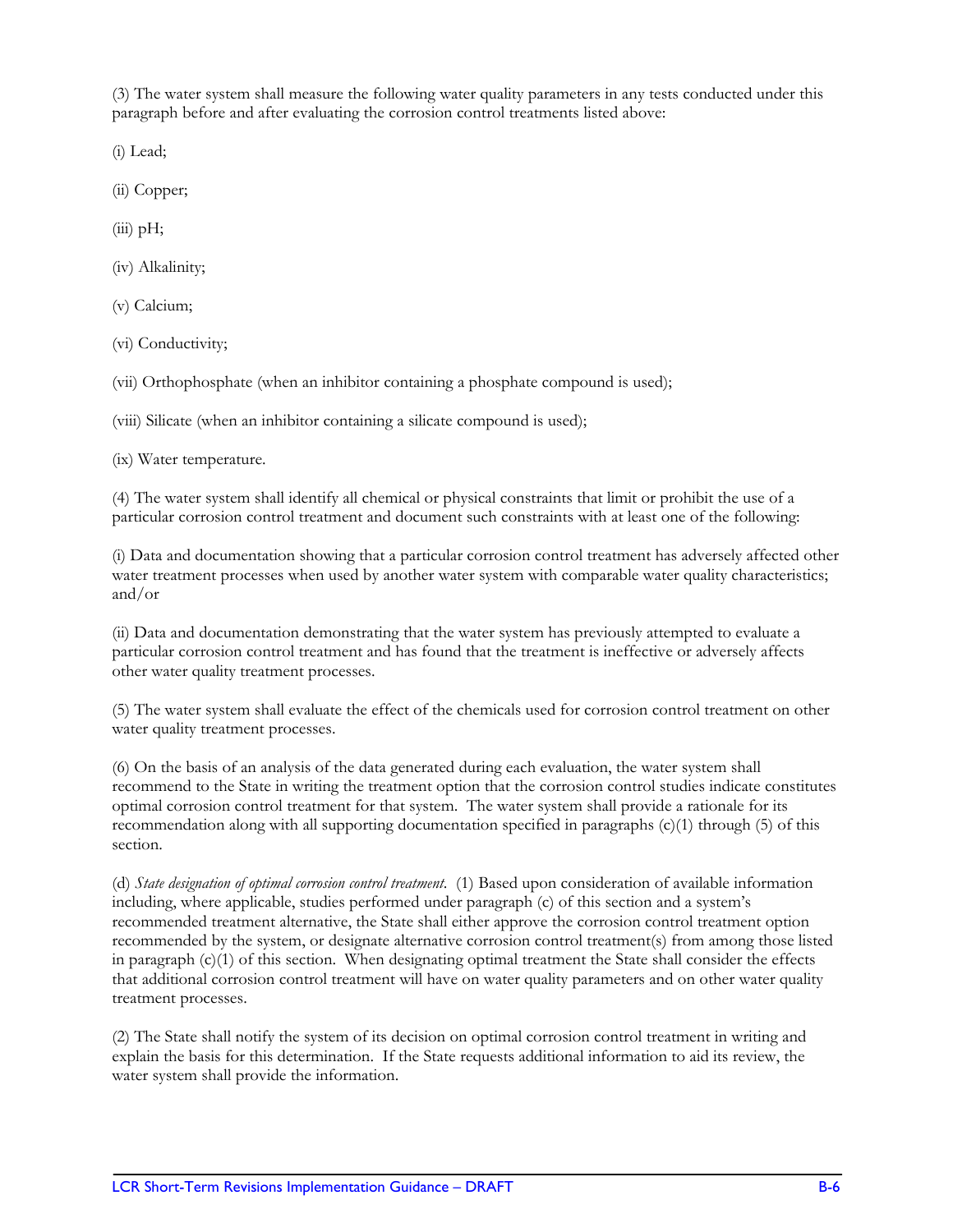(e) *Installation of optimal corrosion control*. Each system shall properly install and operate throughout its distribution system the optimal corrosion control treatment designated by the State under paragraph (d) of this section.

(f) *State review of treatment and specification of optimal water quality control parameters*. The State shall evaluate the results of all lead and copper tap samples and water quality parameter samples submitted by the water system and determine whether the system has properly installed and operated the optimal corrosion control treatment designated by the State in paragraph (d) of this section. Upon reviewing the results of tap water and water quality parameter monitoring by the system, both before and after the system installs optimal corrosion control treatment, the State shall designate:

(1) A minimum value or a range of values for pH measured at each entry point to the distribution system;

(2) A minimum pH value, measured in all tap samples. Such value shall be equal to or greater than 7.0, unless the State determines that meeting a pH level of 7.0 is not technologically feasible or is not necessary for the system to optimize corrosion control;

(3) If a corrosion inhibitor is used, a minimum concentration or a range of concentrations for the inhibitor, measured at each entry point to the distribution system and in all tap samples, that the State determines is necessary to form a passivating film on the interior walls of the pipes of the distribution system;

(4) If alkalinity is adjusted as part of optimal corrosion control treatment, a minimum concentration or a range of concentrations for alkalinity, measured at each entry point to the distribution system and in all tap samples;

(5) If calcium carbonate stabilization is used as part of corrosion control, a minimum concentration or a range of concentrations for calcium, measured in all tap samples.

The values for the applicable water quality control parameters listed above shall be those that the State determines to reflect optimal corrosion control treatment for the system. The State may designate values for additional water quality control parameters determined by the State to reflect optimal corrosion control for the system. The State shall notify the system in writing of these determinations and explain the basis for its decisions.

(g) *Continued operation and monitoring*. All systems optimizing corrosion control shall continue to operate and maintain optimal corrosion control treatment, including maintaining water quality parameters at or above minimum values or within ranges designated by the State under paragraph (f) of this section, in accordance with this paragraph for all samples collected under  $\{\$141.87(d)$  through (f). Compliance with the requirements of this paragraph shall be determined every six months, as specified under §141.87(d). A water system is out of compliance with the requirements of this paragraph for a six-month period if it has excursions for any State-specified parameter on more than nine days during the period. An excursion occurs whenever the daily value for one or more of the water quality parameters measured at a sampling location is below the minimum value or outside the range designated by the State. Daily values are calculated as follows. States have discretion to delete results of obvious sampling errors from this calculation.

(1) On days when more than one measurement for the water quality parameter is collected at the sampling location, the daily value shall be the average of all results collected during the day regardless of whether they are collected through continuous monitoring, grab sampling, or a combination of both. If EPA has approved an alternative formula under §142.16 of this chapter in the State's application for a program revision submitted pursuant to §142.12 of this chapter, the State's formula shall be used to aggregate multiple measurements taken at a sampling point for the water quality parameter in lieu of the formula in this paragraph.

(2) On days when only one measurement for the water quality parameter is collected at the sampling location, the daily value shall be the result of that measurement.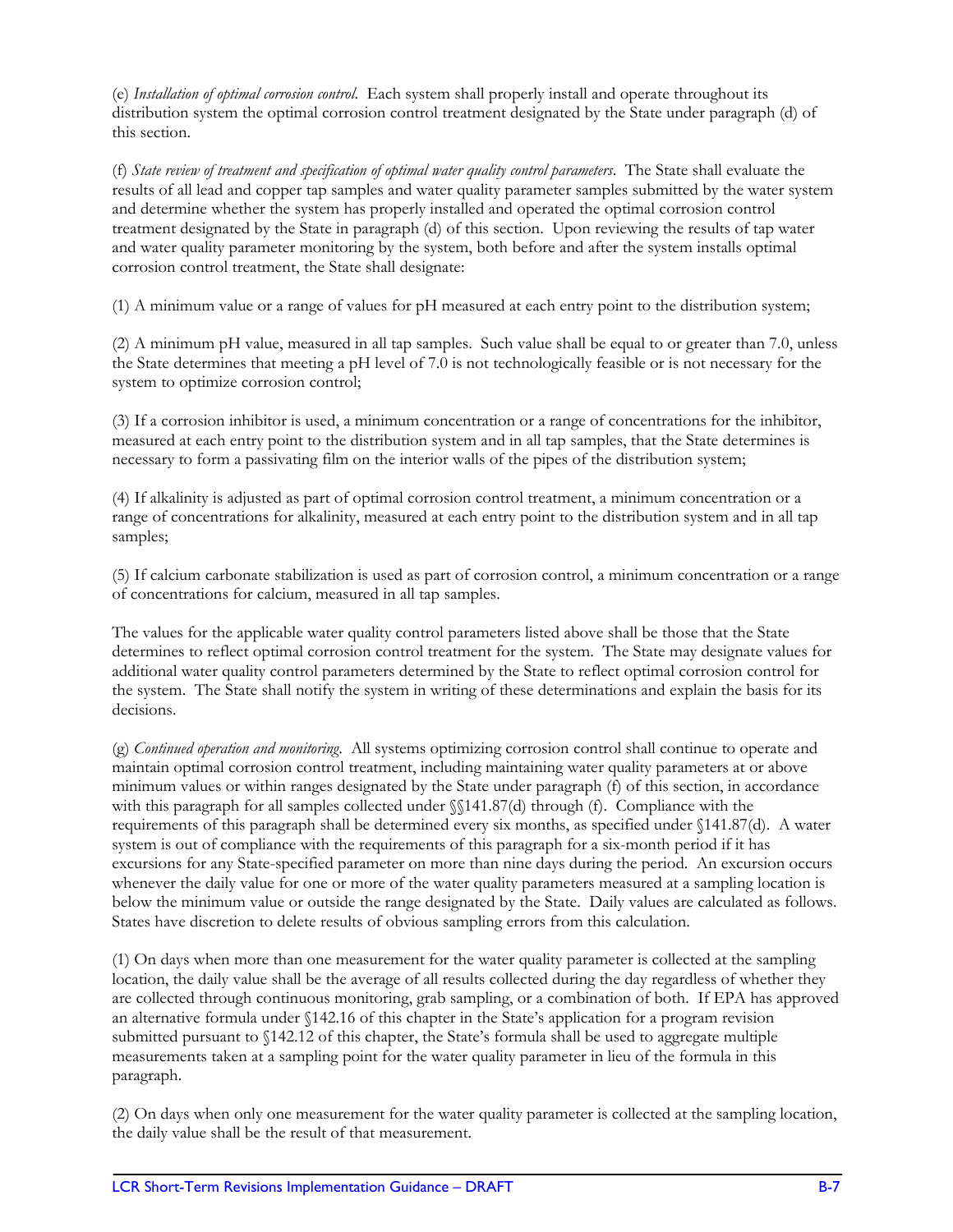(3) On days when no measurement is collected for the water quality parameter at the sampling location, the daily value shall be the daily value calculated on the most recent day on which the water quality parameter was measured at the sample site.

(h) *Modification of State treatment decisions*. Upon its own initiative or in response to a request by a water system or other interested party, a State may modify its determination of the optimal corrosion control treatment under paragraph (d) of this section or optimal water quality control parameters under paragraph (f) of this section. A request for modification by a system or other interested party shall be in writing, explain why the modification is appropriate, and provide supporting documentation. The State may modify its determination where it concludes that such change is necessary to ensure that the system continues to optimize corrosion control treatment. A revised determination shall be made in writing, set forth the new treatment requirements, explain the basis for the State's decision, and provide an implementation schedule for completing the treatment modifications.

(i) *Treatment decisions by EPA in lieu of the State*. Pursuant to the procedures in §142.19, the EPA Regional Administrator may review treatment determinations made by a State under paragraphs (d), (f), or (h) of this section and issue federal treatment determinations consistent with the requirements of those paragraphs where the Regional Administrator finds that:

(1) A State has failed to issue a treatment determination by the applicable deadlines contained in §141.81,

(2) A State has abused its discretion in a substantial number of cases or in cases affecting a substantial population, or

(3) The technical aspects of a State's determination would be indefensible in an expected Federal enforcement action taken against a system.

# **§141.83 Source water treatment requirements.**

Systems shall complete the applicable source water monitoring and treatment requirements (described in the referenced portions of paragraph (b) of this section, and in §§141.86, and 141.88) by the following deadlines.

(a) *Deadlines for completing source water treatment steps —* (1) *Step 1:* A system exceeding the lead or copper action level shall complete lead and copper source water monitoring (§141.88(b)) and make a treatment recommendation to the State  $(\frac{141.83(b)(1)}{w}$  within 6 months no later than 180 days after the end of the monitoring period during which exceeding the lead or copper action level was exceeded.

(2) *Step 2:* The State shall make a determination regarding source water treatment (§141.83(b)(2)) within 6 months after submission of monitoring results under step 1.

(3) *Step 3:* If the State requires installation of source water treatment, the system shall install the treatment (§141.83(b)(3)) within 24 months after completion of step 2.

(4) *Step 4:* The system shall complete follow-up tap water monitoring (§ 141.86(d)(2) and source water monitoring (§141.88(c)) within 36 months after completion of step 2.

(5) *Step 5:* The State shall review the system's installation and operation of source water treatment and specify maximum permissible source water levels (§141.83(b)(4)) within 6 months after completion of step 4.

(6) *Step 6:* The system shall operate in compliance with the State-specified maximum permissible lead and copper source water levels  $(\{141.83(b)(4)\})$  and continue source water monitoring  $(\{141.88(d)\})$ .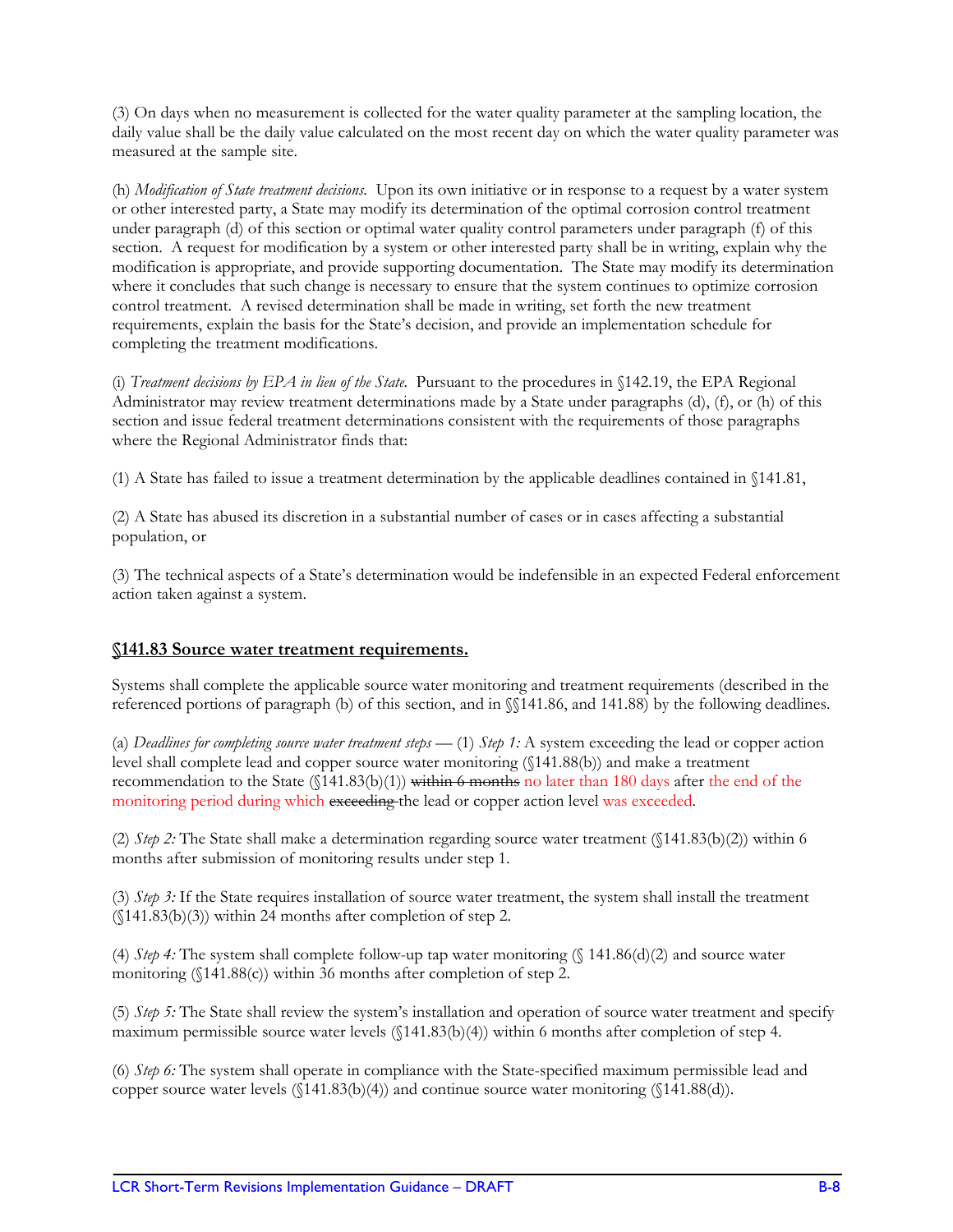(b) *Description of source water treatment requirements*--(1) *System treatment recommendation*. Any system which exceeds the lead or copper action level shall recommend in writing to the State the installation and operation of one of the source water treatments listed in paragraph (b)(2) of this section. A system may recommend that no treatment be installed based upon a demonstration that source water treatment is not necessary to minimize lead and copper levels at users' taps.

(2) *State determination regarding source water treatment*. The State shall complete an evaluation of the results of all source water samples submitted by the water system to determine whether source water treatment is necessary to minimize lead or copper levels in water delivered to users' taps. If the State determines that treatment is needed, the State shall either require installation and operation of the source water treatment recommended by the system (if any) or require the installation and operation of another source water treatment from among the following: Ion exchange, reverse osmosis, lime softening or coagulation/filtration. If the State requests additional information to aid in its review, the water system shall provide the information by the date specified by the State in its request. The State shall notify the system in writing of its determination and set forth the basis for its decision.

(3) *Installation of source water treatment*. Each system shall properly install and operate the source water treatment designated by the State under paragraph (b)(2) of this section.

(4) *State review of source water treatment and specification of maximum permissible source water levels*. The State shall review the source water samples taken by the water system both before and after the system installs source water treatment, and determine whether the system has properly installed and operated the source water treatment designated by the State. Based upon its review, the State shall designate the maximum permissible lead and copper concentrations for finished water entering the distribution system. Such levels shall reflect the contaminant removal capability of the treatment properly operated and maintained. The State shall notify the system in writing and explain the basis for its decision.

(5) *Continued operation and maintenance*. Each water system shall maintain lead and copper levels below the maximum permissible concentrations designated by the State at each sampling point monitored in accordance with  $\{141.88$ . The system is out of compliance with this paragraph if the level of lead or copper at any sampling point is greater than the maximum permissible concentration designated by the State.

(6) *Modification of State treatment decisions*. Upon its own initiative or in response to a request by a water system or other interested party, a State may modify its determination of the source water treatment under paragraph (b)(2) of this section, or maximum permissible lead and copper concentrations for finished water entering the distribution system under paragraph (b)(4) of this section. A request for modification by a system or other interested party shall be in writing, explain why the modification is appropriate, and provide supporting documentation. The State may modify its determination where it concludes that such change is necessary to ensure that the system continues to minimize lead and copper concentrations in source water. A revised determination shall be made in writing, set forth the new treatment requirements, explain the basis for the State's decision, and provide an implementation schedule for completing the treatment modifications.

(7) *Treatment decisions by EPA in lieu of the State*. Pursuant to the procedures in §142.19, the EPA Regional Administrator may review treatment determinations made by a State under paragraphs (b) (2), (4), or (6) of this section and issue Federal treatment determinations consistent with the requirements of those paragraphs where the Administrator finds that:

(i) A State has failed to issue a treatment determination by the applicable deadlines contained in §141.83(a),

(ii) A state has abused its discretion in a substantial number of cases or in cases affecting a substantial population, or

(iii) The technical aspects of a State's determination would be indefensible in an expected Federal enforcement action taken against a system.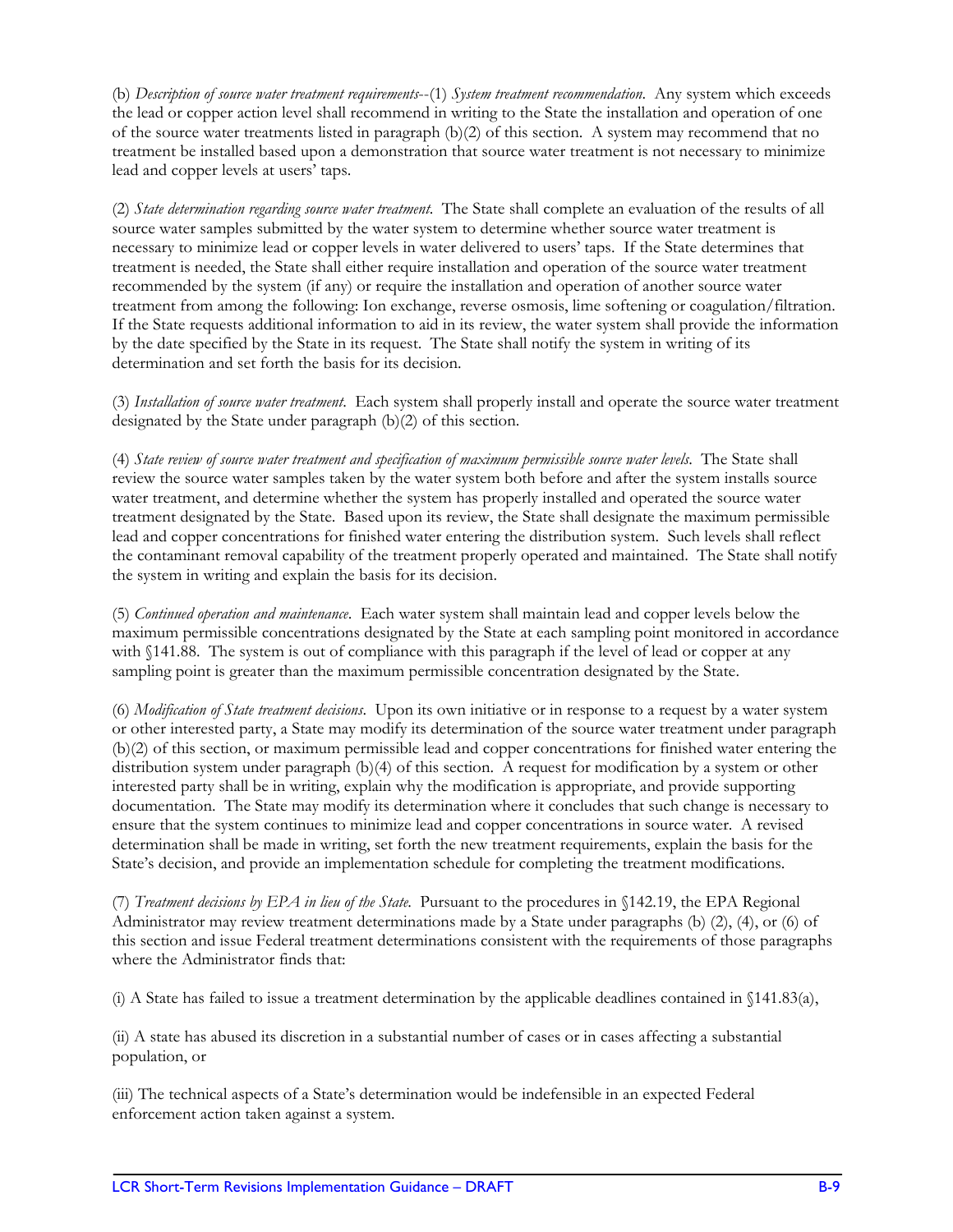#### **§141.84 Lead service line replacement requirements.**

(a) Systems that fail to meet the lead action level in tap samples taken pursuant to  $141.86(d)(2)$ , after installing corrosion control and/or source water treatment (whichever sampling occurs later), shall replace lead service lines in accordance with the requirements of this section. If a system is in violation of §141.81 or §141.83 for failure to install source water or corrosion control treatment, the State may require the system to commence lead service line replacement under this section after the date by which the system was required to conduct monitoring under §141.86(d)(2) has passed.

(b)(1) A water system shall replace annually at least 7 percent of the initial number of lead service lines in its distribution system. The initial number of lead service lines is the number of lead lines in place at the time the replacement program begins. The system shall identify the initial number of lead service lines in its distribution system, including an identification of the portion(s) owned by the system, based on a materials evaluation, including the evaluation required under §141.86(a) and relevant legal authorities (e.g., contracts, local ordinances) regarding the portion owned by the system. The first year of lead service line replacement shall begin on the first day following the end of the monitoring period in which date the action level was exceeded in tap sampling referenced in under paragraph (a) of this section. If monitoring is required annually or less frequently, the end of the monitoring period is September 30 of the calendar year in which the sampling occurs. If the State has established an alternate monitoring period, then the end of the monitoring period will be the last day of that period.

(2) Any water system resuming a lead service line replacement program after the cessation of its lead service line replacement program as allowed by paragraph (f) of this section shall update its inventory of lead service lines to include those sites that were previously determined not to require replacement through the sampling provision under paragraph (c) of this section. The system will then divide the updated number of remaining lead service lines by the number of remaining years in the program to determine the number of lines that must be replaced per year (7 percent lead service line replacement is based on a 15-year replacement program, so, for example, systems resuming lead service line replacement after previously conducting two years of replacement would divide the updated inventory by 13). For those systems that have completed a 15-year lead service line replacement program, the State will determine a schedule for replacing or retesting lines that were previously tested out under the replacement program when the system re-exceeds the action level.

(c) A system is not required to replace an individual lead service line if the lead concentration in all service line samples from that line, taken pursuant to  $(141.86(b)(3))$ , is less than or equal to 0.015 mg/L.

(d) A water system shall replace that portion of the lead service line that it owns. In cases where the system does not own the entire lead service line, the system shall notify the owner of the line, or the owner's authorized agent, that the system will replace the portion of the service line that it owns and shall offer to replace the owner's portion of the line. A system is not required to bear the cost of replacing the privatelyowned portion of the line, nor is it required to replace the privately-owned portion where the owner chooses not to pay the cost of replacing the privately-owned portion of the line, or where replacing the privatelyowned portion would be precluded by State, local or common law. A water system that does not replace the entire length of the service line also shall complete the following tasks.

(1) At least 45 days prior to commencing with the partial replacement of a lead service line, the water system shall provide notice to the resident(s) of all buildings served by the line explaining that they may experience a temporary increase of lead levels in their drinking water, along with guidance on measures consumers can take to minimize their exposure to lead. The State may allow the water system to provide notice under the previous sentence less than 45 days prior to commencing partial lead service line replacement where such replacement is in conjunction with emergency repairs. In addition, the water system shall inform the resident(s) served by the line that the system will, at the system's expense, collect a sample from each partially-replaced lead service line that is representative of the water in the service line for analysis of lead content, as prescribed under §141.86(b)(3), within 72 hours after the completion of the partial replacement of the service line. The system shall collect the sample and report the results of the analysis to the owner and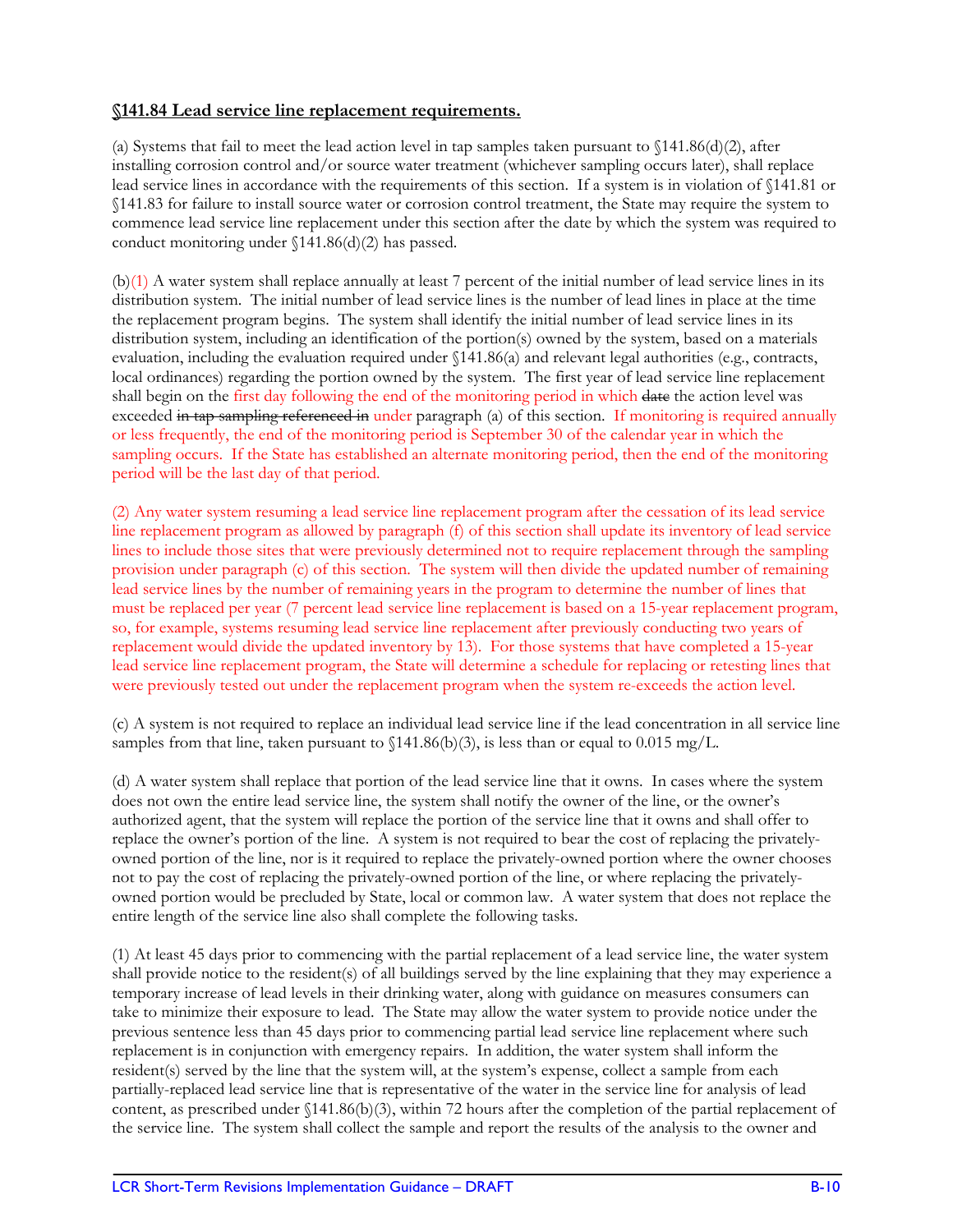the resident(s) served by the line within three business days of receiving the results. Mailed notices postmarked within three business days of receiving the results shall be considered "on time."

(2) The water system shall provide the information required by paragraph (d)(1) of this section to the residents of individual dwellings by mail or by other methods approved by the State. In instances where multi-family dwellings are served by the line, the water system shall have the option to post the information at a conspicuous location.

(e) The State shall require a system to replace lead service lines on a shorter schedule than that required by this section, taking into account the number of lead service lines in the system, where such a shorter replacement schedule is feasible. The State shall make this determination in writing and notify the system of its finding within 6 months after the system is triggered into lead service line replacement based on monitoring referenced in paragraph (a) of this section.

(f) Any system may cease replacing lead service lines whenever first draw samples collected pursuant to §141.86(b)(2) meet the lead action level during each of two consecutive monitoring periods and the system submits the results to the State. If first draw tap samples collected in any such system thereafter exceeds the lead action level, the system shall recommence replacing lead service lines pursuant to paragraph (b)(2) of this section.

(g) To demonstrate compliance with paragraphs (a) through (d) of this section, a system shall report to the State the information specified in §141.90(e).

#### **§141.85 Public education and supplemental monitoring requirements.**

All water systems must deliver a consumer notice of lead tap water monitoring results to persons served by the water system at sites that are tested, as specified in paragraph (d) of this section. A water system that exceeds the lead action level based on tap water samples collected in accordance with §141.86 shall deliver the public education materials contained in paragraphs (a)  $\theta$  and  $\theta$ ) of this section in accordance with the requirements in paragraph  $\left(\frac{e}{c}\right)$  of this section. Water systems that exceed the lead action level must sample the tap water of any customer who requests it in accordance with paragraph (c) of this section.

(a) *Content of written public education materials*. (1) Community water systems and Non-transient non-community water systems. Water systems must include the following elements in printed materials (e.g., brochures and pamphlets) in the same order as listed below. In addition, language in paragraphs  $(a)(1)(i)$  through  $(ii)$  and  $(a)(1)(vi)$  of this section must be included in the materials, exactly as written, except for the text in brackets in these paragraphs for which the water system must include system-specific information. A community water system shall include the following text in all of the printed materials it distributes through its lead public education program. Systems may delete information pertaining to lead service lines, upon approval by the State, if no lead service lines exist anywhere in the water system service area. Public education language at paragraphs (a)(1)(iv)(B)(*5*) and (a)(1)(iv)(D)(*2*) of this section may be modified regarding building permit record availability and consumer access to these records, if approved by the State. Systems may also continue to utilize pre-printed materials that meet the public education language requirements in 40 CFR 141.85, effective November 6, 1991 and contained in 40 CFR, Parts 100 - 149 additionally revised as of July 1, 1991. Any additional information presented by a water system shall must be consistent with the information below and be in plain English language that can be understood by lay people the general public. Water systems must submit all written public education materials to the State prior to delivery. The State may require the system to obtain approval of the content of written public materials prior to delivery.

(i) IMPORTANT INFORMATION ABOUT LEAD IN YOUR DRINKING WATER. [INSERT NAME OF WATER SYSTEM] found elevated levels of lead in drinking water in some homes/buildings. Lead can cause serious health problems, especially for pregnant women and young children. Please read this information closely to see what you can do to reduce lead in your drinking water. *Introduction*. The United States Environmental Protection Agency (EPA) and [insert name of water supplier] are concerned about lead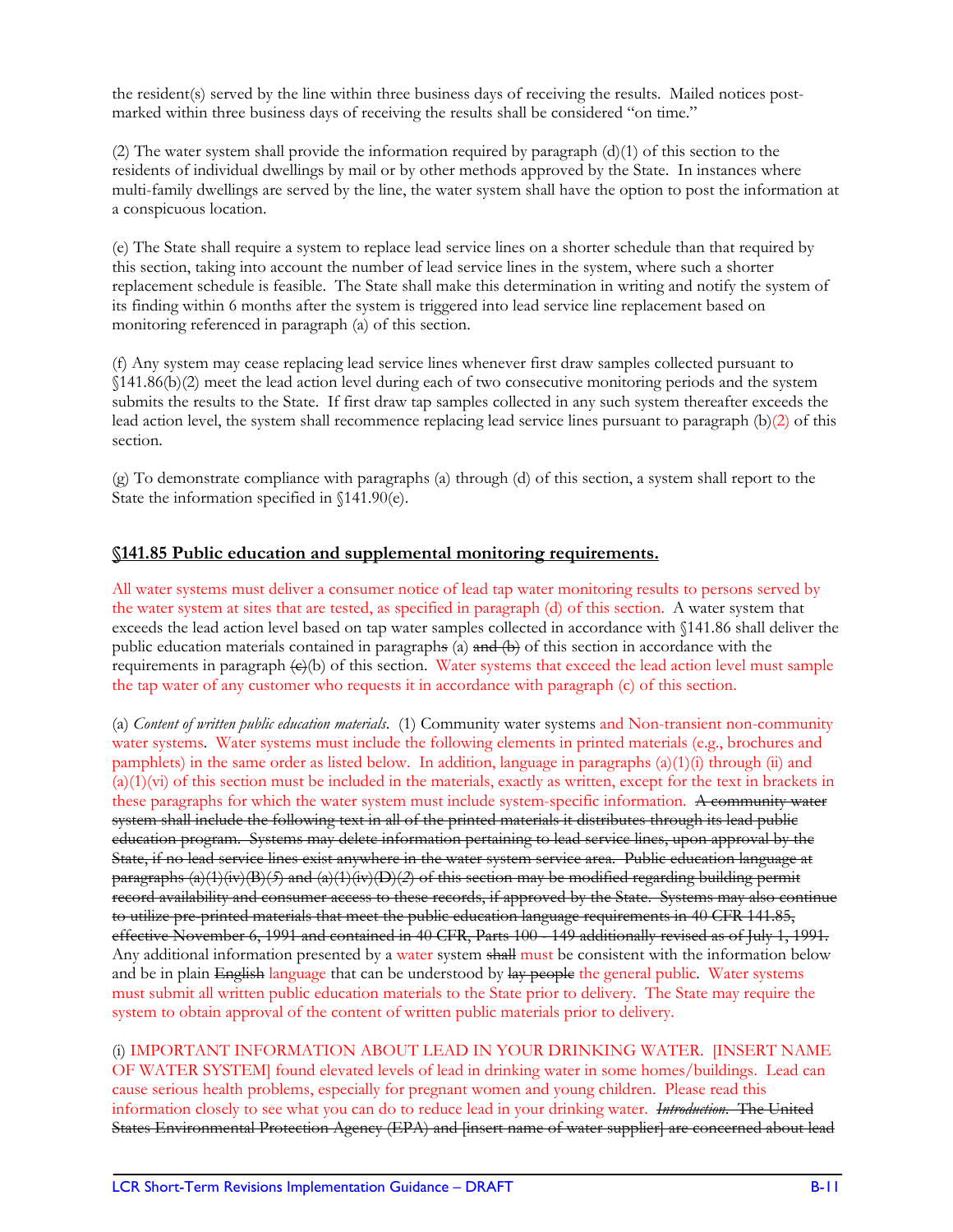in your drinking water. Although most homes have very low levels of lead in their drinking water, some homes in the community have lead levels above the EPA action level of 15 parts per billion (ppb), or 0.015 milligrams of lead per liter of water (mg/L). Under Federal law we are required to have a program in place to minimize lead in your drinking water by [insert date when corrosion control will be completed for your system]. This program includes corrosion control treatment, source water treatment, and public education. We are also required to replace the portion of each lead service line that we own if the line contributes lead concentrations of more than 15 ppb after we have completed the comprehensive treatment program. If you have any questions about how we are carrying out the requirements of the lead regulation please give us a call at [insert water system's phone number]. This brochure explains the simple steps you can take to protect you and your family by reducing your exposure to lead in drinking water.

(ii) Health effects of lead. Lead can cause serious health problems if too much enters your body from drinking water or other sources. It can cause damage to the brain and kidneys, and can interfere with the production of red blood cells that carry oxygen to all parts of your body. The greatest risk of lead exposure is to infants, young children, and pregnant women. Scientists have linked the effects of lead on the brain with lowered IQ in children. Adults with kidney problems and high blood pressure can be affected by low levels of lead more than healthy adults. Lead is stored in the bones, and it can be released later in life. During pregnancy, the child receives lead from the mother's bones, which may affect brain development. Lead is a common metal found throughout the environment in lead-based paint, air, soil, household dust, food, certain types of pottery porcelain and pewter, and water. Lead can pose a significant risk to your health if too much of it enters your body. Lead builds up in the body over many years and can cause damage to the brain, red blood cells and kidneys. The greatest risk is to young children and pregnant women. Amounts of lead that won't hurt adults can slow down normal mental and physical development of growing bodies. In addition, a child at play often comes into contact with sources of lead contamination-like dirt and dust-that rarely affect an adult. It is important to wash children's hands and toys often, and to try to make sure they only put food in their mouths.

#### (iii) Sources of Lead.

(A) Explain what lead is. *Lead in drinking water*. (A) Lead in drinking water, although rarely the sole cause of lead poisoning, can significantly increase a person's total lead exposure, particularly the exposures of infants who drink baby formulas and concentrated juices that are mixed with water. The EPA estimates that drinking water can make up 20 percent or more of a person's total exposure to lead.

#### (B) Explain possible sources of lead in drinking water and how lead enters drinking water. Include

information on home/building plumbing materials and service lines that may contain lead. Lead is unusual among drinking water contaminants in that it seldom occurs naturally in water supplies like rivers and lakes. Lead enters drinking water primarily as a result of the corrosion, or wearing away, of materials containing lead in the water distribution system and household plumbing. These materials include lead-based solder used to join copper pipe, brass and chrome plated brass faucets, and in some cases, pipes made of lead that connect your house to the water main (service lines). In 1986, Congress banned the use of lead solder containing greater than 0.2% lead, and restricted the lead content of faucets, pipes and other plumbing materials to 8.0%.

(C) Discuss other important sources of lead exposure in addition to drinking water (e.g., paint). When water stands in lead pipes or plumbing systems containing lead for several hours or more, the lead may dissolve into your drinking water. This means the first water drawn from the tap in the morning, or later in the afternoon after returning from work or school, can contain fairly high levels of lead.

(iv) Discuss the steps the consumer can take to reduce their exposure to lead in drinking water.

(A) Encourage running the water to flush out the lead. *Steps you can take to reduce your exposure to lead in drinking water.* Despite our best efforts mentioned earlier to control water corrosivity and remove lead from the water supply, lead levels in some homes or buildings can be high. To find out whether you need to take action in your own home, have your drinking water tested to determine if it contains excessive concentrations of lead. Testing the water is essential because you cannot see, taste, or smell lead in drinking water. Some local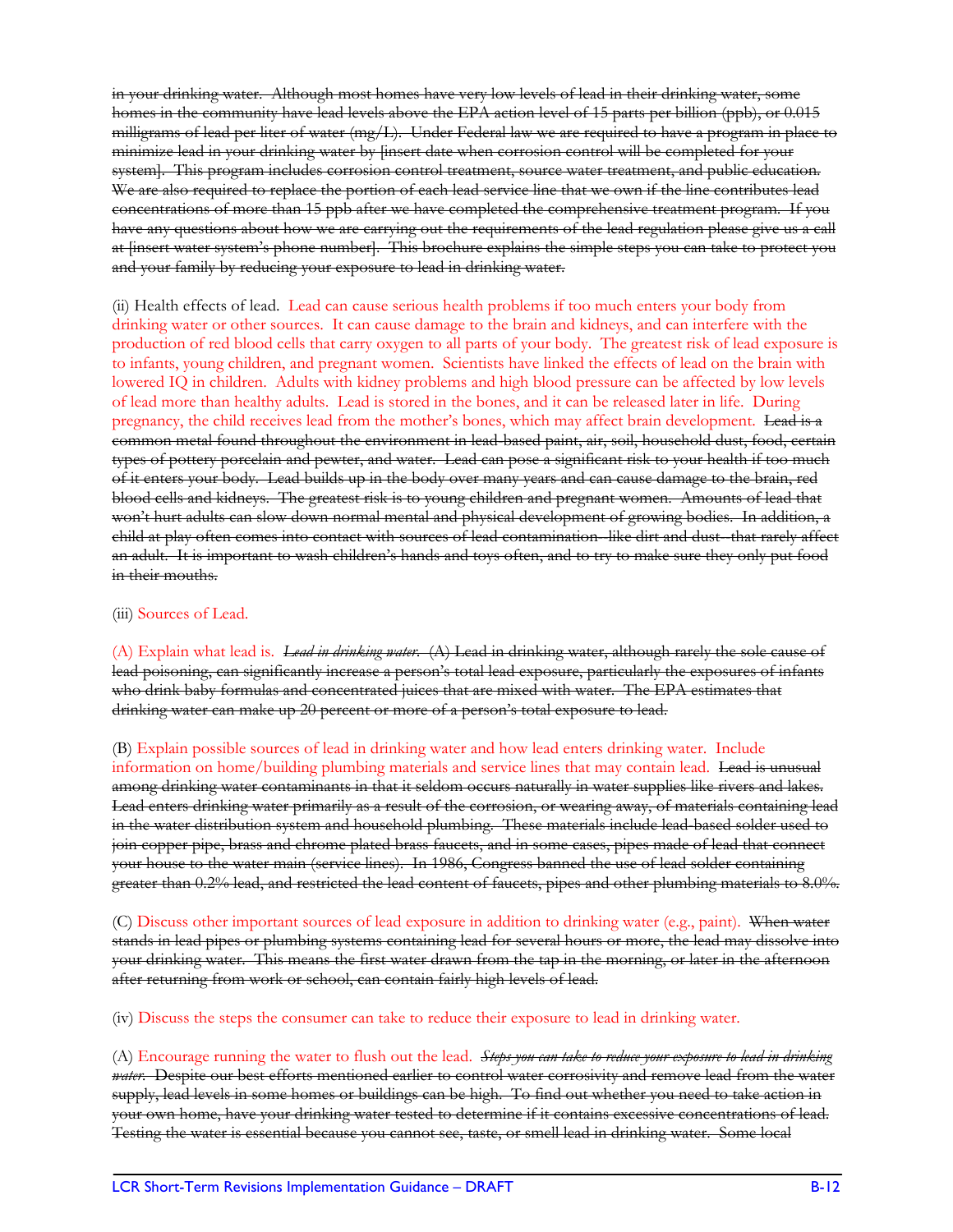laboratories that can provide this service are listed at the end of this booklet. For more information on having your water tested, please call [insert phone number of water system].

(B) Explain concerns with using hot water from the tap and specifically caution against the use of hot water for preparing baby formula. If a water test indicates that the drinking water drawn from a tap in your home contains lead above 15 ppb, then you should take the following precautions:

(*1*) Let the water run from the tap before using it for drinking or cooking any time the water in a faucet has gone unused for more than six hours. The longer water resides in your home's plumbing the more lead it may contain. Flushing the tap means running the cold water faucet until the water gets noticeably colder, usually about 15-30 seconds. If your house has a lead service line to the water main, you may have to flush the water for a longer time, perhaps one minute, before drinking. Although toilet flushing or showering flushes water through a portion of your home's plumbing system, you still need to flush the water in each faucet before using it for drinking or cooking. Flushing tap water is a simple and inexpensive measure you can take to protect your family's health. It usually uses less than one or two gallons of water and costs less than [insert a cost estimate based on flushing two times a day for 30 days] per month. To conserve water, fill a couple of bottles for drinking water after flushing the tap, and whenever possible use the first flush water to wash the dishes or water the plants. If you live in a high-rise building, letting the water flow before using it may not work to lessen your risk from lead. The plumbing systems have more, and sometimes larger pipes than smaller buildings. Ask your landlord for help in locating the source of the lead and for advice on reducing the lead level.

(*2*) Try not to cook with, or drink water from the hot water tap. Hot water can dissolve more lead more quickly than cold water. If you need hot water, draw water from the cold tap and heat it on the stove.

(*3*) Remove loose lead solder and debris from the plumbing materials installed in newly constructed homes, or homes in which the plumbing has recently been replaced, by removing the faucet strainers from all taps and running the water from 3 to 5 minutes. Thereafter, periodically remove the strainers and flush out any debris that has accumulated over time.

(*4*) If your copper pipes are joined with lead solder that has been installed illegally since it was banned in 1986, notify the plumber who did the work and request that he or she replace the lead solder with lead-free solder. Lead solder looks dull gray, and when scratched with a key looks shiny. In addition, notify your State [insert name of department responsible for enforcing the Safe Drinking Water Act in your State] about the violation.

(*5*) Determine whether or not the service line that connects your home or apartment to the water main is made of lead. The best way to determine if your service line is made of lead is by either hiring a licensed plumber to inspect the line or by contacting the plumbing contractor who installed the line. You can identify the plumbing contractor by checking the city's record of building permits which should be maintained in the files of the [insert name of department that issues building permits]. A licensed plumber can at the same time check to see if your home's plumbing contains lead solder, lead pipes, or pipe fittings that contain lead. The public water system that delivers water to your home should also maintain records of the materials located in the distribution system. If the service line that connects your dwelling to the water main contributes more than 15 ppb to drinking water, after our comprehensive treatment program is in place, we are required to replace the portion of the line we own. If the line is only partially owned by the [insert the name of the city, county, or water system that owns the line], we are required to provide the owner of the privately-owned portion of the line with information on how to replace the privately-owned portion of the service line, and offer to replace that portion of the line at the owner's expense. If we replace only the portion of the line that we own, we also are required to notify you in advance and provide you with information on the steps you can take to minimize exposure to any temporary increase in lead levels that may result from the partial replacement, to take a follow-up sample at our expense from the line within 72 hours after the partial replacement, and to mail or otherwise provide you with the results of that sample within three business days of receiving the results. Acceptable replacement alternatives include copper, steel, iron, and plastic pipes.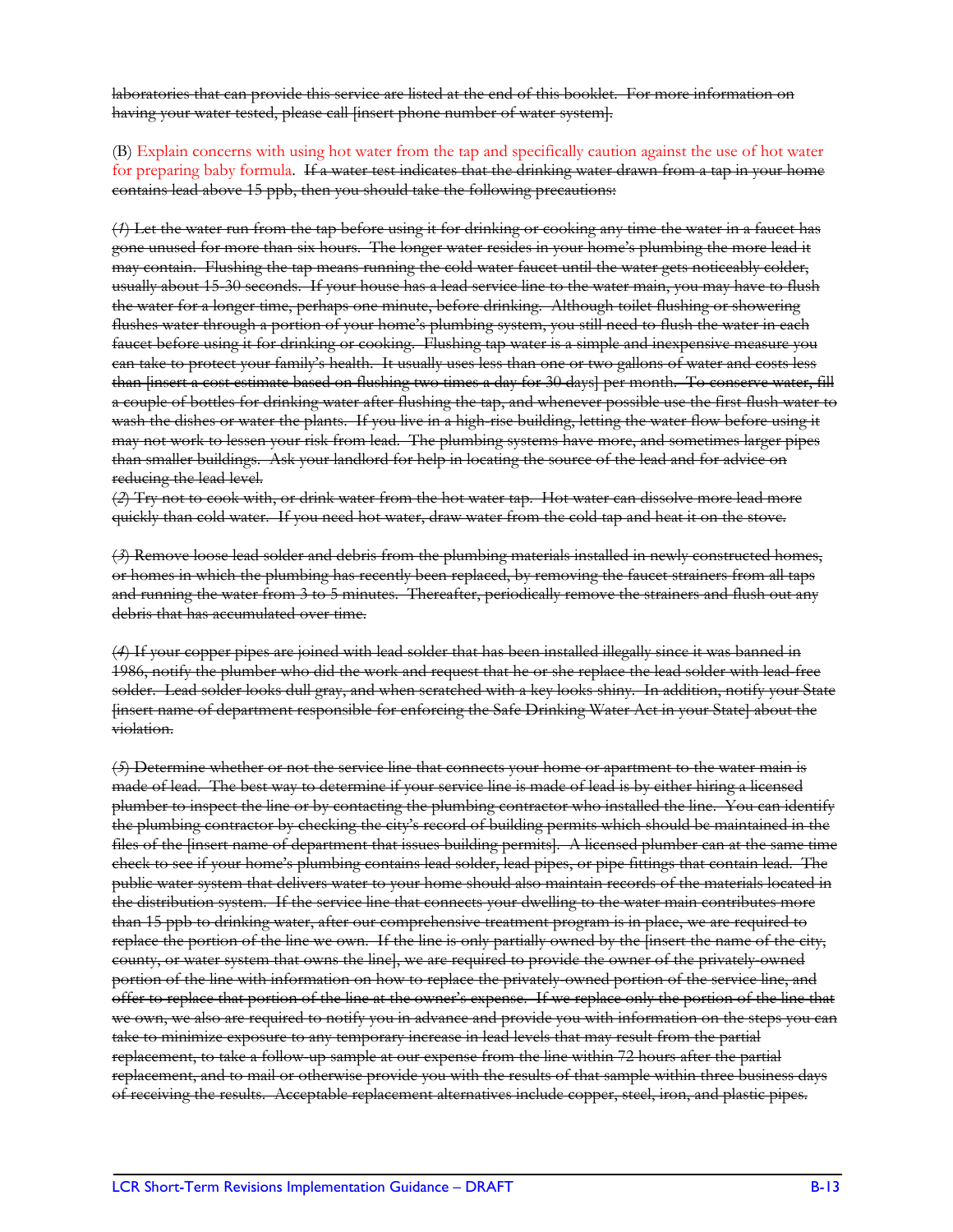(*6*) Have an electrician check your wiring. If grounding wires from the electrical system are attached to your pipes, corrosion may be greater. Check with a licensed electrician or your local electrical code to determine if your wiring can be grounded elsewhere. DO NOT attempt to change the wiring yourself because improper grounding can cause electrical shock and fire hazards.

(C) Explain that boiling water does not reduce lead levels. The steps described above will reduce the lead concentrations in your drinking water. However, if a water test indicates that the drinking water coming from your tap contains lead concentrations in excess of 15 ppb after flushing, or after we have completed our actions to minimize lead levels, then you may want to take the following additional measures:

(*1*) Purchase or lease a home treatment device. Home treatment devices are limited in that each unit treats only the water that flows from the faucet to which it is connected, and all of the devices require periodic maintenance and replacement. Devices such as reverse osmosis systems or distillers can effectively remove lead from your drinking water. Some activated carbon filters *may* reduce lead levels at the tap, however all lead reduction claims should be investigated. Be sure to check the actual performance of a specific home treatment device before and after installing the unit.

(*2*) Purchase bottled water for drinking and cooking.

#### (D) Discuss other options consumers can take to reduce exposure to lead in drinking water, such as

alternative sources or treatment of water. You can consult a variety of sources for additional information. Your family doctor or pediatrician can perform a blood test for lead and provide you with information about the health effects of lead. State and local government agencies that can be contacted include:

(*1*) [insert the name of city or county department of public utilities] at [insert phone number] can provide you with information about your community's water supply, and a list of local laboratories that have been certified by EPA for testing water quality;

(*2*) [insert the name of city or county department that issues building permits] at [insert phone number] can provide you with information about building permit records that should contain the names of plumbing contractors that plumbed your home; and

(*3*) [insert the name of the State Department of Public Health] at [insert phone number] or the [insert the name of the city or county health department] at [insert phone number] can provide you with information about the health effects of lead and how you can have your child's blood tested.

(E) Suggest that parents have their child's blood tested for lead. The following is a list of some State approved laboratories in your area that you can call to have your water tested for lead. [Insert names and phone numbers of at least two laboratories].

(v) Explain why there are elevated levels of lead in the system's drinking water (if known) and what the water system is doing to reduce the lead levels in homes/buildings in this area.

(vi) For more information call us at [INSERT YOUR NUMBER] [(IF APPLICABLE), or visit our Web site at [INSERT YOUR WEB SITE HERE]]. For more information on reducing lead exposure around your home/building and the health effects of lead, visit EPA's Web site *at http://www.epa.gov/lead* or contact your health care provider.

(2) Community water systems. In addition to including the elements specified in paragraph (a)(1) of this section, community water systems must: *Non-transient non-community water systems*. A non-transient noncommunity water system shall either include the text specified in paragraph (a)(1) of this section or shall include the following text in all of the printed materials it distributes through its lead public education program. Water systems may delete information pertaining to lead service lines upon approval by the State if no lead service lines exist anywhere in the water system service area. Any additional information presented by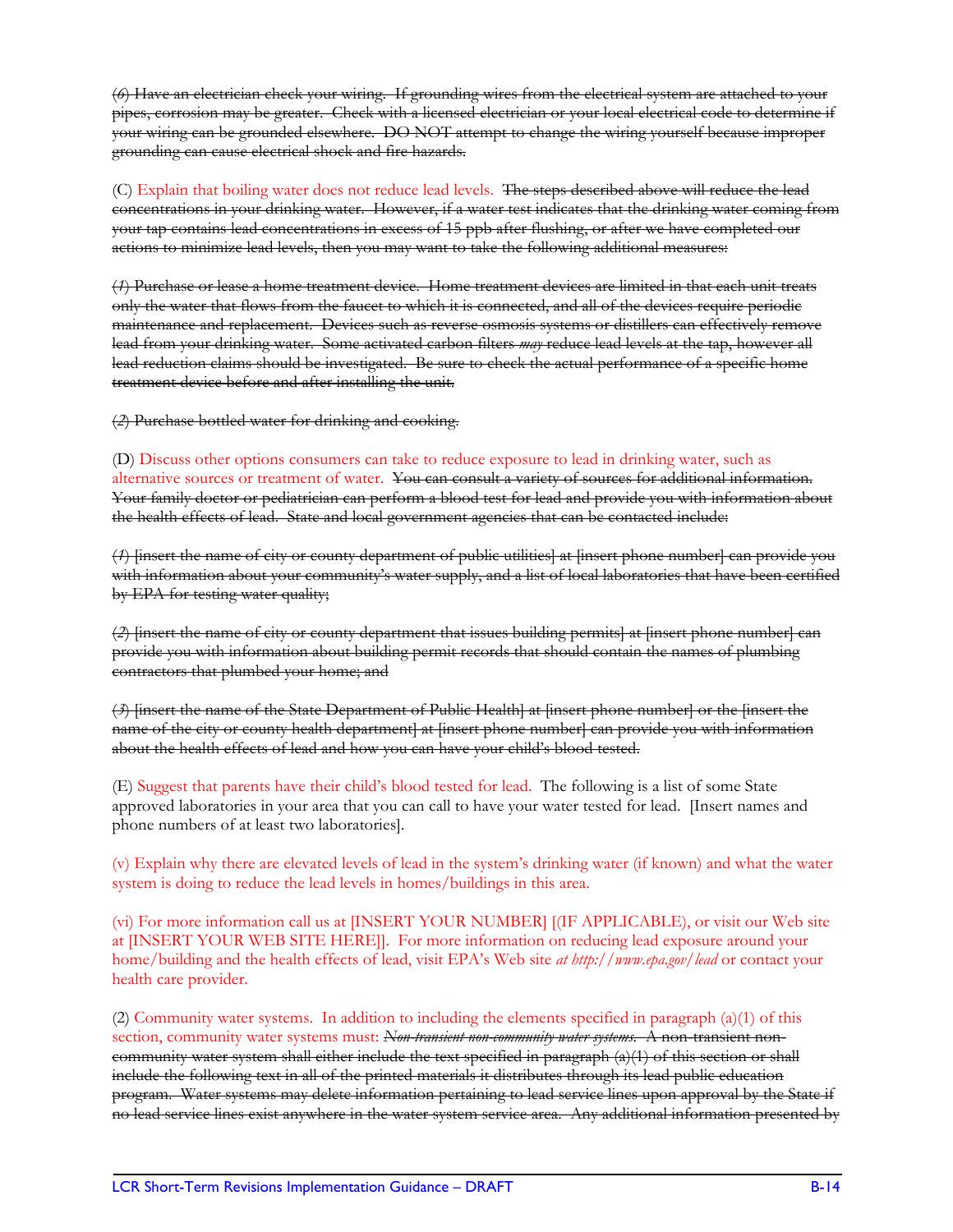a system shall be consistent with the information below and be in plain English that can be understood by lay people.

(i) Tell consumers how to get their water tested. *Introduction.* The United States Environmental Protection Agency (EPA) and [insert name of water supplier] are concerned about lead in your drinking water. Some drinking water samples taken from this facility have lead levels above the EPA action level of 15 parts per billion (ppb), or 0.015 milligrams of lead per liter of water (mg/L). Under Federal law we are required to have a program in place to minimize lead in your drinking water by [insert date when corrosion control will be completed for your system]. This program includes corrosion control treatment, source water treatment, and public education. We are also required to replace the portion of each lead service line that we own if the line contributes lead concentrations of more than 15 ppb after we have completed the comprehensive treatment program. If you have any questions about how we are carrying out the requirements of the lead regulation please give us a call at [insert water system's phone number]. This brochure explains the simple steps you can take to protect yourself by reducing your exposure to lead in drinking water.

(ii) Discuss lead in plumbing components and the difference between low lead and lead free. *Health effects of lead.* Lead is found throughout the environment in lead-based paint, air, soil, household dust, food, certain types of pottery porcelain and pewter, and water. Lead can pose a significant risk to your health if too much of it enters your body. Lead builds up in the body over many years and can cause damage to the brain, red blood cells and kidneys. The greatest risk is to young children and pregnant women. Amounts of lead that won't hurt adults can slow down normal mental and physical development of growing bodies. In addition, a child at play often comes into contact with sources of lead contamination—like dirt and dust—that rarely affect an adult. It is important to wash children's hands and toys often, and to try to make sure they only put food in their mouths.

(iii) *Lead in drinking water.* (A) Lead in drinking water, although rarely the sole cause of lead poisoning, can significantly increase a person's total lead exposure, particularly the exposure of infants who drink baby formulas and concentrated juices that are mixed with water. The EPA estimates that drinking water can make up 20 percent or more of a person's total exposure to lead.

(B) Lead is unusual among drinking water contaminants in that it seldom occurs naturally in water supplies like rivers and lakes. Lead enters drinking water primarily as a result of the corrosion, or wearing away, of materials containing lead in the water distribution system and household plumbing. These materials include lead-based solder used to join copper pipe, brass and chrome-plated brass faucets, and in some cases, pipes made of lead that connect houses and buildings to water mains (service lines). In 1986, Congress banned the use of lead solder containing greater than 0.2% lead, and restricted the lead content of faucets, pipes and other plumbing materials to 8.0%.

(C) When water stands in lead pipes or plumbing systems containing lead for several hours or more, the lead may dissolve into your drinking water. This means the first water drawn from the tap in the morning, or later in the afternoon if the water has not been used all day, can contain fairly high levels of lead.

(iv) *Steps you can take to reduce exposure to lead in drinking water.* (A) Let the water run from the tap before using it for drinking or cooking any time the water in a faucet has gone unused for more than six hours. The longer water resides in plumbing the more lead it may contain. Flushing the tap means running the cold water faucet for about 15–30 seconds. Although toilet flushing or showering flushes water through a portion of the plumbing system, you still need to flush the water in each faucet before using it for drinking or cooking. Flushing tap water is a simple and inexpensive measure you can take to protect your health. It usually uses less than one gallon of water.

(B) Do not cook with, or drink water from the hot water tap. Hot water can dissolve more lead more quickly than cold water. If you need hot water, draw water from the cold tap and then heat it.

(C) The steps described above will reduce the lead concentrations in your drinking water. However, if you are still concerned, you may wish to use bottled water for drinking and cooking.

(D) You can consult a variety of sources for additional information. Your family doctor or pediatrician can perform a blood test for lead and provide you with information about the health effects of lead. State and local government agencies that can be contacted include:

(*1*) [insert the name or title of facility official if appropriate] at [insert phone number] can provide you with information about your facility's water supply; and

(*2*) [insert the name or title of the State Department of Public Health] at [insert phone number] or the [insert the name of the city or county health department] at [insert phone number] can provide you with information about the health effects of lead.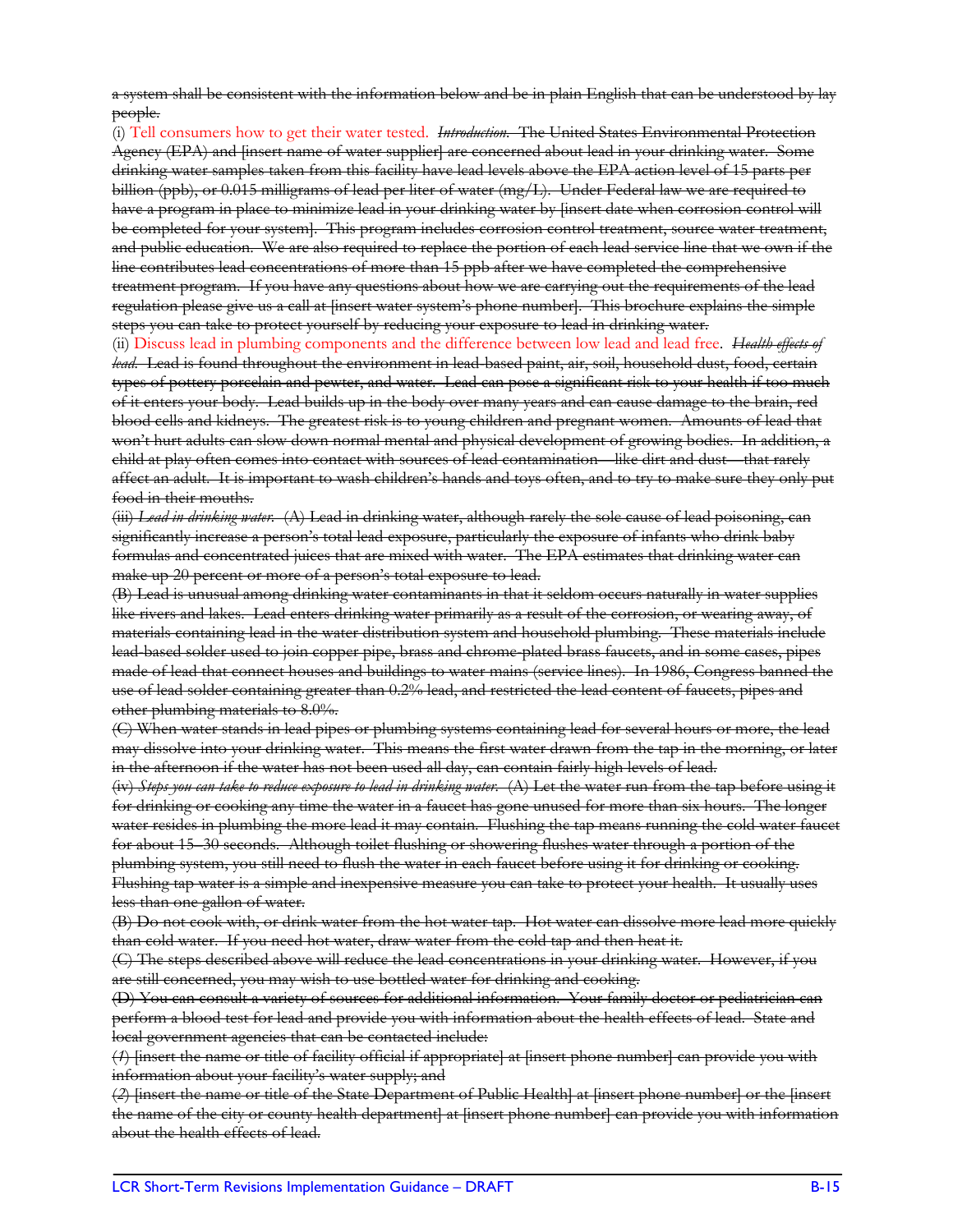(b) *Content of broadcast materials.* A water system shall include the following information in all public service announcements submitted under its lead public education program to television and radio stations for broadcasting:

(1) Why should everyone want to know the facts about lead and drinking water? Because unhealthy amounts of lead can enter drinking water through the plumbing in your home. That's why I urge you to do what I did. I had my water tested for [insert free or \$ per sample]. You can contact the [insert the name of the city or water system] for information on testing and on simple ways to reduce your exposure to lead in drinking water.

(2) To have your water tested for lead, or to get more information about this public health concern, please call [insert the phone number of the city or water system].

(c)(b) *Delivery of a public education program materials*. (1) For public water systems serving a large proportion of non-English speaking consumers, as determined by the State, the public education materials must contain information in the appropriate language(s) regarding the importance of the notice or contain a telephone number or address where persons served may contact the water system to obtain a translated copy of the public education materials or to request assistance in the appropriate language. In communities where a significant proportion of the population speaks a language other than English, public education materials shall be communicated in the appropriate language(s).

(2) A community water system that exceeds the lead action level on the basis of tap water samples collected in accordance with §141.86, and that is not already repeating conducting public education tasks pursuant to paragraph  $\left(\frac{c}{3}\right)$ ,  $\left(\frac{c}{7}\right)$ , or  $\left(\frac{c}{8}\right)$ , of under this section, must conduct the public education tasks under this section shall, within 60 days after the end of the monitoring period in which the exceedance occurred:

#### (i) Deliver printed materials meeting the content requirements of paragraph (a) of this section to all bill paying customers.

Insert notices in each customer's water utility bill containing the information in paragraph (a)(1) of this section, along with the following alert on the water bill itself in large print: "SOME HOMES IN THIS COMMUNITY HAVE ELEVATED LEAD LEVELS IN THEIR DRINKING WATER. LEAD CAN POSE A SIGNIFICANT RISK TO YOUR HEALTH. PLEASE READ THE ENCLOSED NOTICE FOR FURTHER INFORMATION." A community water system having a billing cycle that does not include a billing within 60 days of exceeding the action level, or that cannot insert information in the water utility bill without making major changes to its billing system, may use a separate mailing to deliver the information in paragraph (a)(1) of this section as long as the information is delivered to each customer within 60 days of exceeding the action level. Such water systems shall also include the "alert" language specified in this paragraph.

(ii) (A) Contact customers who are most at risk by delivering education materials that meet the content requirements of paragraph (a) of this section to local public health agencies even if they are not located within the water system's service area, along with an informational notice that encourages distribution to all the organization's potentially affected customers or community water system's users. The water system must contact the local public health agencies directly by phone or in person. The local public health agencies may provide a specific list of additional community based organizations serving target populations, which may include organizations outside the service area of the water system. If such lists are provided, systems must deliver education materials that meet the content requirements of paragraph (a) of this section to all organizations on the provided lists. Submit the information in paragraph (a)(1) of this section to the editorial departments of the major daily and weekly newspapers circulated throughout the community.

(B) Contact customers who are most at risk by delivering materials that meet the content requirements of paragraph (a) of this section to the following organizations listed in 1 through 6 that are located within the water system's service area, along with an informational notice that that encourages distribution to all the organization's potentially affected customers or community water system's users:

*(1)* Public and private schools or school boards.

- *(2)* Women, Infants and Children (WIC) and Head Start programs.
- *(3)* Public and private hospitals and medical clinics.

*(4)* Pediatricians.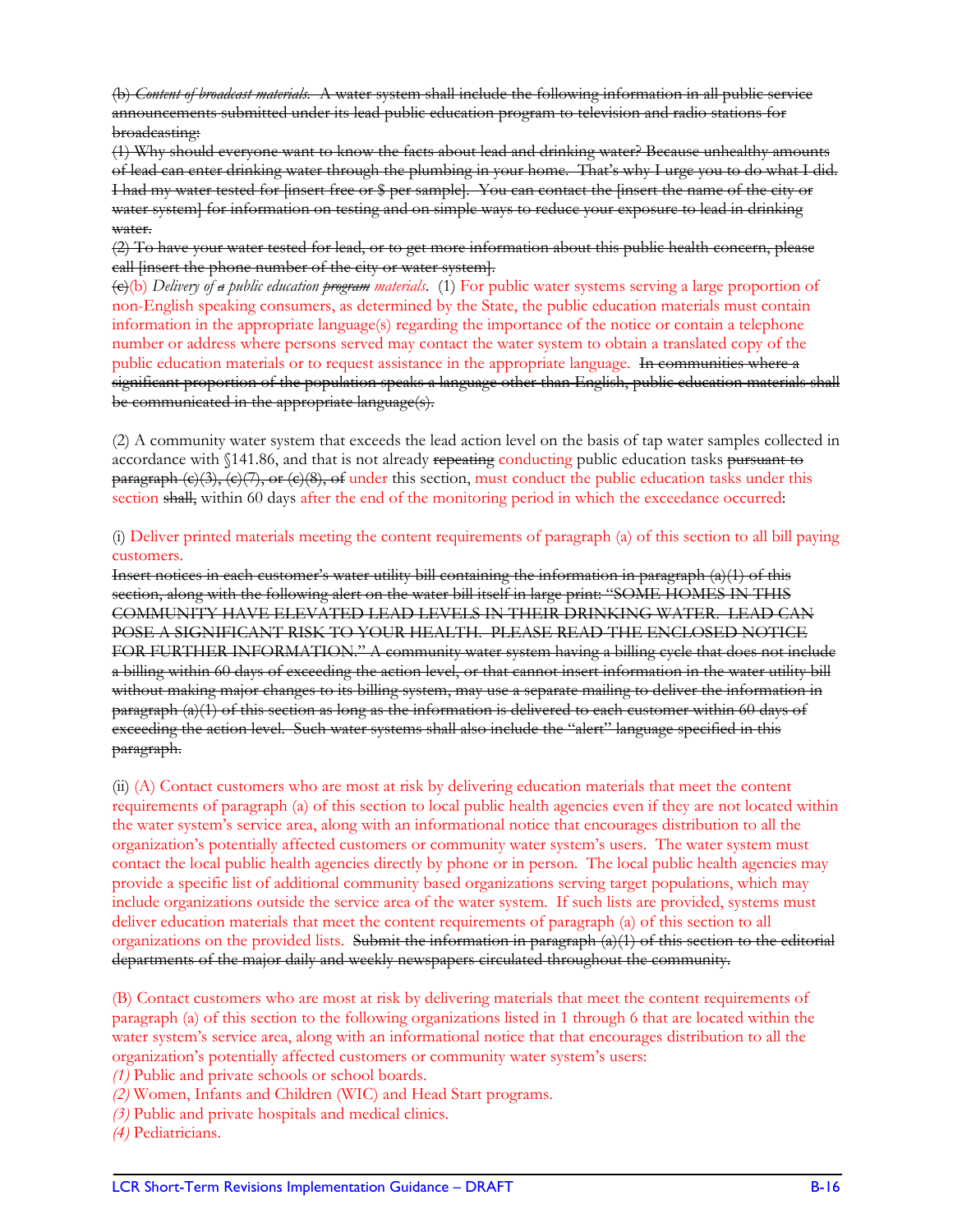*(5)* Family planning clinics.

*(6)* Local welfare agencies.

(C) Make a good faith effort to locate the following organizations within the service area and deliver materials that meet the content requirements of paragraph (a) of this section to them, along with an informational notice that encourages distribution to all potentially affected customers or users. The good faith effort to contact at-risk customers may include requesting a specific contact list of these organizations from the local public health agencies, even if the agencies are not located within the water system's service area:

*(1)* Licensed childcare centers

- *(2)* Public and private preschools.
- *(3)* Obstetricians-Gynecologists and Midwives.

(iii) No less often than quarterly, provide information on or in each water bill as long as the system exceeds the action level for lead. The message on the water bill must include the following statement exactly as written except for the text in brackets for which the water system must include system-specific information: [INSERT NAME OF WATER SYSTEM] found high levels of lead in drinking water in some homes. Lead can cause serious health problems. For more information please call [INSERT NAME OF WATER SYSTEM] [or visit (INSERT YOUR WEB SITE HERE)]. The message or delivery mechanism can be modified in consultation with the State; specifically, the State may allow a separate mailing of public education materials to customers if the water system cannot place the information on water bills.

Deliver pamphlets and/or brochures that contain the public education materials in paragraphs (a)(1)(ii) and  $(a)(1)(iv)$  of this section to facilities and organizations, including the following:

(A) Public schools and/or local school boards;

(B) City or county health department;

(C) Women, Infants, and Children and/or Head Start Program(s) whenever available;

(D) Public and private hospitals and/or clinics;

- (E) Pediatricians;
- (F) Family planning clinics; and

(G) Local welfare agencies.

(iv) Post material meeting the content requirements of paragraph (a) of this section on the water system's

Web site if the system serves a population greater than 100,000. Submit the public service announcement in paragraph (b) of this section to at least five of the radio and television stations with the largest audiences that broadcast to the community served by the water system.

(v) Submit a press release to newspaper, television and radio stations.

(vi) In addition to paragraphs  $(b)(2)(i)$  through (v) of this section, systems must implement at least three activities from one or more categories listed below. The educational content and selection of these activities must be determined in consultation with the State.

(A) Public Service Announcements.

- (B) Paid advertisements.
- (C) Public Area Informational Displays.
- (D) E-mails to customers.
- (E) Public Meetings.
- (F) Household Deliveries.
- (G) Targeted Individual Customer Contact.
- (H) Direct material distribution to all multi-family homes and institutions.
- (I) Other methods approved by the State.

(vii) For systems that are required to conduct monitoring annually or less frequently, the end of the monitoring period is September 30 of the calendar year in which the sampling occurs, or, if the State has established an alternate monitoring period, the last day of that period.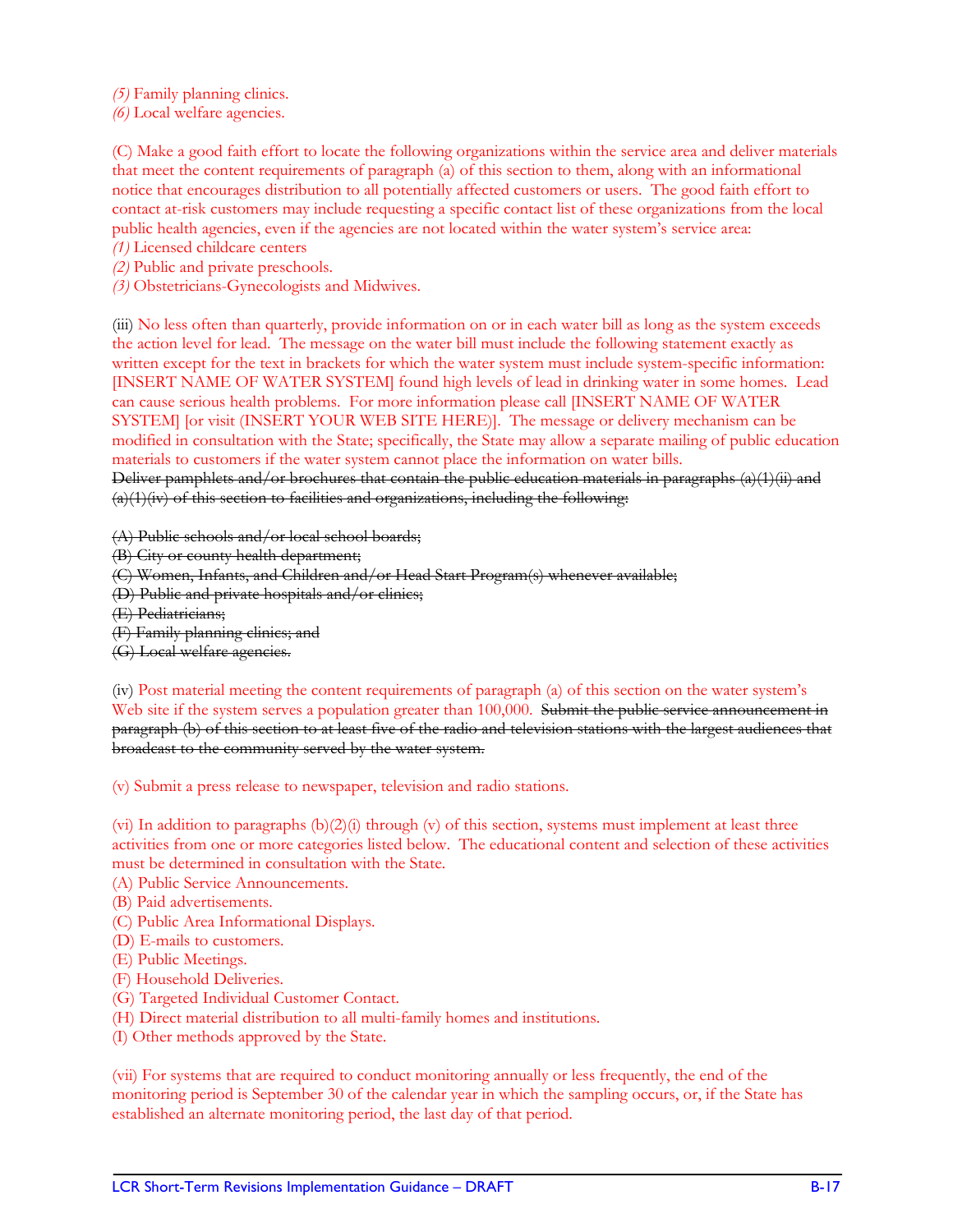(3) As long as a community water system exceeds the action level, it must repeat the activities pursuant to paragraph  $(b)(2)$  of this section as described in paragraphs  $(b)(3)(i)$  through (iv) of this section. A community water system shall repeat the tasks contained in paragraphs (c)(2) (i), (ii) and (iii) of this section every 12 months, and the tasks contained in paragraphs (c)(2)(iv) of this section every 6 months for as long as the system exceeds the lead action level.

(i) A community water system shall repeat the tasks contained in paragraphs  $(b)(2)(i)$ , (ii) and (vi) of this section every 12 months.

(ii) A community water system shall repeat tasks contained in paragraph  $(b)(2)$ (iii) of this section with each billing cycle.

(iii) A community water system serving a population greater than 100,000 shall post and retain material on a publicly accessible Web site pursuant to paragraph (b)(2)(iv) of this section.

(iv) The community water system shall repeat the task in paragraph  $(b)(2)(v)$  of this section twice every 12 months on a schedule agreed upon with the State. The State can allow activities in paragraph (b)(2) of this section to extend beyond the 60-day requirement if needed for implementation purposes on a case-by-case basis; however, this extension must be approved in writing by the State in advance of the 60-day deadline.

(4) Within 60 days after the end of the monitoring period in which the exceedance occurred it exceeds the lead action level (unless it already is repeating public education tasks pursuant to paragraph  $\left(\frac{e}{b}\right)(5)$  of this section), a non-transient non-community water system shall deliver the public education materials specified by paragraph (a) $(1)$  of this section or the public education materials specified by paragraph  $(a)(2)$  of this section as follows:

(i) Post informational posters on lead in drinking water in a public place or common area in each of the buildings served by the system; and

(ii) Distribute informational pamphlets and/or brochures on lead in drinking water to each person served by the non-transient non-community water system. The State may allow the system to utilize electronic transmission in lieu of or combined with printed materials as long as it achieves at least the same coverage.

(iii) For systems that are required to conduct monitoring annually or less frequently, the end of the monitoring period is September 30 of the calendar year in which the sampling occurs, or, if the State has established an alternate monitoring period, the last day of that period.

(5) A non-transient non-community water system shall repeat the tasks contained in paragraph  $(\theta)(\theta)$  of this section at least once during each calendar year in which the system exceeds the lead action level. The State can allow activities in (b)(4) of this section to extend beyond the 60-day requirement if needed for implementation purposes on a case-by-case basis; however, this extension must be approved in writing by the State in advance of the 60-day deadline.

(6) A water system may discontinue delivery of public education materials if the system has met the lead action level during the most recent six-month monitoring period conducted pursuant to §141.86. Such a system shall recommence public education in accordance with this section if it subsequently exceeds the lead action level during any monitoring period.

(7) A community water system may apply to the State, in writing, (unless the State has waived the requirement for prior State approval) to use only the text specified in paragraph  $(a)(2)(1)$  of this section in lieu of the text in paragraphs (a)(1) and (a)(2) of this section and to perform the tasks listed in paragraphs  $\left(\frac{e}{b}\right)(4)$  and  $\langle \Theta(\mathbf{b})(5) \rangle$  of this section in lieu of the tasks in paragraphs  $\langle \Theta(\mathbf{b})(2) \rangle$  and  $\langle \Theta(\mathbf{b})(3) \rangle$  of this section if:

(i) The system is a facility, such as a prison or a hospital, where the population served is not capable of or is prevented from making improvements to plumbing or installing point of use treatment devices; and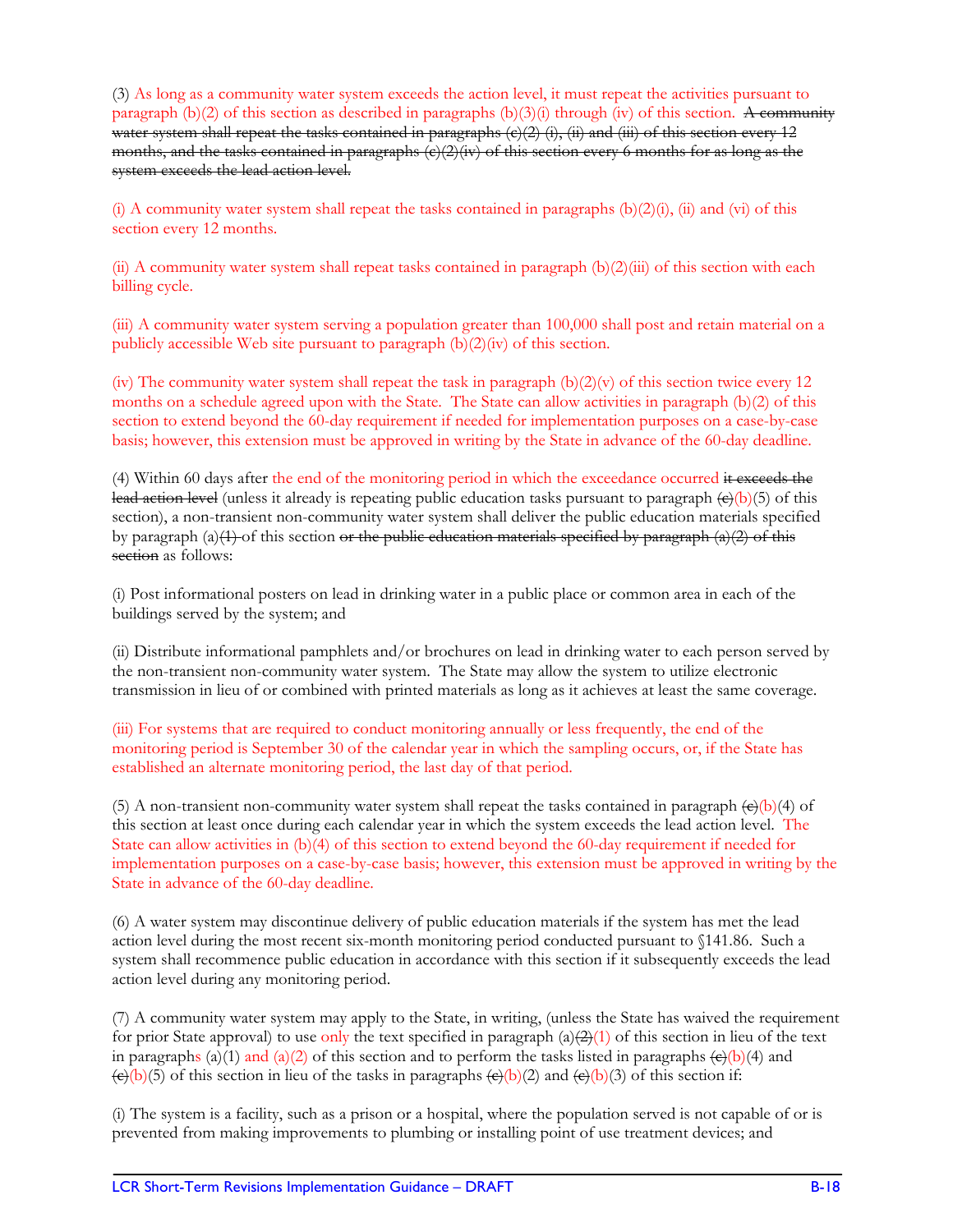(ii) The system provides water as part of the cost of services provided and does not separately charge for water consumption.

 $(8)$ <sup> $\leftrightarrow$ </sup> A community water system serving 3,300 or fewer people may omit the task contained in paragraph  $\langle e \rangle$ (2)(iv) of this section. As long as it distributes notices containing the information contained in paragraph  $(a)(1)$  of this section to every household served by the system, such systems may further limit certain aspects of their public education programs as follows:

(i) With respect to the requirements of paragraph (b)(2)(vi) of this section, a system serving 3,300 or fewer must implement at least one of the activities listed in that paragraph.

(ii) With respect to the requirements of paragraph (b)(2)(ii) of this section, a system serving 3,300 or fewer people may limit the distribution of the public education materials required under that paragraph to facilities and organizations served by the system that are most likely to be visited regularly by pregnant women and children.

(iii) With respect to the requirements of paragraph  $(b)(2)(v)$  of this section, the State may waive this requirement for systems serving 3,300 or fewer persons as long as system distributes notices to every household served by the system.

(A) Systems serving 500 or fewer people may forego the task contained in paragraph (c)(2)(ii) of this section. Such a system may limit the distribution of the public education materials required under paragraph (c)(2)(iii) of this section to facilities and organizations served by the system that are most likely to be visited regularly by pregnant women and children, unless it is notified by the State in writing that it must make a broader distribution.

(B) If approved by the State in writing, a system serving 501 to 3,300 people may omit the task in paragraph  $\langle e \rangle$ (2)(ii) of this section and/or limit the distribution of the public education materials required under paragraph (c)(2)(iii) of this section to facilities and organizations served by the system that are most likely to be visited regularly by pregnant women and children.

(ii) A community water system serving 3,300 or fewer people that delivers public education in accordance with paragraph (e)(8)(i) of this section shall repeat the required public education tasks at least once during each calendar year in which the system exceeds the lead action level.

(c)(d) *Supplemental monitoring and notification of results*. A water system that fails to meet the lead action level on the basis of tap samples collected in accordance with §141.86 shall offer to sample the tap water of any customer who requests it. The system is not required to pay for collecting or analyzing the sample, nor is the system required to collect and analyze the sample itself.

(d) *Notification of results*. (1) Reporting requirement. All water systems must provide a notice of the individual tap results from lead tap water monitoring carried out under the requirements of §141.86 to the persons served by the water system at the specific sampling site from which the sample was taken (e.g., the occupants of the residence where the tap was tested).

(2) *Timing of notification*. A water system must provide the consumer notice as soon as practical, but no later than 30 days after the system learns of the tap monitoring results.

(3) *Content*. The consumer notice must include the results of lead tap water monitoring for the tap that was tested, an explanation of the health effects of lead, list steps consumers can take to reduce exposure to lead in drinking water and contact information for the water utility. The notice must also provide the maximum contaminant level goal and the action level for lead and the definitions for these two terms from §141.153(c).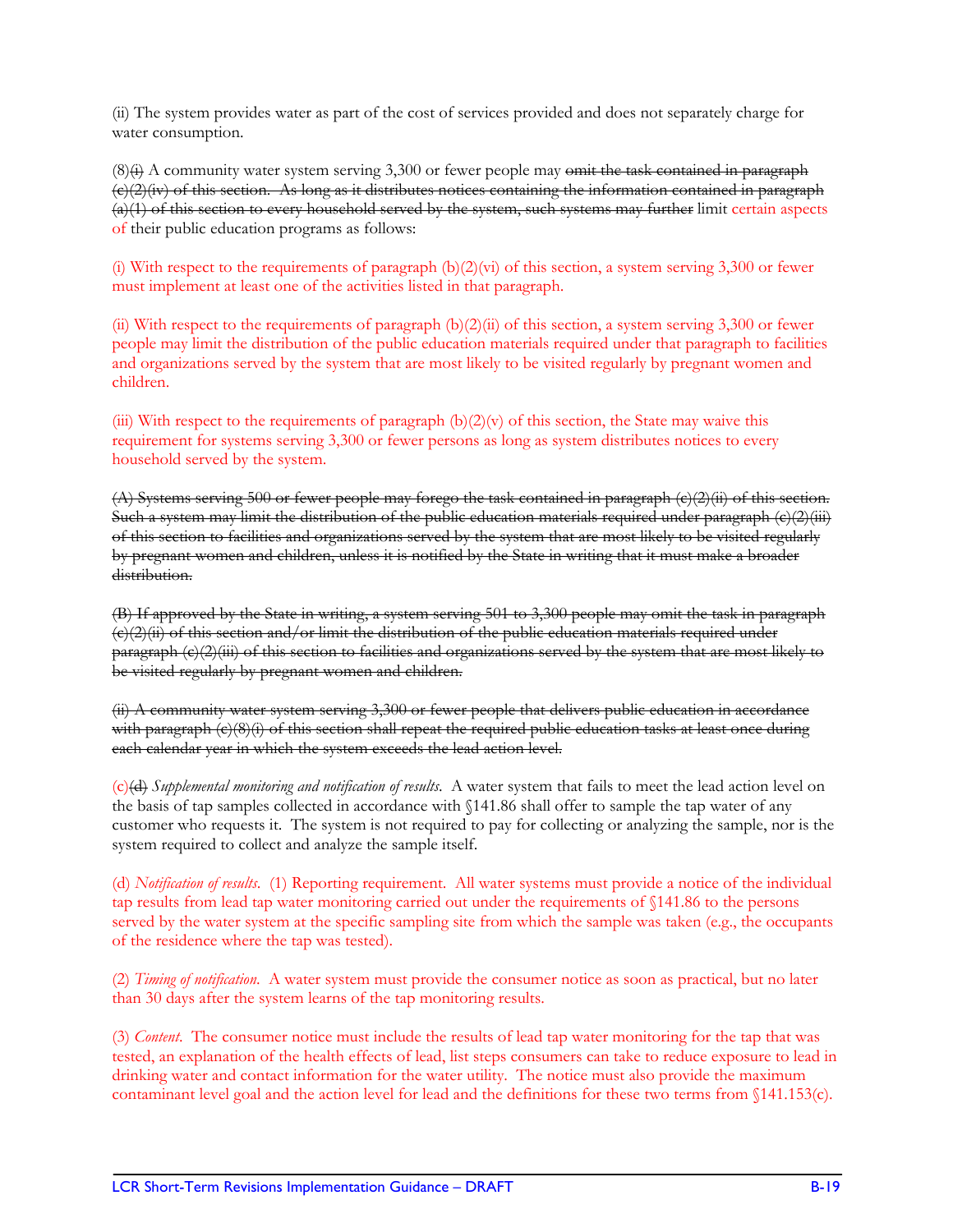(4) *Delivery*. The consumer notice must be provided to persons served at the tap that was tested, either by mail or by another method approved by the State. For example, upon approval by the State, a non-transient non-community water system could post the results on a bulletin board in the facility to allow users to review the information. The system must provide the notice to customers at sample taps tested, including consumers who do not receive water bills.

#### **§141.86 Monitoring requirements for lead and copper in tap water.**

(a) *Sample site location*. (1) By the applicable date for commencement of monitoring under paragraph (d)(1) of this section, each water system shall complete a materials evaluation of its distribution system in order to identify a pool of targeted sampling sites that meets the requirements of this section, and which is sufficiently large to ensure that the water system can collect the number of lead and copper tap samples required in paragraph (c) of this section. All sites from which first draw samples are collected shall be selected from this pool of targeted sampling sites. Sampling sites may not include faucets that have point-of-use or point-ofentry treatment devices designed to remove inorganic contaminants.

(2) A water system shall use the information on lead, copper, and galvanized steel that it is required to collect under §141.42(d) of this part [special monitoring for corrosivity characteristics] when conducting a materials evaluation. When an evaluation of the information collected pursuant to §141.42(d) is insufficient to locate the requisite number of lead and copper sampling sites that meet the targeting criteria in paragraph (a) of this section, the water system shall review the sources of information listed below in order to identify a sufficient number of sampling sites. In addition, the system shall seek to collect such information where possible in the course of its normal operations (e.g., checking service line materials when reading water meters or performing maintenance activities):

(i) All plumbing codes, permits, and records in the files of the building department(s) which indicate the plumbing materials that are installed within publicly and privately owned structures connected to the distribution system;

(ii) All inspections and records of the distribution system that indicate the material composition of the service connections that connect a structure to the distribution system; and

(iii) All existing water quality information, which includes the results of all prior analyses of the system or individual structures connected to the system, indicating locations that may be particularly susceptible to high lead or copper concentrations.

(3) The sampling sites selected for a community water system's sampling pool ("tier l sampling sites") shall consist of single family structures that:

(i) Contain copper pipes with lead solder installed after 1982 or contain lead pipes; and/or

(ii) Are served by a lead service line. When multiple-family residences comprise at least 20 percent of the structures served by a water system, the system may include these types of structures in its sampling pool. (4) Any community water system with insufficient tier 1 sampling sites shall complete its sampling pool with "tier 2 sampling sites", consisting of buildings, including multiple-family residences that:

(i) Contain copper pipes with lead solder installed after 1982 or contain lead pipes; and/or

(ii) Are served by a lead service line.

(5) Any community water system with insufficient tier 1 and tier 2 sampling sites shall complete its sampling pool with "tier 3 sampling sites", consisting of single family structures that contain copper pipes with lead solder installed before 1983. A community water system with insufficient tier 1, tier 2, and tier 3 sampling sites shall complete its sampling pool with representative sites throughout the distribution system. For the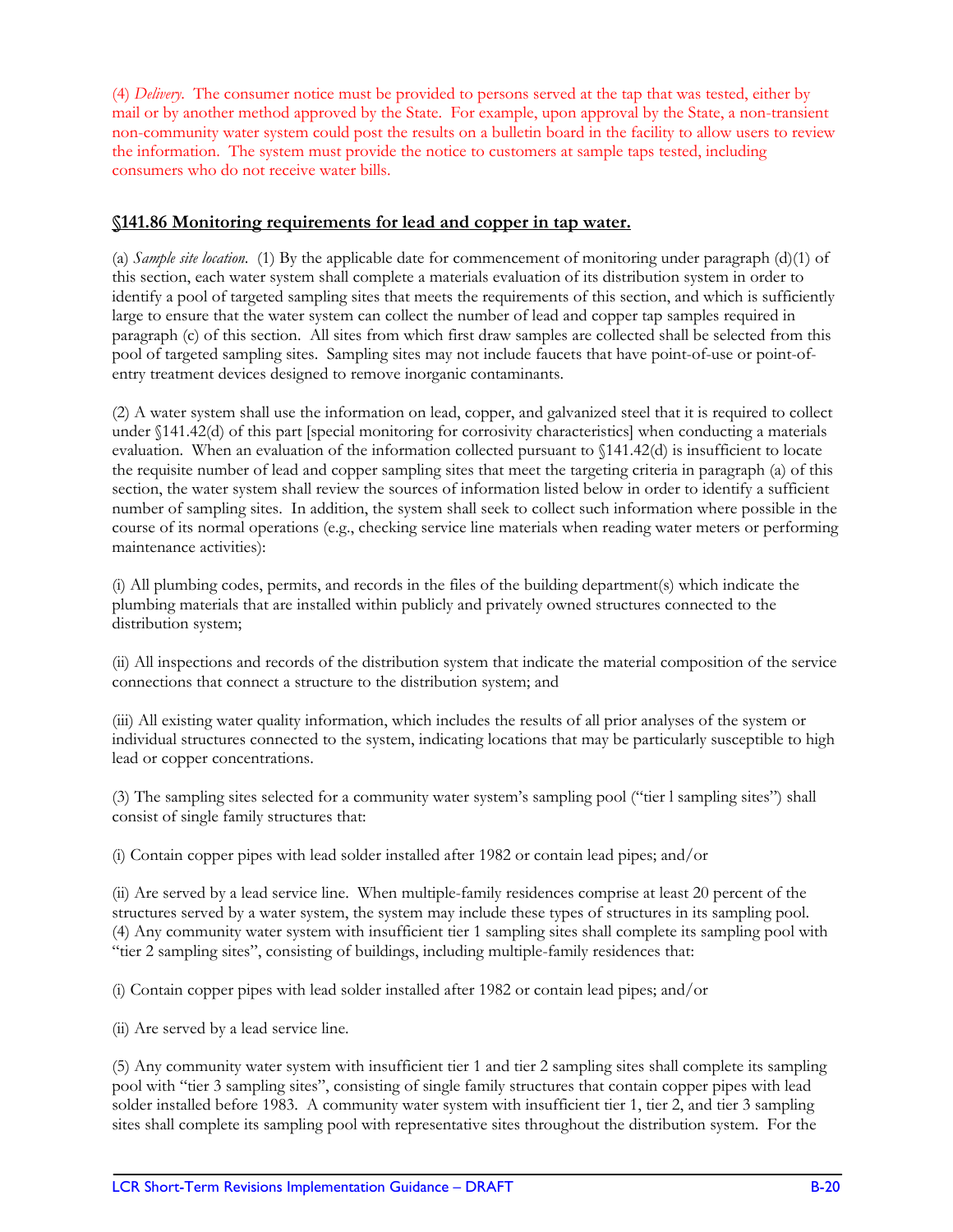purpose of this paragraph, a representative site is a site in which the plumbing materials used at that site would be commonly found at other sites served by the water system.

(6) The sampling sites selected for a non-transient noncommunity water system ("tier l sampling sites") shall consist of buildings that:

(i) Contain copper pipes with lead solder installed after 1982 or contain lead pipes; and/or

(ii) Are served by a lead service line.

(7) A non-transient non-community water system with insufficient tier 1 sites that meet the targeting criteria in paragraph (a)(6) of this section shall complete its sampling pool with sampling sites that contain copper pipes with lead solder installed before 1983. If additional sites are needed to complete the sampling pool, the non-transient non-community water system shall use representative sites throughout the distribution system. For the purpose of this paragraph, a representative site is a site in which the plumbing materials used at that site would be commonly found at other sites served by the water system.

(8) Any water system whose distribution system contains lead service lines shall draw 50 percent of the samples it collects during each monitoring period from sites that contain lead pipes, or copper pipes with lead solder, and 50 percent of the samples from sites served by a lead service line. A water system that cannot identify a sufficient number of sampling sites served by a lead service line shall collect first draw samples from all of the sites identified as being served by such lines.

(b) *Sample collection methods*. (1) All tap samples for lead and copper collected in accordance with this subpart, with the exception of lead service line samples collected under §141.84(c) and samples collected under paragraph (b)(5) of this section, shall be first draw samples.

(2) Each first draw tap sample for lead and copper shall be one liter in volume and have stood motionless in the plumbing system of each sampling site for at least six hours. First-draw samples from residential housing shall be collected from the cold water kitchen tap or bathroom sink tap. First-draw samples from a nonresidential building shall be one liter in volume and shall be collected at an interior tap from which water is typically drawn for consumption. Non-first-draw samples collected in lieu of first-draw samples pursuant to paragraph (b)(5) of this section shall be one liter in volume and shall be collected at an interior tap from which water is typically drawn for consumption. First-draw samples may be collected by the system or the system may allow residents to collect first-draw samples after instructing the residents of the sampling procedures specified in this paragraph. To avoid problems of residents handling nitric acid, acidification of first-draw samples may be done up to 14 days after the sample is collected. After acidification to resolubilize the metals, the sample must stand in the original container for the time specified in the approved EPA method before the sample can be analyzed. If a system allows residents to perform sampling, the system may not challenge, based on alleged errors in sample collection, the accuracy of sampling results.

(3) Each service line sample shall be one liter in volume and have stood motionless in the lead service line for at least six hours. Lead service line samples shall be collected in one of the following three ways:

(i) At the tap after flushing the volume of water between the tap and the lead service line. The volume of water shall be calculated based on the interior diameter and length of the pipe between the tap and the lead service line;

(ii) Tapping directly into the lead service line; or

(iii) If the sampling site is a building constructed as a single-family residence, allowing the water to run until there is a significant change in temperature which would be indicative of water that has been standing in the lead service line.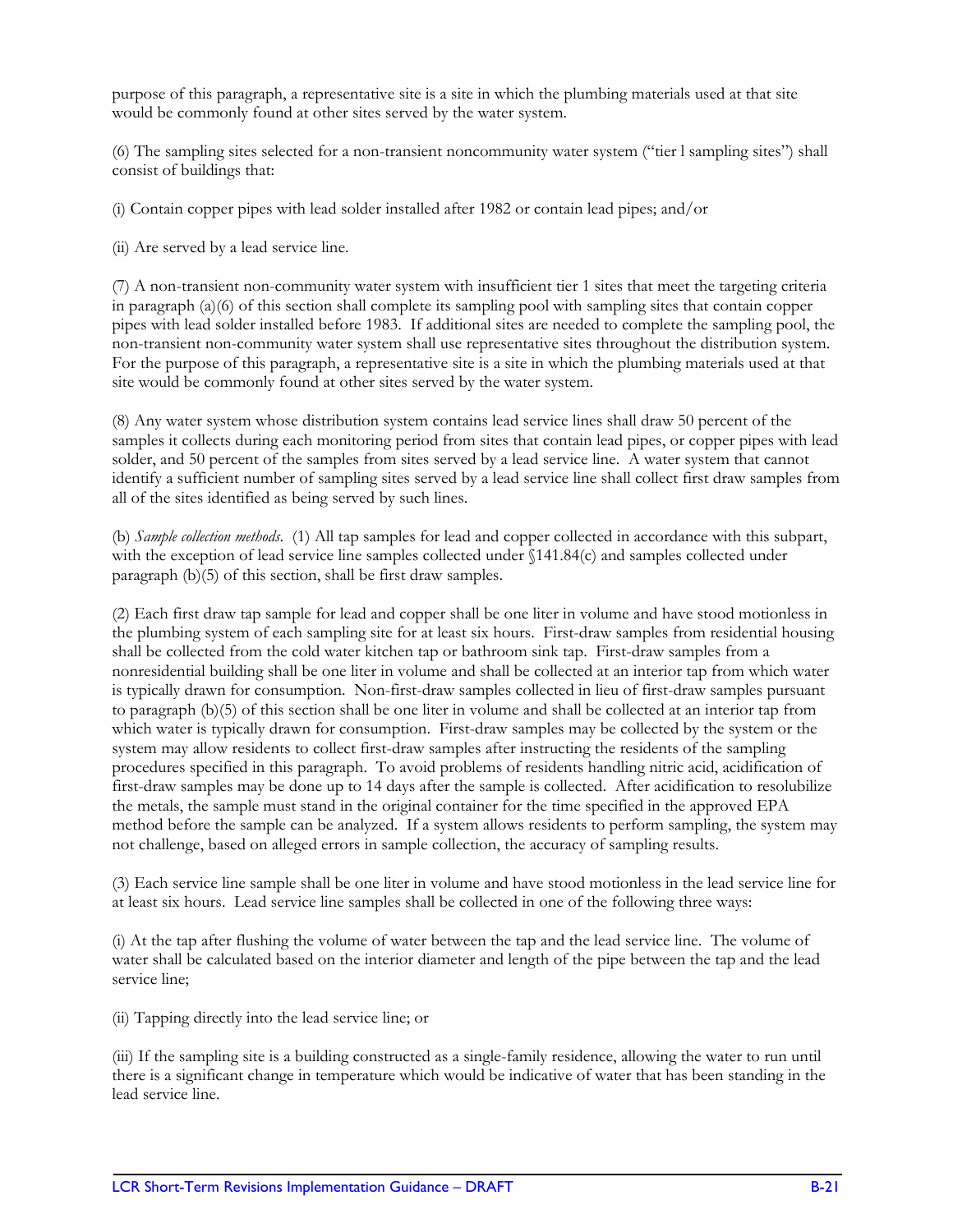(4) A water system shall collect each first draw tap sample from the same sampling site from which it collected a previous sample. If, for any reason, the water system cannot gain entry to a sampling site in order to collect a follow-up tap sample, the system may collect the follow-up tap sample from another sampling site in its sampling pool as long as the new site meets the same targeting criteria, and is within reasonable proximity of the original site.

(5) A non-transient non-community water system, or a community water system that meets the criteria of  $\frac{1}{2}$  (141.85(c)(b)(7)(i) and (ii), that does not have enough taps that can supply first-draw samples, as defined in §141.2, may apply to the State in writing to substitute non-first-draw samples. Such systems must collect as many first-draw samples from appropriate taps as possible and identify sampling times and locations that would likely result in the longest standing time for the remaining sites. The State has the discretion to waive the requirement for prior State approval of non-first-draw sample sites selected by the system, either through State regulation or written notification to the system.

(c) *Number of samples*. Water systems shall collect at least one sample during each monitoring period specified in paragraph (d) of this section from the number of sites listed in the first column ("standard monitoring") of the table in this paragraph. A system conducting reduced monitoring under paragraph  $(d)(4)$  of this section shall collect at least one sample from the number of sites specified in the second column ("reduced monitoring") of the table in this paragraph during each monitoring period specified in paragraph (d)(4) of this section. Such reduced monitoring sites shall be representative of the sites required for standard monitoring. A public water system that has fewer than five drinking water taps, that can be used for human consumption meeting the sample site criteria of paragraph (a) of this section to reach the required number of sample sites listed in paragraph (c) of this section, must collect at least one sample from each tap and then must collect additional samples from those taps on different days during the monitoring period to meet the required number of sites. Alternatively, the State may allow these public water systems to collect a number of samples less than the number of sites specified in paragraph (c) of this section, provided that 100 percent of all taps that can be used for human consumption are sampled. The State must approve this reduction of the minimum number of samples in writing based on a request from the system or onsite verification by the State. States may specify sampling locations when a system is conducting reduced monitoring. The table is as follows:

| System size (number of people served) | Number of sites       | Number of sites      |
|---------------------------------------|-----------------------|----------------------|
|                                       | (standard monitoring) | (reduced monitoring) |
|                                       |                       | 50                   |
|                                       | <b>60</b>             | 30                   |
|                                       |                       | <b>20</b>            |
|                                       |                       | 10                   |
|                                       | <b>110</b>            |                      |
| 100                                   |                       |                      |

(d) *Timing of monitoring* --(1) *Initial tap sampling.* 

The first six-month monitoring period for small, medium-size and large systems shall begin on the following dates:

| System size (number people served) | First six-month monitoring<br>period begins on |
|------------------------------------|------------------------------------------------|
|                                    |                                                |
|                                    |                                                |
|                                    | July 1, 1993.                                  |

(i) All large systems shall monitor during two consecutive six-month periods.

(ii) All small and medium-size systems shall monitor during each six-month monitoring period until: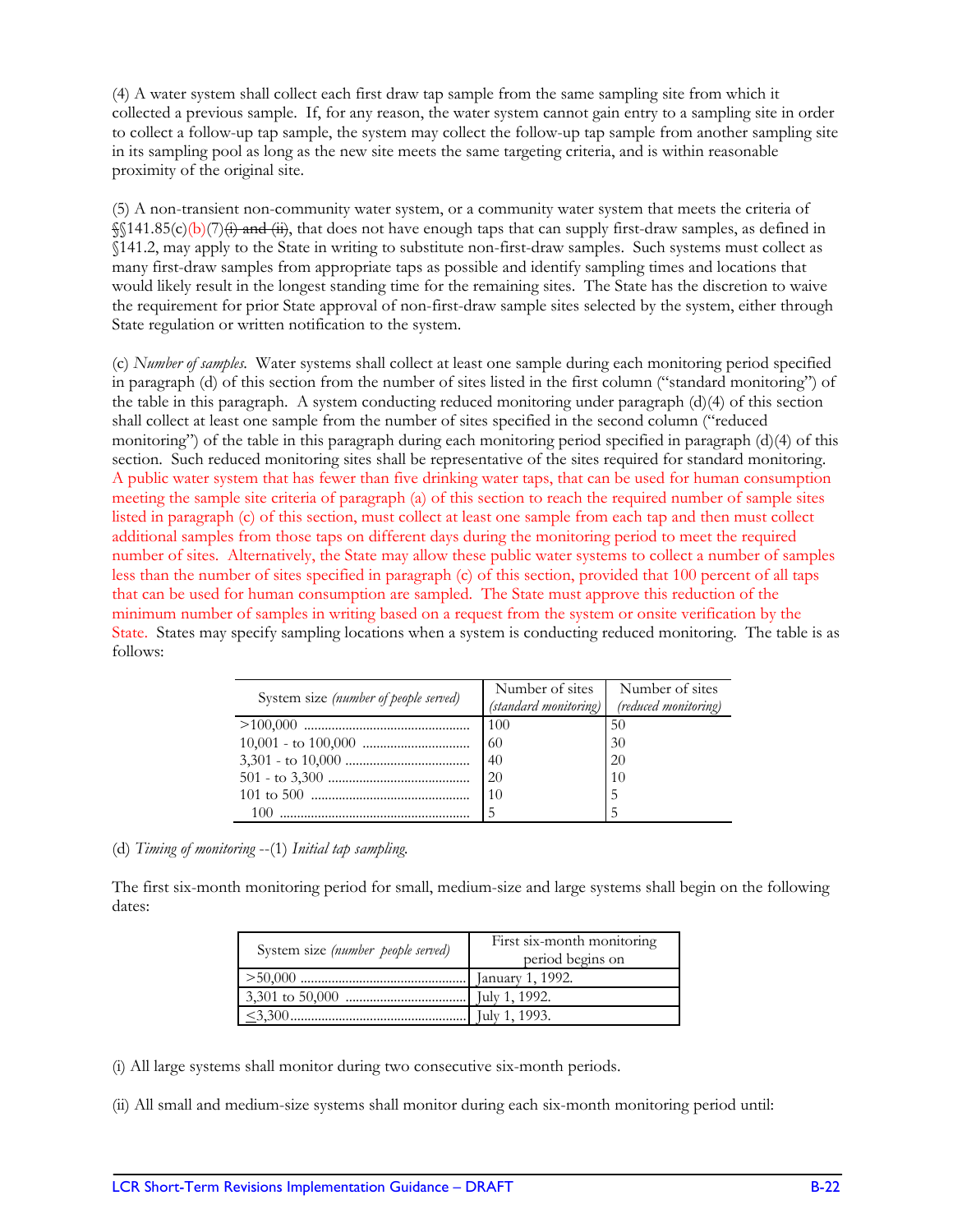(A) The system exceeds the lead or copper action level and is therefore required to implement the corrosion control treatment requirements under §141.81, in which case the system shall continue monitoring in accordance with paragraph  $(d)(2)$  of this section, or

(B) The system meets the lead and copper action levels during two consecutive six-month monitoring periods, in which case the system may reduce monitoring in accordance with paragraph (d)(4) of this section.

(2) *Monitoring after installation of corrosion control and source water treatment*. (i) Any large system which installs optimal corrosion control treatment pursuant to  $\frac{141.81(d)}{4}$  shall monitor during two consecutive sixmonth monitoring periods by the date specified in  $(141.81(d)(5))$ .

(ii) Any small or medium-size system which installs optimal corrosion control treatment pursuant to §141.81(e)(5) shall monitor during two consecutive six-month monitoring periods by the date specified in  $$141.81(e)(6).$ 

(iii) Any system which installs source water treatment pursuant to §141.83(a)(3) shall monitor during two consecutive six-month monitoring periods by the date specified in §141.83(a)(4).

(3) *Monitoring after State specifies water quality parameter values for optimal corrosion control*. After the State specifies the values for water quality control parameters under §141.82(f), the system shall monitor during each subsequent six-month monitoring period, with the first monitoring period to begin on the date the State specifies the optimal values under  $\langle 141.82(f) \rangle$ .

(4) *Reduced monitoring*. (i) A small or medium-size water system that meets the lead and copper action levels during each of two consecutive six-month monitoring periods may reduce the number of samples in accordance with paragraph (c) of this section, and reduce the frequency of sampling to once per year. A small or medium water system collecting fewer than five samples as specified in paragraph (c) of this section, that meets the lead and copper action levels during each of two consecutive six-month monitoring periods may reduce the frequency of sampling to once per year. In no case can the system reduce the number of samples required below the minimum of one sample per available tap. This sampling shall begin during the calendar year immediately following the end of the second consecutive six-month monitoring period.

(ii) Any water system that meets the lead action level and maintains the range of values for the water quality control parameters reflecting optimal corrosion control treatment specified by the State under §141.82(f) during each of two consecutive six-month monitoring periods may reduce the frequency of monitoring to once per year and reduce the number of lead and copper samples in accordance with paragraph (c) of this section if it receives written approval from the State. This sampling shall begin during the calendar year immediately following the end of the second consecutive six-month monitoring period. The State shall review monitoring, treatment, and other relevant information submitted by the water system in accordance with  $$141.90$ , and shall notify the system in writing when it determines the system is eligible to commence reduced monitoring pursuant to this paragraph. The State shall review, and where appropriate, revise its determination when the system submits new monitoring or treatment data, or when other data relevant to the number and frequency of tap sampling becomes available.

(iii) A small or medium-size water system that meets the lead and copper action levels during three consecutive years of monitoring may reduce the frequency of monitoring for lead and copper from annually to once every three years. Any water system that meets the lead action level and maintains the range of values for the water quality control parameters reflecting optimal corrosion control treatment specified by the State under §141.82(f) during three consecutive years of monitoring may reduce the frequency of monitoring from annually to once every three years if it receives written approval from the State. Samples collected once every three years shall be collected no later than every third calendar year. The State shall review monitoring, treatment, and other relevant information submitted by the water system in accordance with §141.90, and shall notify the system in writing when it determines the system is eligible to reduce the frequency of monitoring to once every three years. The State shall review, and where appropriate, revise its determination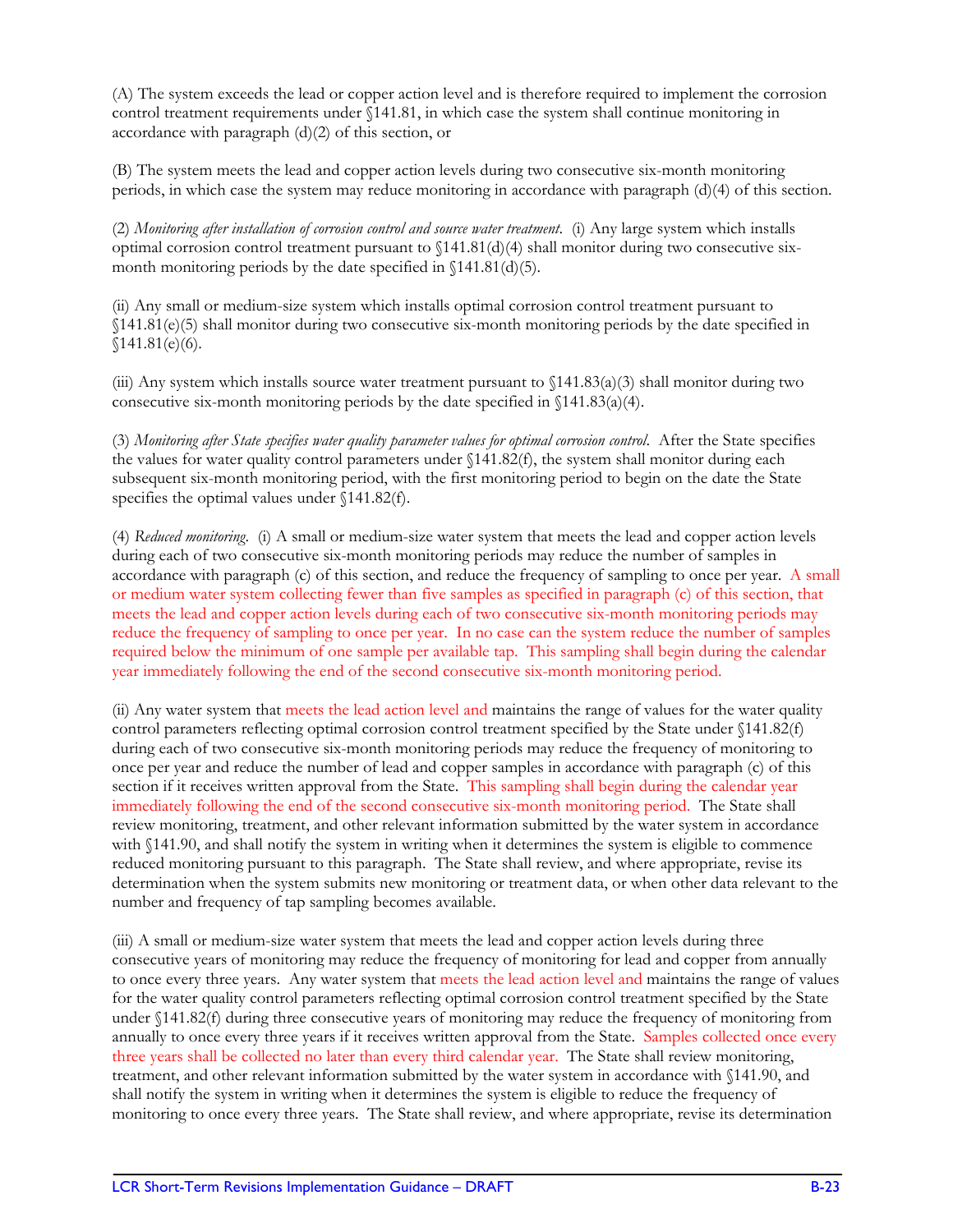when the system submits new monitoring or treatment data, or when other data relevant to the number and frequency of tap sampling becomes available.

(iv) A water system that reduces the number and frequency of sampling shall collect these samples from representative sites included in the pool of targeted sampling sites identified in paragraph (a) of this section. Systems sampling annually or less frequently shall conduct the lead and copper tap sampling during the months of June, July, August or September unless the State has approved a different sampling period in accordance with paragraph  $(d)(4)(iv)(A)$  of this section.

(A) The State, at its discretion, may approve a different period for conducting the lead and copper tap sampling for systems collecting a reduced number of samples. Such a period shall be no longer than four consecutive months and must represent a time of normal operation where the highest levels of lead are most likely to occur. For a non-transient non-community water system that does not operate during the months of June through September, and for which the period of normal operation where the highest levels of lead are most likely to occur is not known, the State shall designate a period that represents a time of normal operation for the system. This sampling shall begin during the period approved or designated by the State in the calendar year immediately following the end of the second consecutive six-month monitoring period for systems initiating annual monitoring and during the three-year period following the end of the third consecutive calendar year of annual monitoring for systems initiating triennial monitoring.

(B) Systems monitoring annually, that have been collecting samples during the months of June through September and that receive State approval to alter their sample collection period under paragraph  $(d)(4)(iv)(A)$ of this section, must collect their next round of samples during a time period that ends no later than 21 months after the previous round of sampling. Systems monitoring triennially that have been collecting samples during the months of June through September, and receive State approval to alter the sampling collection period as per paragraph  $(d)(4)(iv)(A)$  of this section, must collect their next round of samples during a time period that ends no later than 45 months after the previous round of sampling. Subsequent rounds of sampling must be collected annually or triennially, as required by this section. Small systems with waivers, granted pursuant to paragraph (g) of this section, that have been collecting samples during the months of June through September and choose to alter their sample collection period under paragraph  $(d)(4)(iv)(A)$  of this section must collect their next round of samples before the end of the 9-year period.

(v) Any water system that demonstrates for two consecutive 6-month monitoring periods that the tap water lead level computed under  $(141.80(c)(3))$  is less than or equal to 0.005 mg/L and the tap water copper level computed under  $(141.80(c)(3)$  is less than or equal to 0.65 mg/L may reduce the number of samples in accordance with paragraph (c) of this section and reduce the frequency of sampling to once every three calendar years.

(vi)(A) A small or medium-size water system subject to reduced monitoring that exceeds the lead or copper action level shall resume sampling in accordance with paragraph (d)(3) of this section and collect the number of samples specified for standard monitoring under paragraph (c) of this section. Such a system shall also conduct water quality parameter monitoring in accordance with §141.87(b), (c) or (d) (as appropriate) during the monitoring period in which it exceeded the action level. Any such system may resume annual monitoring for lead and copper at the tap at the reduced number of sites specified in paragraph (c) of this section after it has completed two subsequent consecutive six-month rounds of monitoring that meet the criteria of paragraph  $(d)(4)(i)$  of this section and/or may resume triennial monitoring for lead and copper at the reduced number of sites after it demonstrates through subsequent rounds of monitoring that it meets the criteria of either paragraph  $(d)(4)(iii)$  or  $(d)(4)(v)$  of this section.

(B) Any water system subject to the reduced monitoring frequency that fails to meet the lead action level during any four-month monitoring period or that fails to operate at or above the minimum value or within the range of values for the water quality parameters specified by the State under §141.82(f) for more than nine days in any six-month period specified in §141.87(d) shall conduct tap water sampling for lead and copper at the frequency specified in paragraph (d)(3) of this section, collect the number of samples specified for standard monitoring under paragraph (c) of this section, and shall resume monitoring for water quality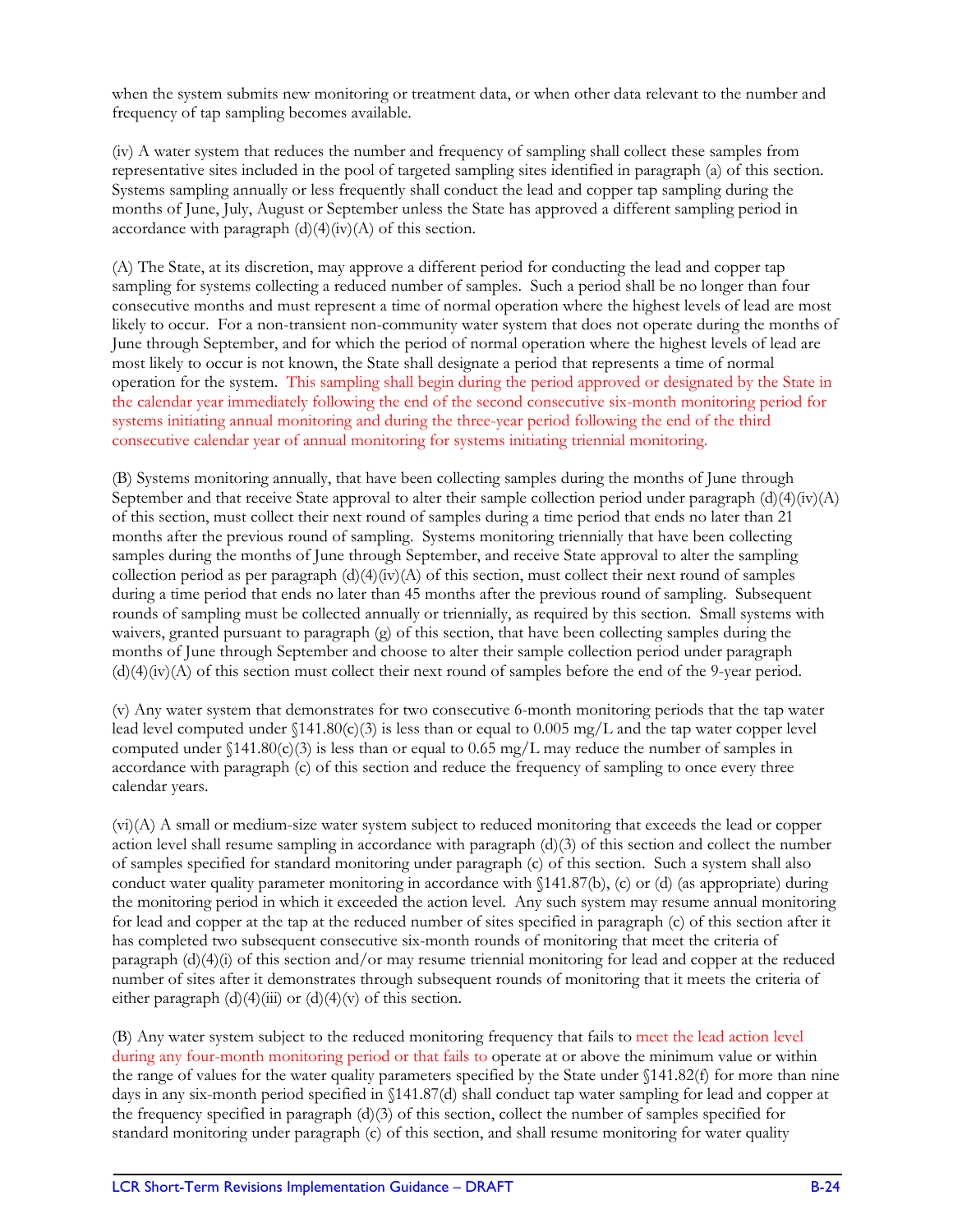parameters within the distribution system in accordance with §141.87(d). This standard tap water sampling shall begin no later than the six-month period beginning January 1 of the calendar year following the lead action level exceedance or water quality parameter excursion. Such a system may resume reduced monitoring for lead and copper at the tap and for water quality parameters within the distribution system under the following conditions:

(*1*) The system may resume annual monitoring for lead and copper at the tap at the reduced number of sites specified in paragraph (c) of this section after it has completed two subsequent six-month rounds of monitoring that meet the criteria of paragraph (d)(4)(ii) of this section and the system has received written approval from the State that it is appropriate to resume reduced monitoring on an annual frequency. This sampling shall begin during the calendar year immediately following the end of the second consecutive sixmonth monitoring period.

(*2*) The system may resume triennial monitoring for lead and copper at the tap at the reduced number of sites after it demonstrates through subsequent rounds of monitoring that it meets the criteria of either paragraph  $(d)(4)(iii)$  or  $(d)(4)(v)$  of this section and the system has received written approval from the State that it is appropriate to resume triennial monitoring.

(*3*) The system may reduce the number of water quality parameter tap water samples required in accordance with  $\{141.87(e)(1)$  and the frequency with which it collects such samples in accordance with  $\{141.87(e)(2)$ . Such a system may not resume triennial monitoring for water quality parameters at the tap until it demonstrates, in accordance with the requirements of  $\{141.87(e)/2\}$ , that it has re-qualified for triennial monitoring.

(vii) Any water system subject to a reduced monitoring frequency under paragraph  $(d)(4)$  of this section that either adds a new source of water or changes any water treatment shall inform notify the State in writing in accordance with  $\langle 141.90(a)(3)$  of any upcoming long-term change in treatment or addition of a new source as described in that section. The State must review and approve the addition of a new source or long-term change in water treatment before it is implemented by the water system. The State may require the system to resume sampling in accordance with paragraph (d)(3) of this section and collect the number of samples specified for standard monitoring under paragraph (c) of this section or take other appropriate steps such as increased water quality parameter monitoring or re-evaluation of its corrosion control treatment given the potentially different water quality considerations.

(e) *Additional monitoring by systems*. The results of any monitoring conducted in addition to the minimum requirements of this section shall be considered by the system and the State in making any determinations (i.e., calculating the 90th percentile lead or copper level) under this subpart.

(f) *Invalidation of lead or copper tap water samples.* A sample invalidated under this paragraph does not count toward determining lead or copper 90th percentile levels under §141.80(c)(3) or toward meeting the minimum monitoring requirements of paragraph (c) of this section.

(1) The State may invalidate a lead or copper tap water sample at least if one of the following conditions is met.

(i) The laboratory establishes that improper sample analysis caused erroneous results.

(ii) The State determines that the sample was taken from a site that did not meet the site selection criteria of this section.

(iii) The sample container was damaged in transit.

(iv) There is substantial reason to believe that the sample was subject to tampering.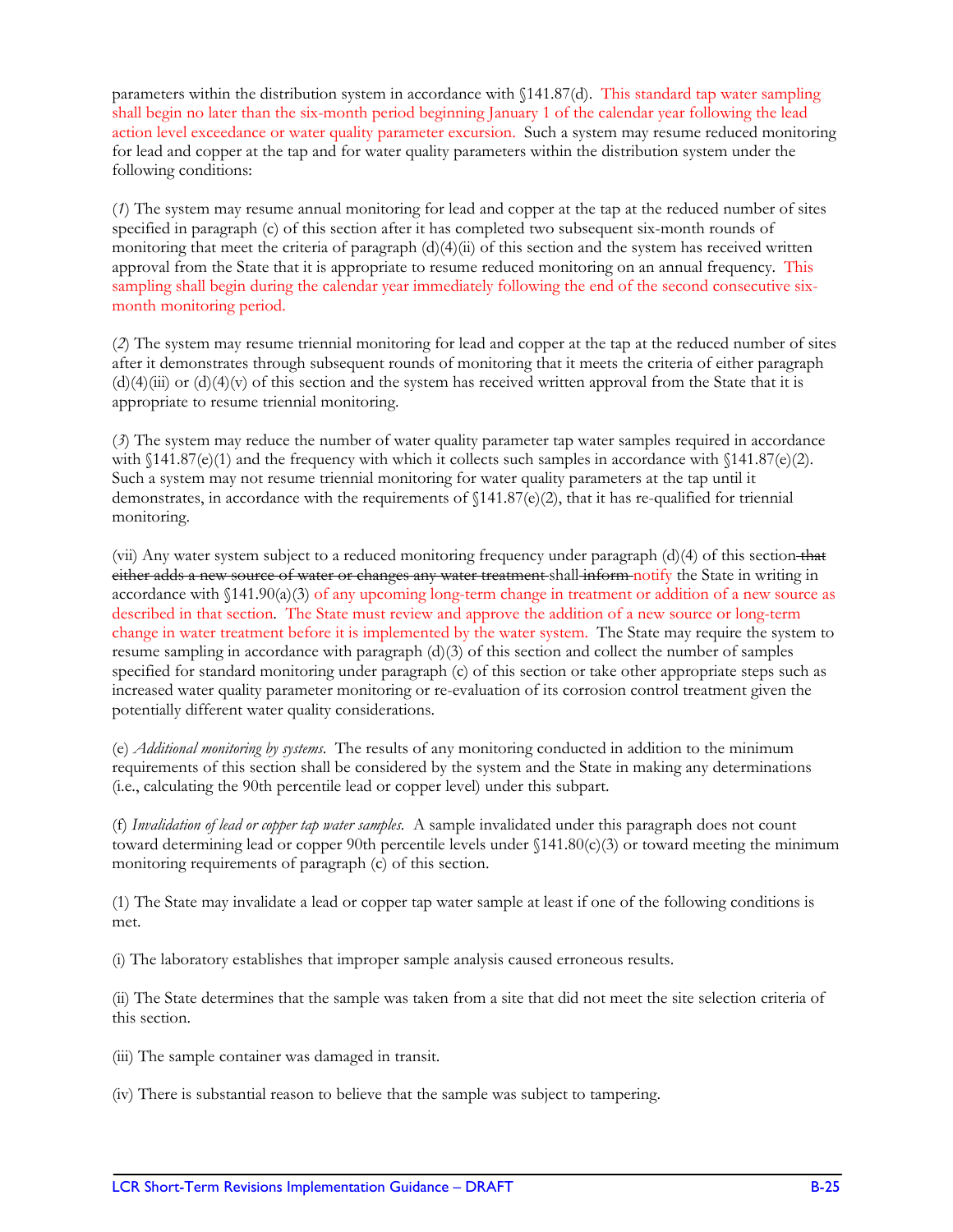(2) The system must report the results of all samples to the State and all supporting documentation for samples the system believes should be invalidated.

(3) To invalidate a sample under paragraph (f)(l) of this section, the decision and the rationale for the decision must be documented in writing. States may not invalidate a sample solely on the grounds that a follow-up sample result is higher or lower than that of the original sample.

(4) The water system must collect replacement samples for any samples invalidated under this section if, after the invalidation of one or more samples, the system has too few samples to meet the minimum requirements of paragraph (c) of this section. Any such replacement samples must be taken as soon as possible, but no later than 20 days after the date the State invalidates the sample or by the end of the applicable monitoring period, whichever occurs later. Replacement samples taken after the end of the applicable monitoring period shall not also be used to meet the monitoring requirements of a subsequent monitoring period. The replacement samples shall be taken at the same locations as the invalidated samples or, if that is not possible, at locations other than those already used for sampling during the monitoring period.

(g) *Monitoring waivers for small systems*. Any small system that meets the criteria of this paragraph may apply to the State to reduce the frequency of monitoring for lead and copper under this section to once every nine years (i.e., a "full waiver") if it meets all of the materials criteria specified in paragraph  $(g)(1)$  of this section and all of the monitoring criteria specified in paragraph  $(g)(2)$  of this section. If State regulations permit, any small system that meets the criteria in paragraphs (g)(1) and (2) of this section only for lead, or only for copper, may apply to the State for a waiver to reduce the frequency of tap water monitoring to once every nine years for that contaminant only (i.e., a "partial waiver").

(1) *Materials criteria*. The system must demonstrate that its distribution system and service lines and all drinking water supply plumbing, including plumbing conveying drinking water within all residences and buildings connected to the system, are free of lead-containing materials and/or copper-containing materials, as those terms are defined in this paragraph, as follows:

(i) *Lead*. To qualify for a full waiver, or a waiver of the tap water monitoring requirements for lead (i.e., a "lead waiver"), the water system must provide certification and supporting documentation to the State that the system is free of all lead-containing materials, as follows:

(A) It contains no plastic pipes which contain lead plasticizers, or plastic service lines which contain lead plasticizers; and

(B) It is free of lead service lines, lead pipes, lead soldered pipe joints, and leaded brass or bronze alloy fittings and fixtures, unless such fittings and fixtures meet the specifications of any standard established pursuant to 42 U.S.C. 300g-6(e) (SDWA section 1417(e)).

(ii) *Copper*. To qualify for a full waiver, or a waiver of the tap water monitoring requirements for copper (i.e., a "copper waiver"), the water system must provide certification and supporting documentation to the State that the system contains no copper pipes or copper service lines.

(2) *Monitoring criteria for waiver issuance*. The system must have completed at least one 6-month round of standard tap water monitoring for lead and copper at sites approved by the State and from the number of sites required by paragraph (c) of this section and demonstrate that the 90th percentile levels for any and all rounds of monitoring conducted since the system became free of all lead-containing and/or coppercontaining materials, as appropriate, meet the following criteria.

(i) *Lead levels*. To qualify for a full waiver, or a lead waiver, the system must demonstrate that the 90th percentile lead level does not exceed 0.005 mg/L.

(ii) *Copper levels*. To qualify for a full waiver, or a copper waiver, the system must demonstrate that the 90th percentile copper level does not exceed 0.65 mg/L.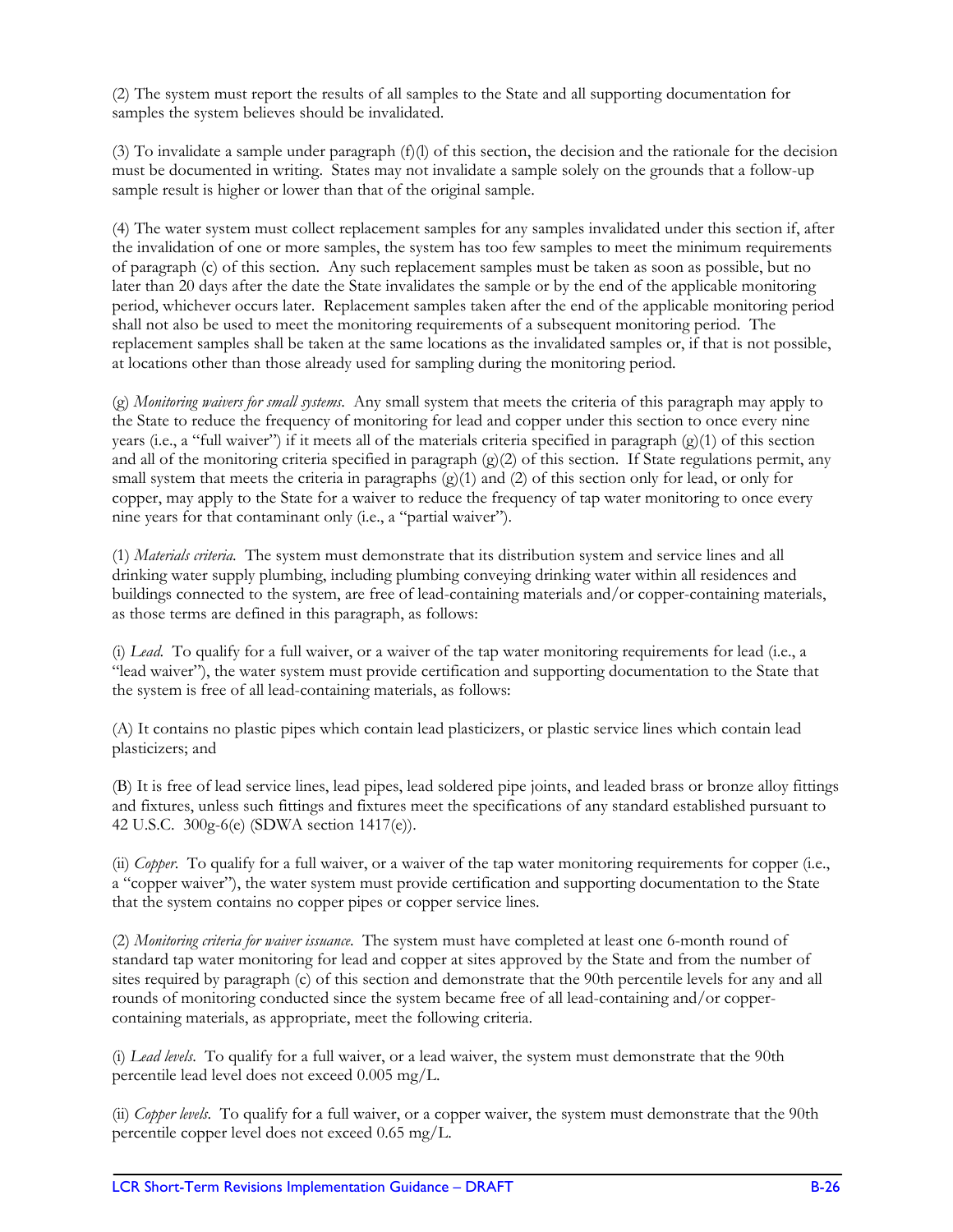(3) *State approval of waiver application*. The State shall notify the system of its waiver determination, in writing, setting forth the basis of its decision and any condition of the waiver. As a condition of the waiver, the State may require the system to perform specific activities (e.g., limited monitoring, periodic outreach to customers to remind them to avoid installation of materials that might void the waiver) to avoid the risk of lead or copper concentration of concern in tap water. The small system must continue monitoring for lead and copper at the tap as required by paragraphs  $(d)(1)$  through  $(d)(4)$  of this section, as appropriate, until it receives written notification from the State that the waiver has been approved.

(4) *Monitoring frequency for systems with waivers*. (i) A system with a full waiver must conduct tap water monitoring for lead and copper in accordance with paragraph  $(d)(4)(iv)$  of this section at the reduced number of sampling sites identified in paragraph (c) of this section at least once every nine years and provide the materials certification specified in paragraph  $(g)(1)$  of this section for both lead and copper to the State along with the monitoring results. Samples collected every nine years shall be collected no later than every ninth calendar year.

(ii) A system with a partial waiver must conduct tap water monitoring for the waived contaminant in accordance with paragraph  $(d)(4)(iv)$  of this section at the reduced number of sampling sites specified in paragraph (c) of this section at least once every nine years and provide the materials certification specified in paragraph  $(g)(1)$  of this section pertaining to the waived contaminant along with the monitoring results. Such a system also must continue to monitor for the non-waived contaminant in accordance with requirements of paragraph  $(d)(1)$  through  $(d)(4)$  of this section, as appropriate.

(iii) If a Any water system with a full or partial waiver adds a new source of water or changes any water treatment, the system must shall notify the State in writing in accordance with §141.90(a)(3) of any upcoming long-term change in treatment or addition of a new source, as described in that section. The State must review and approve the addition of a new source or long-term change in water treatment before it is implemented by the water system. The State has the authority to require the system to add or modify waiver conditions (e.g., require recertification that the system is free of lead-containing and/or copper-containing materials, require additional round(s) of monitoring), if it deems such modifications are necessary to address treatment or source water changes at the system.

(iv) If a system with a full or partial waiver becomes aware that it is no longer free of lead-containing or copper-containing materials, as appropriate, (e.g., as a result of new construction or repairs), the system shall notify the State in writing no later than 60 days after becoming aware of such a change.

(5) *Continued eligibility*. If the system continues to satisfy the requirements of paragraph (g)(4) of this section, the waiver will be renewed automatically, unless any of the conditions listed in paragraph  $(g)(5)(i)$  through  $(g)(5)(iii)$  of this section occurs. A system whose waiver has been revoked may re-apply for a waiver at such time as it again meets the appropriate materials and monitoring criteria of paragraphs  $(g)(1)$  and  $(g)(2)$  of this section.

(i) A system with a full waiver or a lead waiver no longer satisfies the materials criteria of paragraph  $(g)(1)(i)$  of this section or has a 90th percentile lead level greater than 0.005 mg/L.

(ii) A system with a full waiver or a copper waiver no longer satisfies the materials criteria of paragraph  $(g)(1)(ii)$  of this section or has a 90th percentile copper level greater than 0.65 mg/L.

(iii) The State notifies the system, in writing, that the waiver has been revoked, setting forth the basis of its decision.

6) *Requirements following waiver revocation*. A system whose full or partial waiver has been revoked by the State is subject to the corrosion control treatment and lead and copper tap water monitoring requirements, as follows: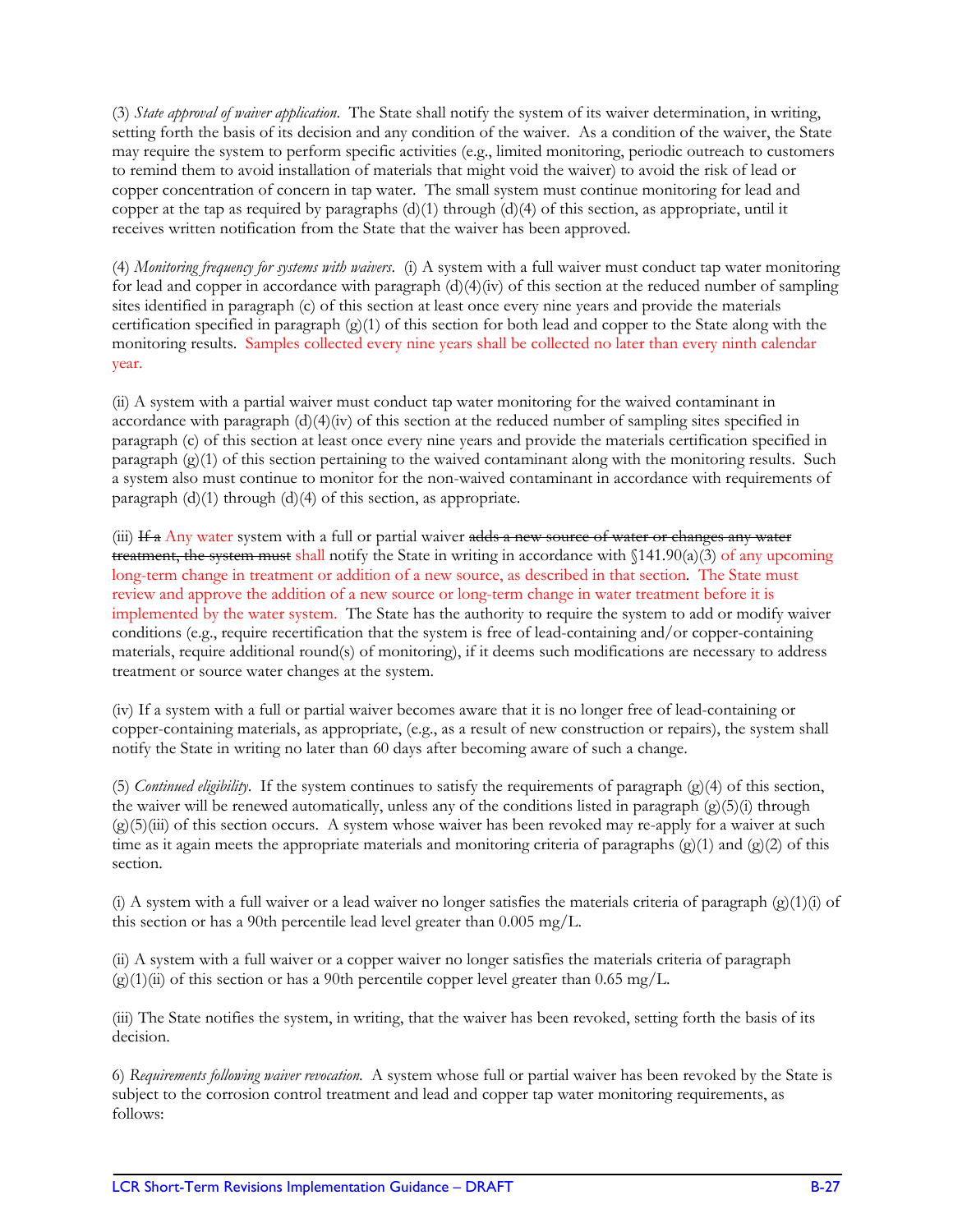(i) If the system exceeds the lead and/or copper action level, the system must implement corrosion control treatment in accordance with the deadlines specified in §141.81(e), and any other applicable requirements of this subpart.

(ii) If the system meets both the lead and the copper action level, the system must monitor for lead and copper at the tap no less frequently than once every three years using the reduced number of sample sites specified in paragraph (c) of this section.

(7) *Pre-existing waivers*. Small system waivers approved by the State in writing prior to April 11, 2000 shall remain in effect under the following conditions:

(i) If the system has demonstrated that it is both free of lead-containing and copper-containing materials, as required by paragraph (g)(1) of this section and that its 90th percentile lead levels and 90th percentile copper levels meet the criteria of paragraph  $(g)(2)$  of this section, the waiver remains in effect so long as the system continues to meet the waiver eligibility criteria of paragraph (g)(5) of this section. The first round of tap water monitoring conducted pursuant to paragraph (g)(4) of this section shall be completed no later than nine years after the last time the system has monitored for lead and copper at the tap.

(ii) If the system has met the materials criteria of paragraph  $(g)(1)$  of this section but has not met the monitoring criteria of paragraph  $(g)(2)$  of this section, the system shall conduct a round of monitoring for lead and copper at the tap demonstrating that it meets the criteria of paragraph (g)(2) of this section no later than September 30, 2000. Thereafter, the waiver shall remain in effect as long as the system meets the continued eligibility criteria of paragraph (g)(5) of this section. The first round of tap water monitoring conducted pursuant to paragraph  $(g)(4)$  of this section shall be completed no later than nine years after the round of monitoring conducted pursuant to paragraph (g)(2) of this section.

#### **§141.87 Monitoring requirements for water quality parameters.**

All large water systems, and all small- and medium-size systems that exceed the lead or copper action level shall monitor water quality parameters in addition to lead and copper in accordance with this section. The requirements of this section are summarized in the table at the end of this section.

(a) *General requirements* -- (1) *Sample collection methods*. (i) Tap samples shall be representative of water quality throughout the distribution system taking into account the number of persons served, the different sources of water, the different treatment methods employed by the system, and seasonal variability. Tap sampling under this section is not required to be conducted at taps targeted for lead and copper sampling under §141.86(a). [Note: Systems may find it convenient to conduct tap sampling for water quality parameters at sites used for coliform sampling under 40 CFR 141.21.]

(ii) Samples collected at the entry point(s) to the distribution system shall be from locations representative of each source after treatment. If a system draws water from more than one source and the sources are combined before distribution, the system must sample at an entry point to the distribution system during periods of normal operating conditions (i.e., when water is representative of all sources being used).

(2) *Number of samples*. (i) Systems shall collect two tap samples for applicable water quality parameters during each monitoring period specified under paragraphs (b) through (e) of this section from the following number of sites.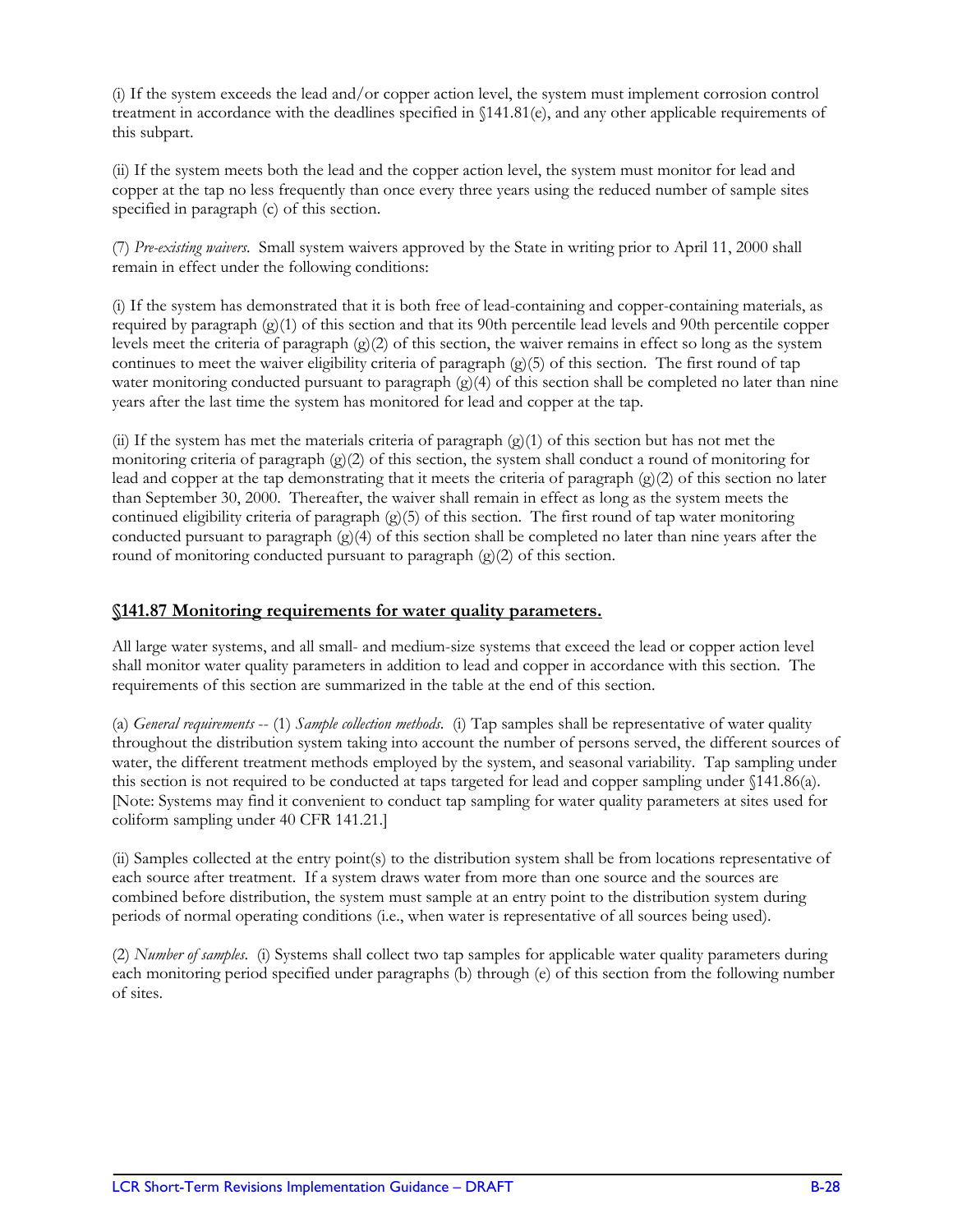| System size (number people served) | Number of sites for water quality<br>parameters |  |
|------------------------------------|-------------------------------------------------|--|
| >100,000                           | 25                                              |  |
| 10,001-100,000                     | 10                                              |  |
| 3,301 to 10,000                    | 3                                               |  |
| 501 to 3,300                       |                                                 |  |
| $101 \text{ to } 500$              |                                                 |  |
| < 100                              |                                                 |  |

(ii) Except as provided in paragraph (c)(3) of this section, systems shall collect two samples for each applicable water quality parameter at each entry point to the distribution system during each monitoring period specified in paragraph (b) of this section. During each monitoring period specified in paragraphs (c)- (e) of this section, systems shall collect one sample for each applicable water quality parameter at each entry point to the distribution system.

(b) *Initial sampling* All large water systems shall measure the applicable water quality parameters as specified below at taps and at each entry point to the distribution system during each six-month monitoring period specified in  $$141.86(d)(1)$ . All small and medium-size systems shall measure the applicable water quality parameters at the locations specified below during each six-month monitoring period specified in §141.86(d)(1) during which the system exceeds the lead or copper action level.

(1) At taps:

 $(i)$  pH;

(ii) Alkalinity;

(iii) Orthophosphate, when an inhibitor containing a phosphate compound is used;

(iv) Silica, when an inhibitor containing a silicate compound is used;

(v) Calcium;

(vi) Conductivity; and

(vii) Water temperature.

(2) At each entry point to the distribution system: all of the applicable parameters listed in paragraph (b)(1) of this section.

(c) *Monitoring after installation of corrosion control*. Any large system which installs optimal corrosion control treatment pursuant to  $\{141.81(d)(4)$  shall measure the water quality parameters at the locations and frequencies specified below during each six-month monitoring period specified in §141.86(d)(2)(i). Any small or medium-size system which installs optimal corrosion control treatment shall conduct such monitoring during each six-month monitoring period specified in  $(141.86(d)(2)(ii)$  in which the system exceeds the lead or copper action level.

(1) At taps, two samples for:

 $(i)$  pH;

(ii) Alkalinity;

(iii) Orthophosphate, when an inhibitor containing a phosphate compound is used;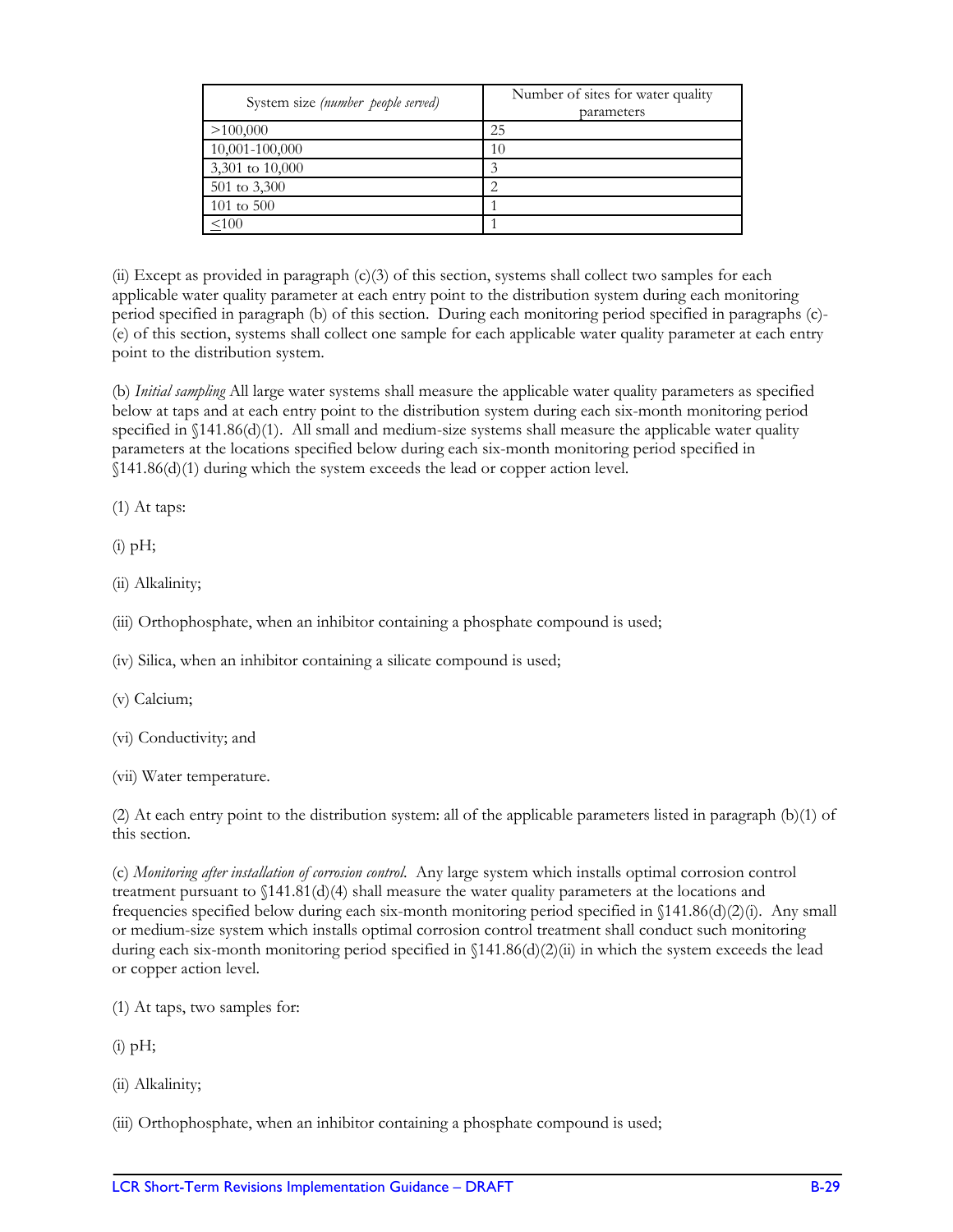(iv) Silica, when an inhibitor containing a silicate compound is used;

(v) Calcium, when calcium carbonate stabilization is used as part of corrosion control.

(2) Except as provided in paragraph (c)(3) of this section, at each entry point to the distribution system, at least one sample no less frequently than every two weeks (biweekly) for:

 $(i)$  pH;

(ii) When alkalinity is adjusted as part of optimal corrosion control, a reading of the dosage rate of the chemical used to adjust alkalinity, and the alkalinity concentration; and

(iii) When a corrosion inhibitor is used as part of optimal corrosion control, a reading of the dosage rate of the inhibitor used, and the concentration of orthophosphate or silica (whichever is applicable).

(3) Any ground water system can limit entry point sampling described in paragraph (c)(2) of this section to those entry points that are representative of water quality and treatment conditions throughout the system. If water from untreated ground water sources mixes with water from treated ground water sources, the system must monitor for water quality parameters both at representative entry points receiving treatment and representative entry points receiving no treatment. Prior to the start of any monitoring under this paragraph, the system shall provide to the State written information identifying the selected entry points and documentation, including information on seasonal variability, sufficient to demonstrate that the sites are representative of water quality and treatment conditions throughout the system.

(d) *Monitoring after State specifies water quality parameter values for optimal corrosion control*. After the State specifies the values for applicable water quality control parameters reflecting optimal corrosion control treatment under §141.82(f), all large systems shall measure the applicable water quality parameters in accordance with paragraph (c) of this section and determine compliance with the requirements of  $\{141.82(g)$  every six months with the first six-month period to begin on the date either January 1 or July 1, whichever comes first, after the State specifies the optimal values under §141.82(f). Any small or medium-size system shall conduct such monitoring during each six-month period specified in this paragraph in which the system exceeds the lead or copper action level. For any such small and medium-size system that is subject to a reduced monitoring frequency pursuant to  $\{141.86(d)(4)$  at the time of the action level exceedance, the end start of the applicable six-month period under this paragraph shall coincide with the end start of the applicable monitoring period under §141.86(d)(4). Compliance with State-designated optimal water quality parameter values shall be determined as specified under §141.82(g).

(e) *Reduced monitoring*. (1) Any water system that maintains the range of values for the water quality parameters reflecting optimal corrosion control treatment during each of two consecutive six-month monitoring periods under paragraph (d) of this section shall continue monitoring at the entry point(s) to the distribution system as specified in paragraph  $(c)(2)$  of this section. Such system may collect two tap samples for applicable water quality parameters from the following reduced number of sites during each six-month monitoring period.

| System size (number of people served) | Reduced Number of sites for<br>water quality parameters |  |
|---------------------------------------|---------------------------------------------------------|--|
| >100,000                              |                                                         |  |
| 10,001 to 100,000                     |                                                         |  |
| 3,301 to 10,000                       |                                                         |  |
| 501 to 3,300                          |                                                         |  |
| 101 to $500$                          |                                                         |  |
|                                       |                                                         |  |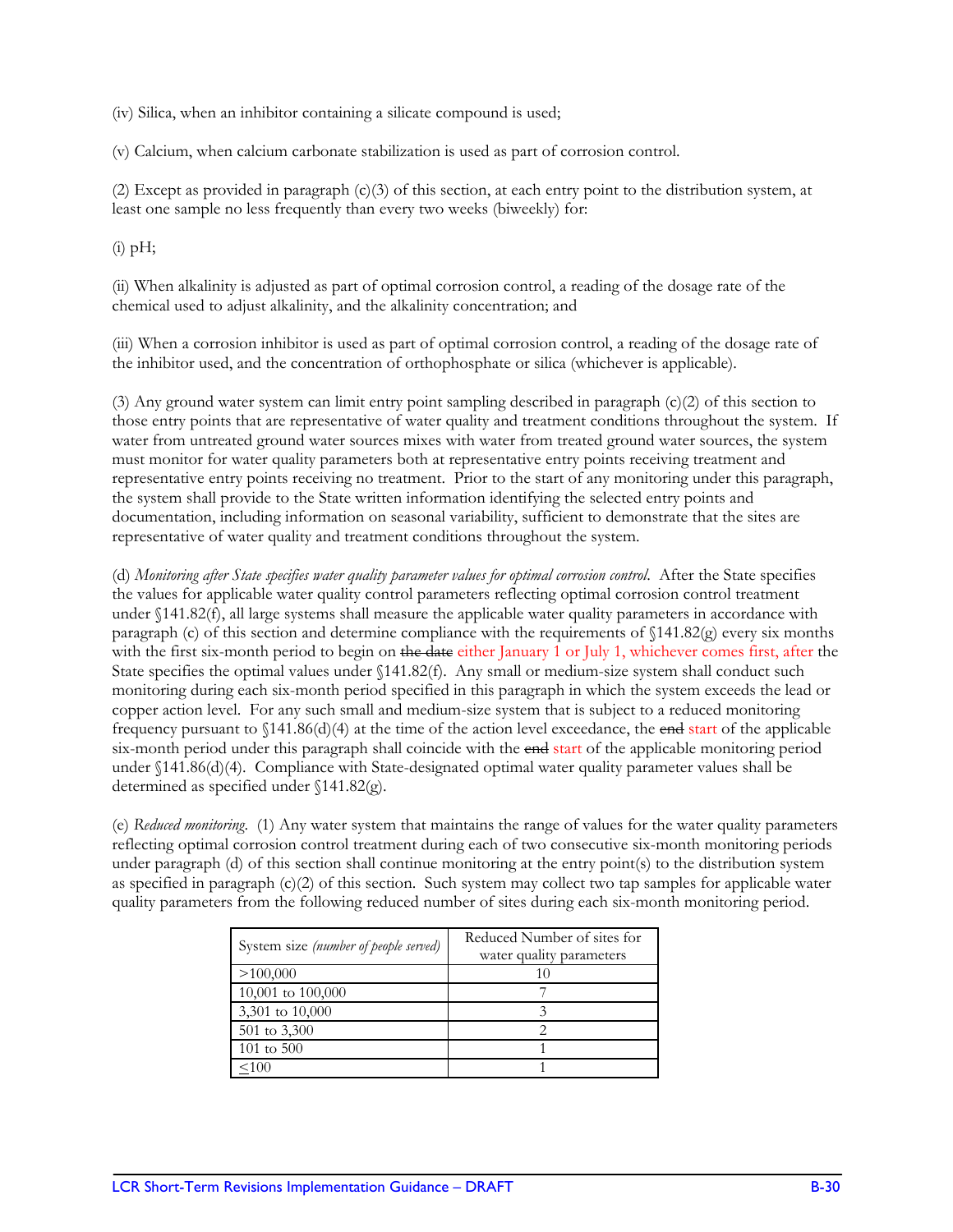(2)(i) Any water system that maintains the range of values for the water quality parameters reflecting optimal corrosion control treatment specified by the State under §141.82(f) during three consecutive years of monitoring may reduce the frequency with which it collects the number of tap samples for applicable water quality parameters specified in this paragraph (e)(1) of this section from every six months to annually. This sampling begins during the calendar year immediately following the end of the monitoring period in which the third consecutive year of six-month monitoring occurs. Any water system that maintains the range of values for the water quality parameters reflecting optimal corrosion control treatment specified by the State under §141.82(f), during three consecutive years of annual monitoring under this paragraph may reduce the frequency with which it collects the number of tap samples for applicable water quality parameters specified in paragraph (e)(1) from annually to every three years. This sampling begins no later than the third calendar year following the end of the monitoring period in which the third consecutive year of monitoring occurs.

(ii) A water system may reduce the frequency with which it collects tap samples for applicable water quality parameters specified in paragraph (e)(1) of this section to every three years if it demonstrates during two consecutive monitoring periods that its tap water lead level at the 90th percentile is less than or equal to the PQL for lead specified in  $(141.89 \text{ (a)}(1)$ (ii), that its tap water copper level at the 90th percentile is less than or equal to 0.65 mg/L for copper in  $\[141.80(c)(2)\]$ , and that it also has maintained the range of values for the water quality parameters reflecting optimal corrosion control treatment specified by the State under §141.82(f). Monitoring conducted every three years shall be done no later than every third calendar year.

(3) A water system that conducts sampling annually shall collect these samples evenly throughout the year so as to reflect seasonal variability.

(4) Any water system subject to the reduced monitoring frequency that fails to operate at or above the minimum value or within the range of values for the water quality parameters specified by the State in  $$141.82(f)$  for more than nine days in any six-month period specified in  $$141.82(g)$  shall resume distribution system tap water sampling in accordance with the number and frequency requirements in paragraph (d) of this section. Such a system may resume annual monitoring for water quality parameters at the tap at the reduced number of sites specified in paragraph (e)(1) of this section after it has completed two subsequent consecutive six-month rounds of monitoring that meet the criteria of that paragraph and/or may resume triennial monitoring for water quality parameters at the tap at the reduced number of sites after it demonstrates through subsequent rounds of monitoring that it meets the criteria of either paragraph  $(e)(2)(i)$ or  $(e)(2)(ii)$  of this section.

(f) *Additional monitoring by systems*. The results of any monitoring conducted in addition to the minimum requirements of this section shall be considered by the system and the State in making any determinations (i.e., determining concentrations of water quality parameters) under this section or §141.82.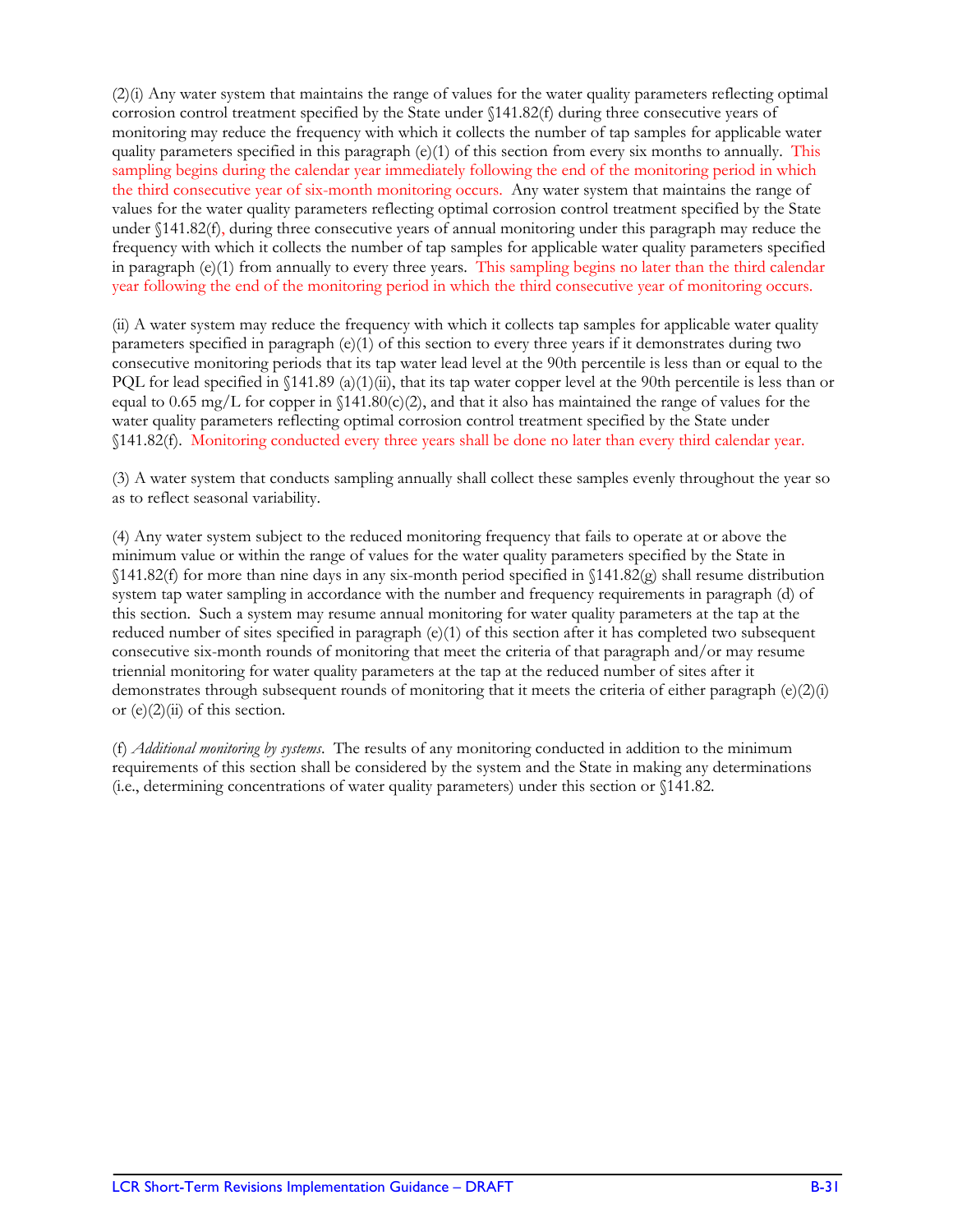| SUMMARY OF MONITORING REQUIREMENTS FOR WATER QUALITY PARAMETERS'               |                                                                                                                                                                           |                                                          |                                                                                                      |  |  |
|--------------------------------------------------------------------------------|---------------------------------------------------------------------------------------------------------------------------------------------------------------------------|----------------------------------------------------------|------------------------------------------------------------------------------------------------------|--|--|
| Monitoring Period                                                              | Parameters <sup>2</sup>                                                                                                                                                   | Location                                                 | Frequency                                                                                            |  |  |
| Initial monitoring.                                                            | pH, alkalinity, orthophosphate or silica <sup>3</sup> ,<br>calcium, conductivity, temperature.                                                                            | Taps and at entry<br>point(s) to distribution<br>system. | Every 6 months.                                                                                      |  |  |
| After installation of<br>corrosion control.                                    | pH, alkalinity, orthophosphate or silica <sup>3</sup> ,<br>calcium <sup>4</sup> .                                                                                         | Taps.                                                    | Every 6 months.                                                                                      |  |  |
|                                                                                | pH, alkalinity, dosage rate and<br>concentration (if alkalinity adjusted as<br>part of corrosion control), inhibitor<br>dosage rate and inhibitor residual <sup>5</sup> . | Entry point(s) to<br>distribution system <sup>6</sup> .  | No less frequently than every<br>two weeks.                                                          |  |  |
| After State specifies<br>parameter values for<br>optimal corrosion<br>control. | pH, alkalinity, orthophosphate or silica <sup>3</sup> ,<br>calcium <sup>4</sup> .                                                                                         | Taps.                                                    | Every 6 months.                                                                                      |  |  |
|                                                                                | pH, alkalinity dosage rate and<br>concentration (if alkalinity adjusted as<br>part of corrosion control), inhibitor<br>dosage rate and inhibitor residual <sup>5</sup>    | Entry point(s) to<br>distribution system <sup>6</sup> .  | No less frequently than every<br>two weeks.                                                          |  |  |
| Reduced monitoring.                                                            | pH, alkalinity, orthophosphate or silica <sup>3</sup> ,<br>calcium <sup>4</sup> .                                                                                         | Taps.                                                    | Every 6 months, annually <sup>7</sup> or<br>every 3 years <sup>8</sup> ; reduced number<br>of sites. |  |  |
|                                                                                | pH, alkalinity dosage rate and<br>concentration (if alkalinity adjusted as<br>part of corrosion control), inhibitor<br>dosage rate and inhibitor residual <sup>5</sup> .  | Entry point(s) to<br>distribution system <sup>6</sup> .  | No less frequently than every<br>two weeks.                                                          |  |  |

**SUMMARY OF MONITORING REQUIREMENTS FOR WATER QUALITY PARAMETERS1**

1Table is for illustrative purposes; consult the text of this section for precise regulatory requirements.

2Small and medium-size systems have to monitor for water quality parameters only during monitoring periods in which the system exceeds the lead or copper action level.

3Orthophosphate must be measured only when an inhibitor containing a phosphate compound is used. Silica must be measured only when an inhibitor containing silicate compound is used.

4Calcium must be measured only when calcium carbonate stabilization is used as part of corrosion control.

5Inhibitor dosage rates and inhibitor residual concentrations (orthophosphate or silica) must be measured only when an inhibitor is used.

6Ground water systems may limit monitoring to representative locations throughout the system.

7Water systems may reduce frequency of monitoring for water quality parameters at the tap from every six months to annually if they have maintained the range of values for water quality parameters reflecting optimal corrosion control during 3 consecutive years of monitoring.

8Water systems may further reduce the frequency of monitoring for water quality parameters at the tap from annually to once every 3 years if they have maintained the range of values for water quality parameters reflecting optimal corrosion control during 3 consecutive years of annual monitoring. Water systems may accelerate to triennial monitoring for water quality parameters at the tap if they have maintained 90th percentile lead levels less than or equal to 0.005 mg/L, 90th percentile copper levels less than or equal to 0.65 mg/L, and the range of water quality parameters designated by the State under §141.82(f) as representing optimal corrosion control during two consecutive six-month monitoring periods.

#### **§141.88 Monitoring requirements for lead and copper in source water.**

(a) *Sample location, collection methods, and number of samples*. (1) A water system that fails to meet the lead or copper action level on the basis of tap samples collected in accordance with §141.86 shall collect lead and copper source water samples in accordance with the following requirements regarding sample location, number of samples, and collection methods:

(i) Groundwater systems shall take a minimum of one sample at every entry point to the distribution system which is representative of each well after treatment (hereafter called a sampling point). The system shall take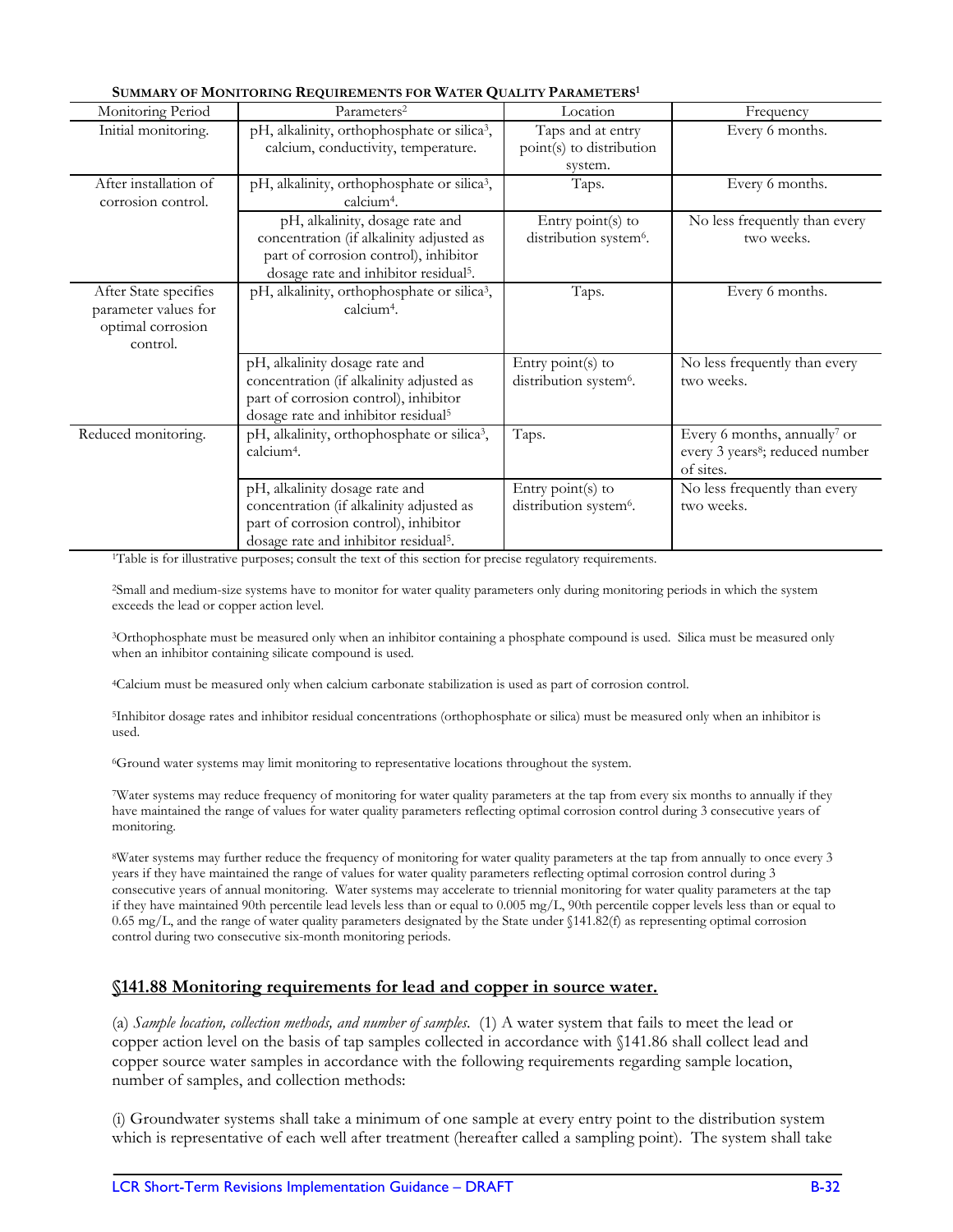one sample at the same sampling point unless conditions make another sampling point more representative of each source or treatment plant.

(ii) Surface water systems shall take a minimum of one sample at every entry point to the distribution system after any application of treatment or in the distribution system at a point which is representative of each source after treatment (hereafter called a sampling point). The system shall take each sample at the same sampling point unless conditions make another sampling point more representative of each source or treatment plant.

NOTE: For the purposes of this paragraph, surface water systems include systems with a combination of surface and ground sources.

(iii) If a system draws water from more than one source and the sources are combined before distribution, the system must sample at an entry point to the distribution system during periods of normal operating conditions (i.e., when water is representative of all sources being used).

(iv) The State may reduce the total number of samples which must be analyzed by allowing the use of compositing. Compositing of samples must be done by certified laboratory personnel. Composite samples from a maximum of five samples are allowed, provided that if the lead concentration in the composite sample is greater than or equal to 0.001 mg/L or the copper concentration is greater than or equal to 0.160 mg/L, then either:

(A) A follow-up sample shall be taken and analyzed within 14 days at each sampling point included in the composite; or

(B) If duplicates of or sufficient quantities from the original samples from each sampling point used in the composite are available, the system may use these instead of resampling.

(2) Where the results of sampling indicate an exceedance of maximum permissible source water levels established under §141.83(b)(4), the State may require that one additional sample be collected as soon as possible after the initial sample was taken (but not to exceed two weeks) at the same sampling point. If a State-required confirmation sample is taken for lead or copper, then the results of the initial and confirmation sample shall be averaged in determining compliance with the State-specified maximum permissible levels. Any sample value below the detection limit shall be considered to be zero. Any value above the detection limit but below the PQL shall either be considered as the measured value or be considered one-half the PQL.

(b) *Monitoring frequency after system exceeds tap water action level*. Any system which exceeds the lead or copper action level at the tap shall collect one source water sample from each entry point to the distribution system within no later than six months after the exceedance end of the monitoring period during which the lead or copper action level was exceeded. For monitoring periods that are annual or less frequent, the end of the monitoring period is September 30 of the calendar year in which the sampling occurs, or if the State has established an alternate monitoring period, the last day of that period.

(c) *Monitoring frequency after installation of source water treatment*. Any system which installs source water treatment pursuant to §141.83(a)(3) shall collect an additional source water sample from each entry point to the distribution system during two consecutive six-month monitoring periods by the deadline specified in  $$141.83(a)(4).$ 

(d) *Monitoring frequency after State specifies maximum permissible source water levels or determines that source water treatment is not needed*. (1) A system shall monitor at the frequency specified below in cases where the State specifies maximum permissible source water levels under §141.83(b)(4) or determines that the system is not required to install source water treatment under §141.83(b)(2).

(i) A water system using only groundwater shall collect samples once during the three-year compliance period (as that term is defined in §141.2) in effect when the applicable State determination under paragraph (d)(1) of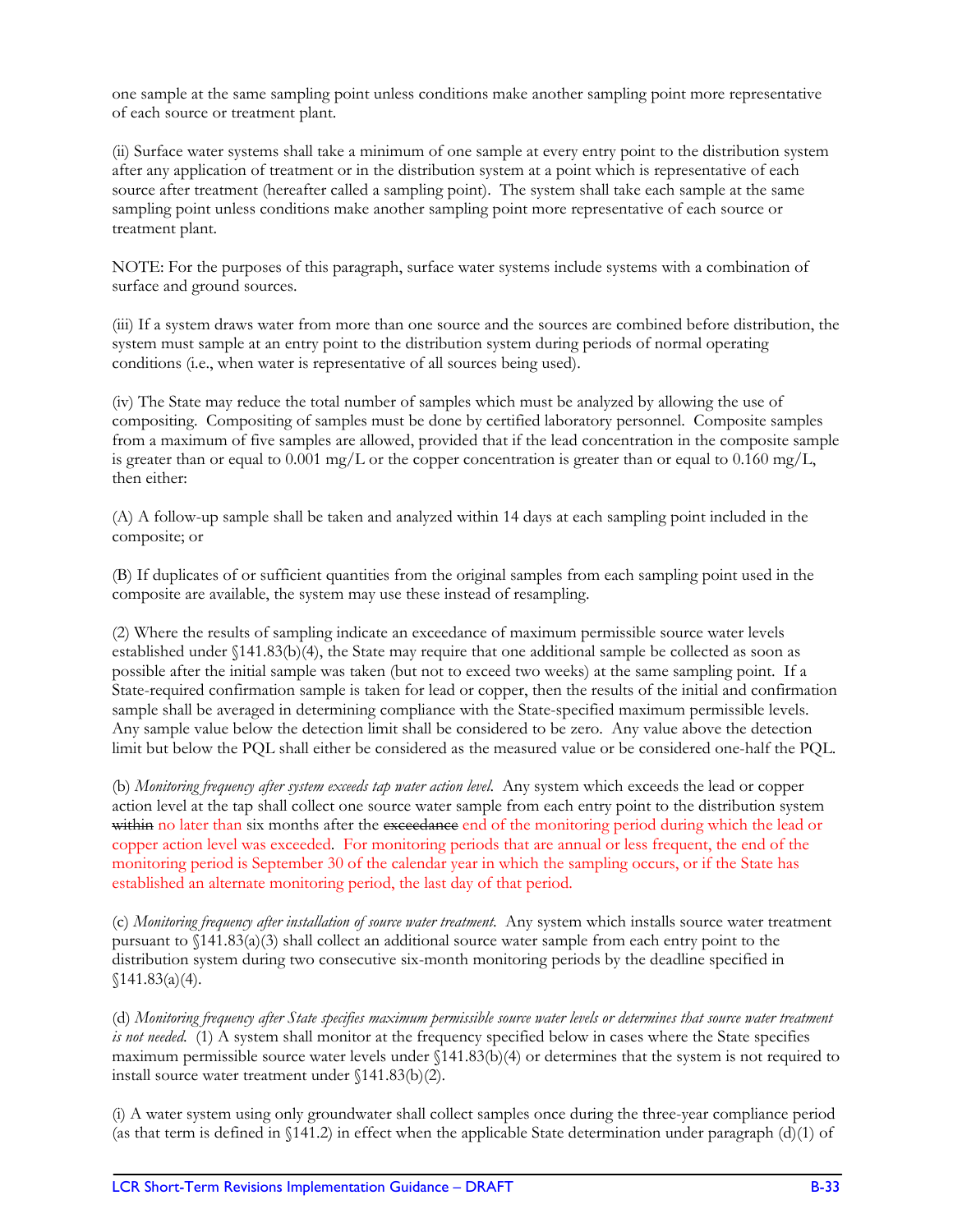this section is made. Such systems shall collect samples once during each subsequent compliance period. Triennial samples shall be collected every third calendar year.

(ii) A water system using surface water (or a combination of surface and groundwater ground water) shall collect samples once during each year, the first annual monitoring period to begin on the date on during the year in which the applicable State determination is made under paragraph (d)(1) of this section.

(2) A system is not required to conduct source water sampling for lead and/or copper if the system meets the action level for the specific contaminant in tap water samples during the entire source water sampling period applicable to the system under paragraph  $(d)(1)(i)$  or  $(ii)$  of this section.

(e) *Reduced monitoring frequency*. (1) A water system using only ground water may reduce the monitoring frequency for lead and copper in source water to once during each nine-year compliance cycle (as that term is defined in §141.2) provided that the samples are collected no later than every ninth calendar year and if the system meets one of the following criteria:

(i) The system demonstrates that finished drinking water entering the distribution system has been maintained below the maximum permissible lead and copper concentrations specified by the State in §141.83(b)(4) during at least three consecutive compliance periods under paragraph  $(d)(1)$  of this section; or

(ii) The State has determined that source water treatment is not needed and the system demonstrates that, during at least three consecutive compliance periods in which sampling was conducted under paragraph (d)(1) of this section, the concentration of lead in source water was less than or equal to 0.005 mg/L and the concentration of copper in source water was less than or equal to 0.65 mg/L.

(2) A water system using surface water (or a combination of surface water and ground water) may reduce the monitoring frequency in paragraph  $(d)(1)$  of this section to once during each nine-year compliance cycle (as that term is defined in §141.2) provided that the samples are collected no later than every ninth calendar year and if the system meets one of the following criteria:

(i) The system demonstrates that finished drinking water entering the distribution system has been maintained below the maximum permissible lead and copper concentrations specified by the State in §141.83(b)(4) for at least three consecutive years; or

(ii) The State has determined that source water treatment is not needed and the system demonstrates that, during at least three consecutive years, the concentration of lead in source water was less than or equal to  $0.005$  mg/L and the concentration of copper in source water was less than or equal to  $0.65$  mg/L.

(3) A water system that uses a new source of water is not eligible for reduced monitoring for lead and/or copper until concentrations in samples collected from the new source during three consecutive monitoring periods are below the maximum permissible lead and copper concentrations specified by the State in  $$141.83(a)(5).$ 

# **§141.89 Analytical methods.**

(a) Analyses for lead, copper, pH, conductivity, calcium, alkalinity, orthophosphate, silica, and temperature shall be conducted with the methods in  $\{141.23(k)(1)\}$ .

(1) Analyses for alkalinity, calcium, conductivity, orthophosphate, pH, silica, and temperature may be performed by any person acceptable to the State. Analyses under this section for lead and copper shall only be conducted by laboratories that have been certified by EPA or the State. To obtain certification to conduct analyses for lead and copper, laboratories must: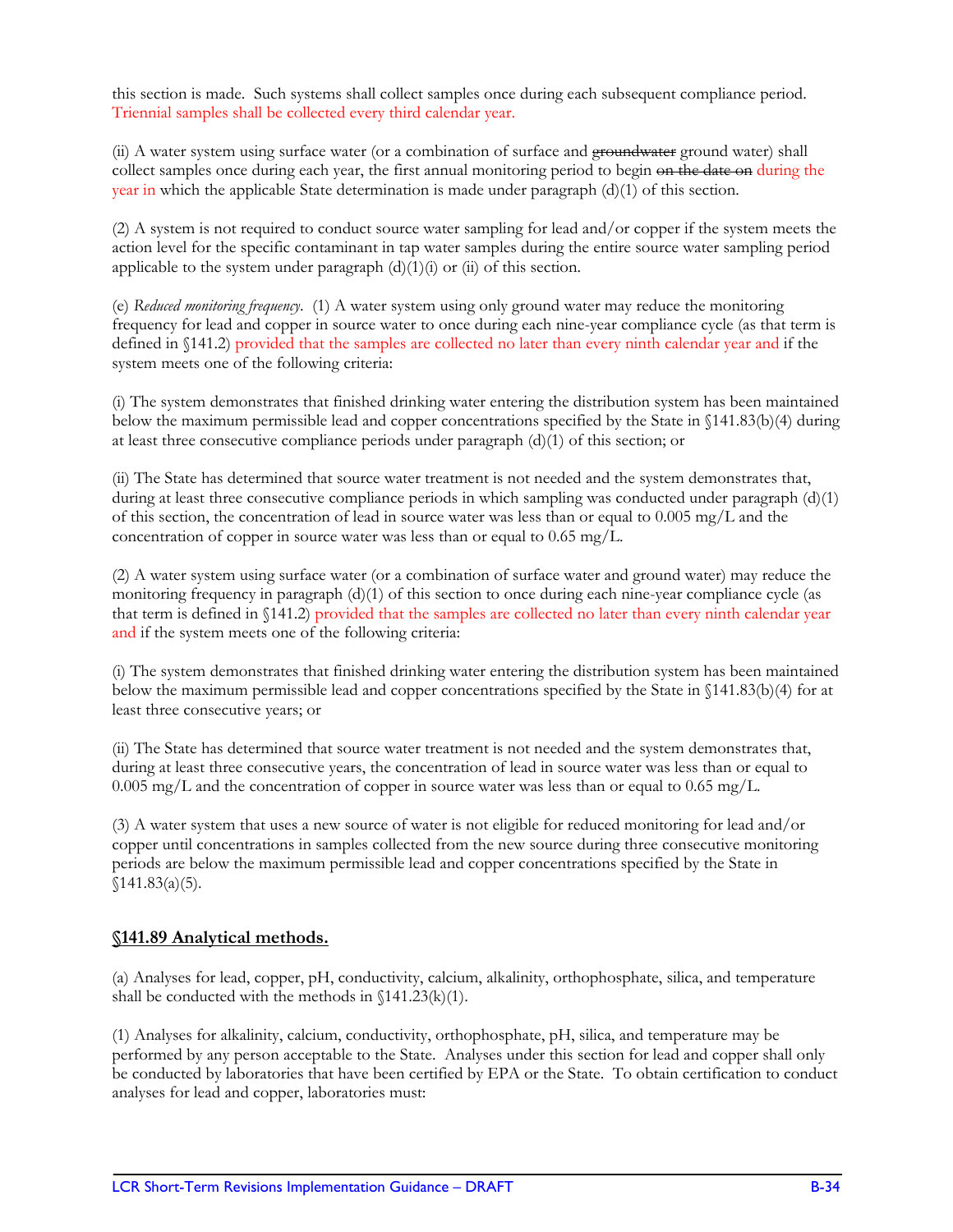(i) Analyze Performance Evaluation samples, which include lead and copper, provided by or acceptable to EPA or the State at least once a year by each method for which the laboratory desires certification; and

(ii) Achieve quantitative acceptance limits as follows:

(A) For lead: ±30 percent of the actual amount in the Performance Evaluation sample when the actual amount is greater than or equal to 0.005 mg/L. The Practical Quantitation Level, or PQL for lead is 0.005 mg/L.

(B) For Copper: ±10 percent of the actual amount in the Performance Evaluation sample when the actual amount is greater than or equal to 0.050 mg/L. The Practical Quantitation Level, or PQL for copper is 0.050 mg/L.

(iii) Achieve the method detection limit for lead of 0.001 mg/L according to the procedures in appendix B of part 136 of this title. This need only be accomplished if the laboratory will be processing source water composite samples under  $\frac{141.88(a)(1)(iii)(iv)}{iv}.$ 

(iv) Be currently certified by EPA or the State to perform analyses to the specifications described in paragraph  $(a)(2)(1)$  of this section.

(2) States have the authority to allow the use of previously collected monitoring data for purposes of monitoring, if the data were collected and analyzed in accordance with the requirements of this subpart.

(3) All lead and copper levels measured between the PQL and MDL must be either reported as measured or they can be reported as one-half the PQL specified for lead and copper in paragraph (a)(1)(ii) of this section. All levels below the lead and copper MDLs must be reported as zero.

(4) All copper levels measured between the PQL and the MDL must be either reported as measured or they can be reported as one-half the PQL (0.025 mg/L). All levels below the copper MDL must be reported as zero.

(b) [Reserved]

# **§141.90 Reporting requirements.**

All water systems shall report all of the following information to the State in accordance with this section.

(a) *Reporting requirements for tap water monitoring for lead and copper and for water quality parameter monitoring.* (1) Except as provided in paragraph  $(a)(1)(viii)$  of this section, a water system shall report the information specified below for all tap water samples specified in §141.86 and for all water quality parameter samples specified in §141.87 within the first 10 days following the end of each applicable monitoring period specified in §141.86 and §141.87 (i.e., every six months, annually, every 3 years, or every 9 years).: For monitoring periods with a duration less than six months, the end of the monitoring period is the last date samples can be collected during that period as specified in §§141.86 and 141.87.

(i) The results of all tap samples for lead and copper including the location of each site and the criteria under  $(141.86(a) (3), (4), (5), (6), and/or (7) under which the site was selected for the system's sampling pool;$ 

(ii) Documentation for each tap water lead or copper sample for which the water system requests invalidation pursuant to  $\{141.86(f)(2)\}$ ;

(iii) [Reserved];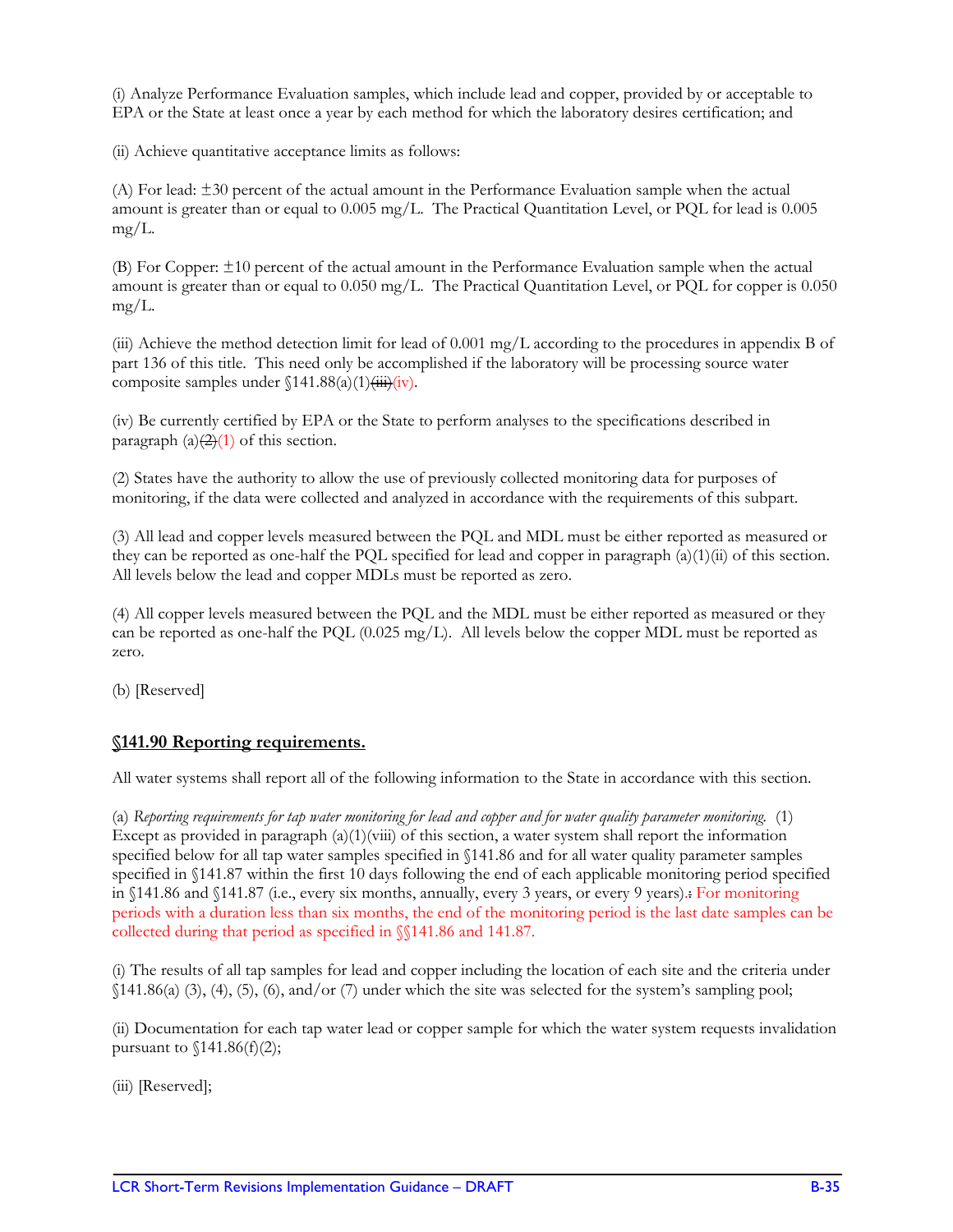(iv) The 90th percentile lead and copper concentrations measured from among all lead and copper tap water samples collected during each monitoring period (calculated in accordance with  $(141.80(c)(3))$ , unless the State calculates the system's 90th percentile lead and copper levels under paragraph (h) of this section;

(v) With the exception of initial tap sampling conducted pursuant to  $\{141.86(d)(1)$ , the system shall designate any site which was not sampled during previous monitoring periods, and include an explanation of why sampling sites have changed;

(vi) The results of all tap samples for pH, and where applicable, alkalinity, calcium, conductivity, temperature, and orthophosphate or silica collected under §141.87(b)-(e);

(vii) The results of all samples collected at the entry point(s) to the distribution system for applicable water quality parameters under §141.87(b)-(e).;

(viii) A water system shall report the results of all water quality parameter samples collected under §141.87(c) through (f) during each six-month monitoring period specified in §141.87(d) within the first 10 days following the end of the monitoring period unless the State has specified a more frequent reporting requirement.

(2) For a non-transient non-community water system, or a community water system meeting the criteria of  $\frac{1}{2}$  (141.85(e)(b)(7)(i) and (ii), that does not have enough taps that can provide first-draw samples, the system must either:

(i) Provide written documentation to the State identifying standing times and locations for enough non-firstdraw samples to make up its sampling pool under §141.86(b)(5) by the start of the first applicable monitoring period under §141.86(d) that commences after April 11, 2000, unless the State has waived prior State approval of non-first-draw sample sites selected by the system pursuant to  $\{141.86(b)(5)\}$ ; or

(ii) If the State has waived prior approval of non-first-draw sample sites selected by the system, identify, in writing, each site that did not meet the six-hour minimum standing time and the length of standing time for that particular substitute sample collected pursuant to §141.86(b)(5) and include this information with the lead and copper tap sample results required to be submitted pursuant to paragraph  $(a)(1)(i)$  of this section.

(3) No later than 60 days after At a time specified by the State, or if no specific time is designated by the State, then as early as possible prior to the addition of a new source or any long-term change in water treatment, unless the State requires earlier notification, a water system deemed to have optimized corrosion control under  $\{141.81(b)(3)$ , a water system subject to reduced monitoring pursuant to  $\{141.86(d)(4)$ , or a water system subject to a monitoring waiver pursuant to  $\{141.86(g), \text{shall}\}$  send submit written documentation to the State describing the change or addition. In those instances where prior State approval of the treatment change or new source is not required, water systems are encouraged to provide the notification to the State beforehand to minimize the risk the treatment change or new source will adversely affect optimal corrosion control. The State must review and approve the addition of a new source or long-term change in treatment before it is implemented by the water system. Examples of long-term treatment changes include the addition of a new treatment process or modification of an existing treatment process. Examples of modifications include switching secondary disinfectants, switching coagulants (e.g., alum to ferric chloride), and switching corrosion inhibitor products (e.g., orthophosphate to blended phosphate). Long-term changes can include dose changes to existing chemicals if the system is planning long-term changes to its finished water pH or residual inhibitor concentration. Long-term treatment changes would not include chemical dose fluctuations associated with daily raw water quality changes.

(4) Any small system applying for a monitoring waiver under §141.86(g), or subject to a waiver granted pursuant to  $(141.86(g)(3))$ , shall provide the following information to the State in writing by the specified deadline: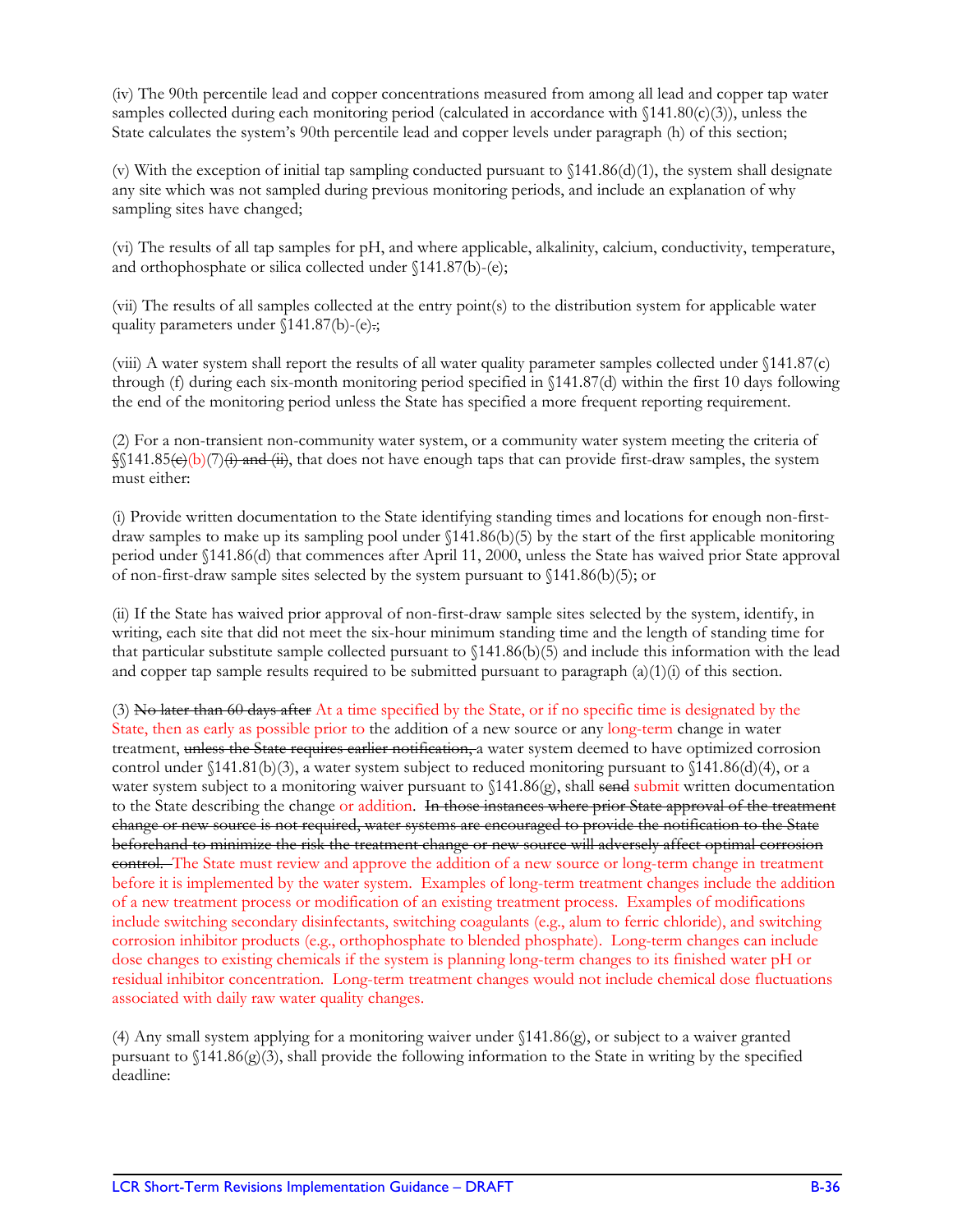(i) By the start of the first applicable monitoring period in §141.86(d), any small water system applying for a monitoring waiver shall provide the documentation required to demonstrate that it meets the waiver criteria of  $\{\$141.86(g)(1)$  and (2).

(ii) No later than nine years after the monitoring previously conducted pursuant to  $\{141.86(g)(2) \text{ or }$  $$141.86(g)(4)(i)$ , each small system desiring to maintain its monitoring waiver shall provide the information required by  $\{\$141.86(g)(4)(i)$  and (ii).

(iii) No later than 60 days after it becomes aware that it is no longer free of lead-containing and/or coppercontaining material, as appropriate, each small system with a monitoring waiver shall provide written notification to the State, setting forth the circumstances resulting in the lead-containing and/or coppercontaining materials being introduced into the system and what corrective action, if any, the system plans to remove these materials.

(iv) By October 10, 2000, any small system with a waiver granted prior to April 11, 2000 and that has not previously met the requirements of  $(141.86(g)(2)$  shall provide the information required by that paragraph.

(5) Each ground water system that limits water quality parameter monitoring to a subset of entry points under §141.87(c)(3) shall provide, by the commencement of such monitoring, written correspondence to the State that identifies the selected entry points and includes information sufficient to demonstrate that the sites are representative of water quality and treatment conditions throughout the system.

(b) *Source water monitoring reporting requirements*. (1) A water system shall report the sampling results for all source water samples collected in accordance with  $\$ 141.88 within the first 10 days following the end of each source water monitoring period (i.e., annually, per compliance period, per compliance cycle) specified in §141.88.

(2) With the exception of the first round of source water sampling conducted pursuant to §141.88(b), the system shall specify any site which was not sampled during previous monitoring periods, and include an explanation of why the sampling point has changed.

(c) *Corrosion control treatment reporting requirements*. By the applicable dates under §141.81, systems shall report the following information:

(1) For systems demonstrating that they have already optimized corrosion control, information required in  $$141.81(b) (2) or (3).$ 

(2) For systems required to optimize corrosion control, their recommendation regarding optimal corrosion control treatment under §141.82(a).

(3) For systems required to evaluate the effectiveness of corrosion control treatments under §141.82(c), the information required by that paragraph.

(4) For systems required to install optimal corrosion control designated by the State under §141.82(d), a letter certifying that the system has completed installing that treatment.

(d) *Source water treatment reporting requirements*. By the applicable dates in §141.83, systems shall provide the following information to the State:

(1) If required under §141.83(b)(1), their recommendation regarding source water treatment;

(2) For systems required to install source water treatment under §141.83(b)(2), a letter certifying that the system has completed installing the treatment designated by the State within 24 months after the State designated the treatment.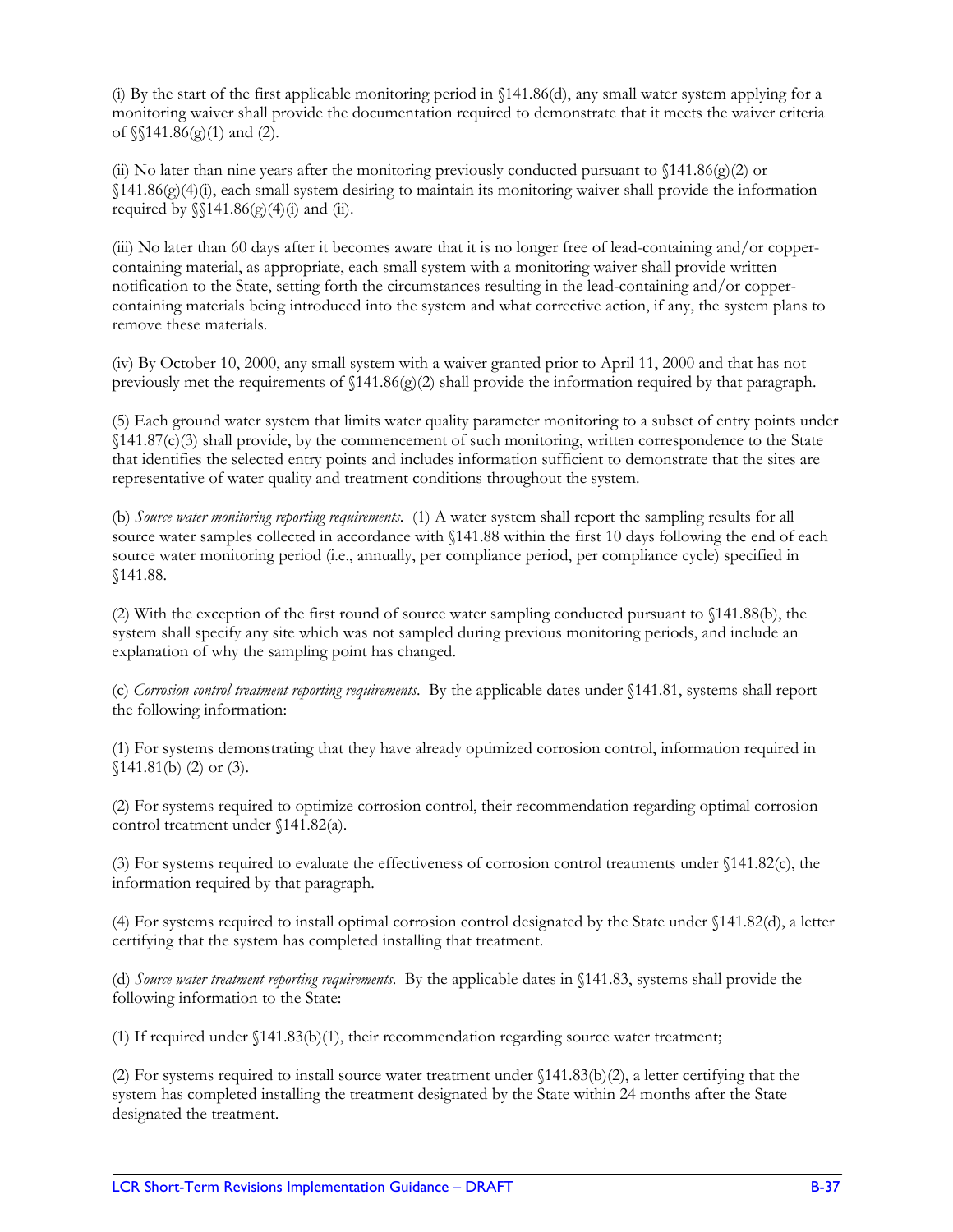(e) *Lead service line replacement reporting requirements*. Systems shall report the following information to the State to demonstrate compliance with the requirements of §141.84:

(1) Within No later than 12 months after the end of a monitoring period in which a system exceeds the lead action level in sampling referred to in §141.84(a), the system shall demonstrate in writing must submit written documentation to the State that it has conducted a of the material evaluation, including the evaluation conducted as required in §141.86(a), to identify the initial number of lead service lines in its distribution system at the time the system exceeds the lead action level, and shall provide the State with the system's schedule for annually replacing annually at least 7 percent of the initial number of lead service lines in its distribution system.

(2) Within No later than 12 months after the end of a monitoring period in which a system exceeds the lead action level in sampling referred to in §141.84(a), and every 12 months thereafter, the system shall demonstrate to the State in writing that the system has either:

(i) Replaced in the previous 12 months at least 7 percent of the initial lead service lines (or a greater number of lines specified by the State under §141.84(e)) in its distribution system, or

(ii) Conducted sampling which demonstrates that the lead concentration in all service line samples from an individual line(s), taken pursuant to  $(141.86(b)(3))$ , is less than or equal to 0.015 mg/L. In such cases, the total number of lines replaced and/or which meet the criteria in §141.84(c) shall equal at least 7 percent of the initial number of lead lines identified under paragraph  $\left(\frac{a}{e}\right)(1)$  of this section (or the percentage specified by the State under §141.84(e)).

(3) The annual letter submitted to the State under paragraph (e)(2) of this section shall contain the following information:

(i) The number of lead service lines scheduled to be replaced during the previous year of the system's replacement schedule;

(ii) The number and location of each lead service line replaced during the previous year of the system's replacement schedule;

(iii) If measured, the water lead concentration and location of each lead service line sampled, the sampling method, and the date of sampling.

(4) Any system which collects lead service line samples following partial lead service line replacement required by §141.84 shall report the results to the State within the first ten days of the month following the month in which the system receives the laboratory results, or as specified by the State. States, at their discretion may eliminate this requirement to report these monitoring results. Systems shall also report any additional information as specified by the State, and in a time and manner prescribed by the State, to verify that all partial lead service line replacement activities have taken place.

(f) *Public education program reporting requirements*. (1) Any water system that is subject to the public education requirements in §141.85 shall, within ten days after the end of each period in which the system is required to perform public education tasks in accordance with  $(141.85\Theta)$ , send written documentation to the State that contains:

(i) A demonstration that the system has delivered the public education materials that meet the content requirements in  $\{141.85(a)$  and  $(b)$  and the delivery requirements in  $\{141.85(c)(b)\}$ ; and

(ii) A list of all the newspapers, radio stations, television stations, and facilities and organizations to which the system delivered public education materials during the period in which the system was required to perform public education tasks.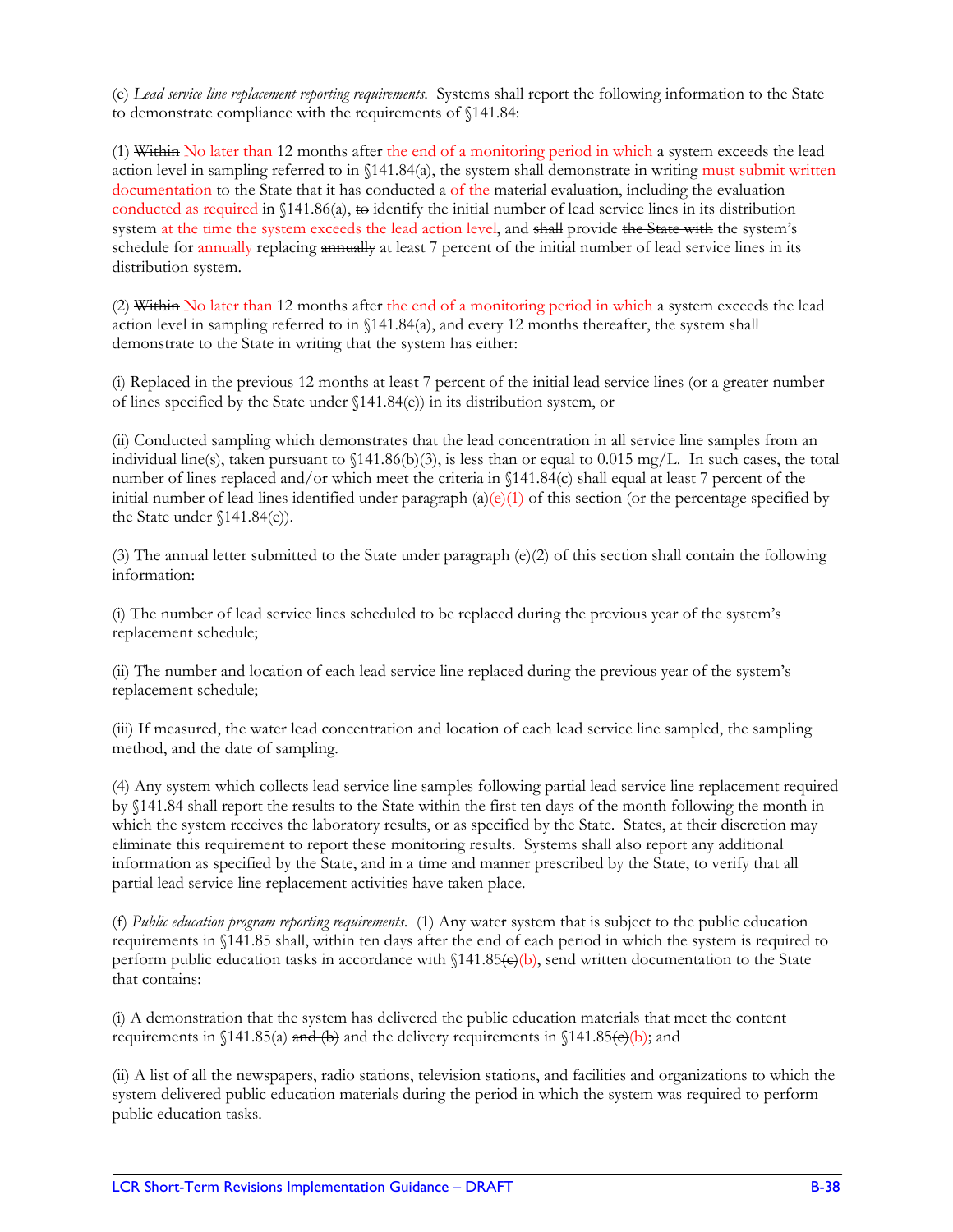(2) Unless required by the State, a system that previously has submitted the information required by paragraph  $(f)(1)(ii)$  of this section need not resubmit the information required by paragraph  $(f)(1)(ii)$  of this section, as long as there have been no changes in the distribution list and the system certifies that the public education materials were distributed to the same list submitted previously.

(3) No later than 3 months following the end of the monitoring period, each system must mail a sample copy of the consumer notification of tap results to the State along with a certification that the notification has been distributed in a manner consistent with the requirements of §141.85(d).

(g) *Reporting of additional monitoring data*. Any system which collects sampling data in addition to that required by this subpart shall report the results to the State within the first ten days following the end of the applicable monitoring period under §§141.86, 141.87 and 141.88 during which the samples are collected.

(h) *Reporting of 90th percentile lead and copper concentrations where the State calculates a system's 90th percentile concentrations*. A water system is not required to report the 90th percentile lead and copper concentrations measured from among all lead and copper tap water samples collected during each monitoring period, as required by paragraph  $(a)(1)(iv)$  of this section if:

(1) The State has previously notified the water system that it will calculate the water system's 90th percentile lead and copper concentrations, based on the lead and copper tap results submitted pursuant to paragraph (h)(2)(i) of this section, and has specified a date before the end of the applicable monitoring period by which the system must provide the results of lead and copper tap water samples;

(2) The system has provided the following information to the State by the date specified in paragraph (h)(1) of this section:

(i) The results of all tap samples for lead and copper including the location of each site and the criteria under  $(141.86(a)(3), (4), (5), (6), and/or (7) under which the site was selected for the system's sampling pool,$ pursuant to paragraph  $(a)(1)(i)$  of this section; and

(ii) An identification of sampling sites utilized during the current monitoring period that were not sampled during previous monitoring periods, and an explanation why sampling sites have changed; and

(3) The State has provided the results of the 90th percentile lead and copper calculations, in writing, to the water system before the end of the monitoring period.

# **§141.91 Recordkeeping requirements.**

Any system subject to the requirements of this subpart shall retain on its premises original records of all sampling data and analyses, reports, surveys, letters, evaluations, schedules, State determinations, and any other information required by §141.81 through §141.88. Each water system shall retain the records required by this section for no fewer than 12 years.

# **§141.154 Required additional health information.**

**Note:** *Only §141.154(d) has been revised by the Short-Term Revisions and is included below.* 

(d) Systems which detect lead above the action level in more than 5%, and up to and including 10%, of homes sampled Every report must include the following lead-specific information:

(1) Must include a A short informational statement about the special impact of lead in drinking water and its effects on children using language such as: Infants and young children are typically more vulnerable to lead in drinking water than the general population. The statement must include the following information: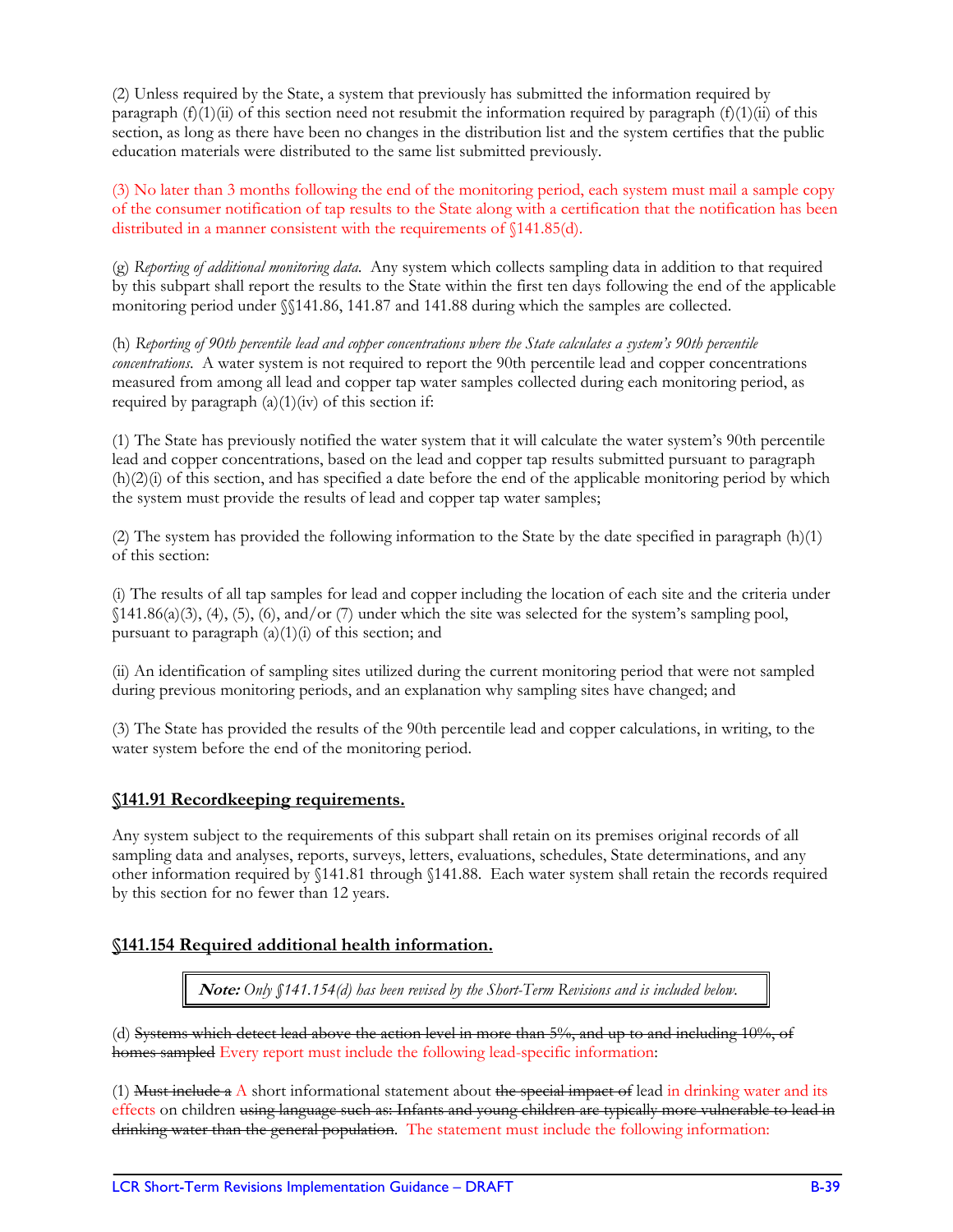If present, elevated levels of lead can cause serious health problems, especially for pregnant women and young children. Lead in drinking water is primarily from materials and components associated with service lines and home plumbing. [NAME OF UTILITY] is responsible for providing high quality drinking water, but cannot control the variety of materials used in plumbing components. When your water has been sitting for several hours, you can minimize the potential for lead exposure by flushing your tap for 30 seconds to 2 minutes before using water for drinking or cooking. If you are concerned about lead in your water, you may wish to have your water tested. Information on lead in drinking water, testing methods, and steps you can take to minimize exposure is available from the Safe Drinking Water Hotline or at

*http://www.epa.gov/safewater/lead*. It is possible that lead levels at your home may be higher than at other homes in the community as a result of materials used in your home's plumbing. If you are concerned about elevated lead levels in your home's water, you may wish to have your water tested and flush your tap for 30 seconds to 2 minutes before using tap water. Additional information is available from the Safe Drinking Water Hotline (800–426–4791).

(2) A system may May write its own educational statement, but only in consultation with the State Primacy Agency.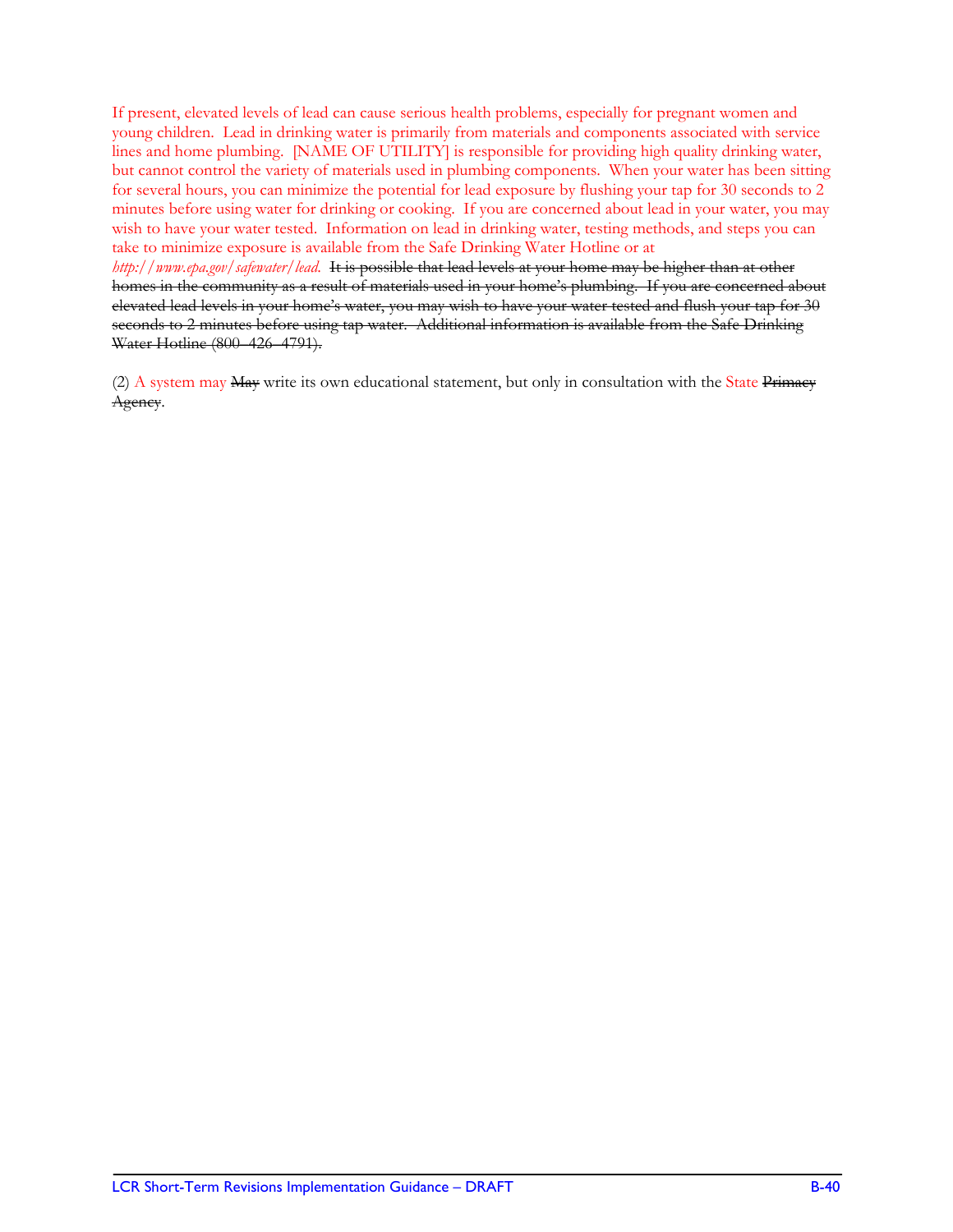# **PART 142 -- NATIONAL PRIMARY DRINKING WATER REGULATIONS IMPLEMENTATION**

# **Subpart B -- Primary Enforcement Responsibility**

# **§142.14 Records kept by States.**

**Note:** *Only §142.14(d)(8) has been revised by the Short-Term Revisions and is included below.* 

(d) Each State which has primary enforcement responsibility shall retain, for not less than 12 years, files which shall include for each such public water systems in the State:

(8) Records of the currently applicable or most recent State determinations, including all supporting information and an explanation of the technical basis for each decision, made under the following provisions of 40 CFR, part 141, subpart I for the control of lead and copper:

(i) Section 141.81(b) -- for any water system deemed to be optimized under  $(141.81(b)(1)$  or (b)(3) of this chapter, any conditions imposed by the State on specific water systems to ensure the continued operation and maintenance of corrosion control treatment in place;

(ii) Section 141.82(b) -- decisions to require a water system to conduct corrosion control treatment studies;

(iii) Section 141.82(d) -- designations of optimal corrosion control treatment;

(iv) Section  $141.82(f)$  -- designations of optimal water quality parameters;

(v) Section 141.82(h) -- decisions to modify a public water system's optimal corrosion control treatment or water quality parameters;

 $(vi)$  Section 141.83 $(b)(2)$  -- determinations of source water treatment;

(vii) Section 141.83(b)(4) -- designations of maximum permissible concentrations of lead and copper in source water.:

(viii) Section 141.84(e) -- determinations establishing shorter lead service line replacement schedules under §141.84;

(ix) Sections  $141.81(b)(3)(iii)$ ,  $141.86(d)(4)(vii)$ , and  $141.86(g)(4)(iii)$  -- determinations of additional monitoring requirements and/or other actions required to maintain optimal corrosion control by systems monitoring for lead and copper at the tap less frequently than once every six months that change treatment or add a new source of water;

(x) Section 141.85 -- system-specific decisions regarding the content of written public education materials and/or the distribution of these materials;

(xi) Section 141.86(b)(5) -- system-specific determinations regarding use of non-first-draw samples at nontransient non-community water systems, and community water systems meeting the criteria of  $\sqrt{(141.85\langle \mathbf{c} \rangle)(b)}$  (7)(i) and (ii) of this chapter, that operate 24 hours a day;

(xii) Section 141.86(c) -- system-specific designations of sampling locations for systems subject to reduced monitoring;

 $(xiii)$  Section 141.86(d)(iv)(A) -- system-specific determinations pertaining to alternative sample collection periods for systems subject to reduced monitoring;